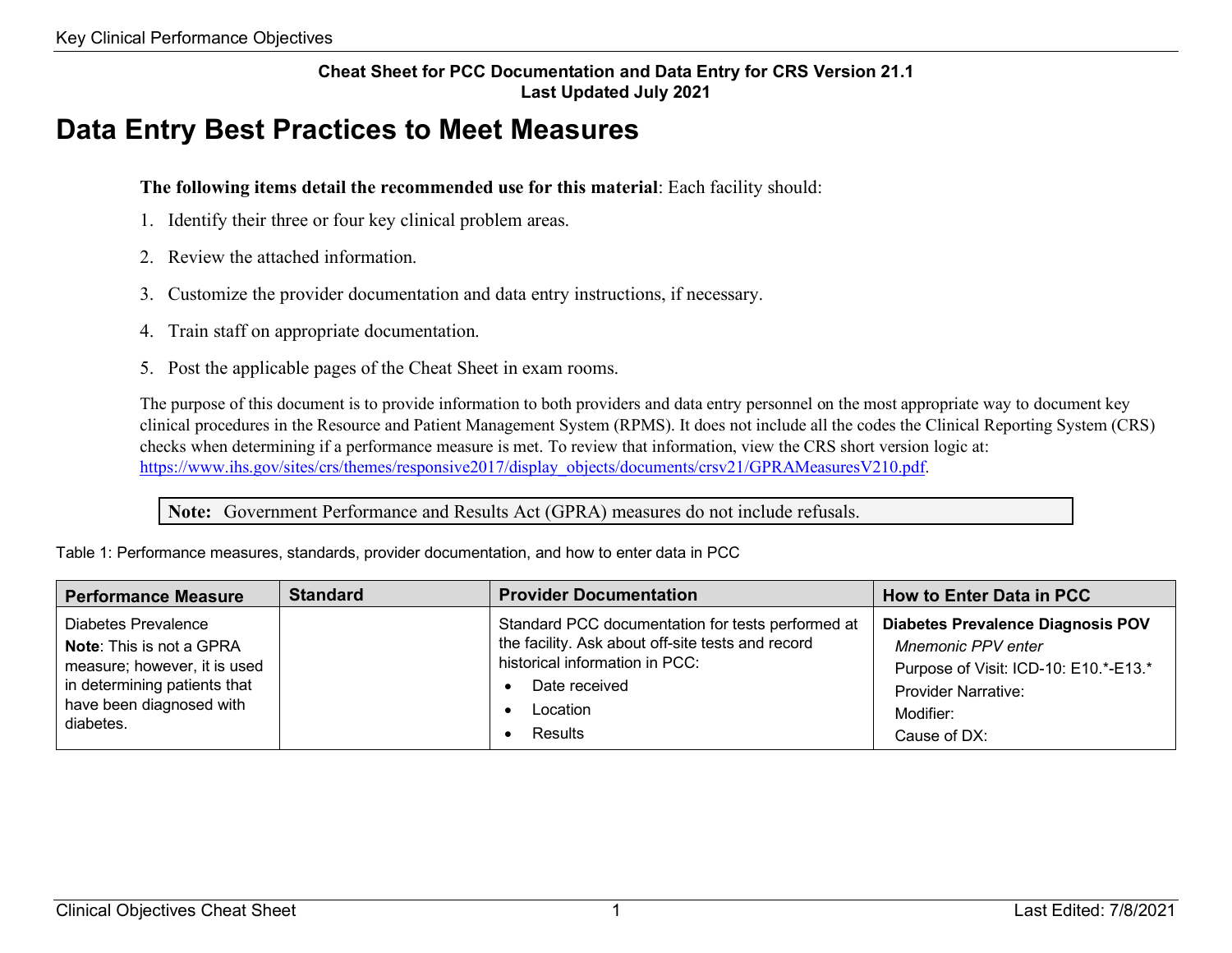| <b>Performance Measure</b>          | <b>Standard</b>                                                                                                                                                                                                                     | <b>Provider Documentation</b>                                                                                                                                                                                           | <b>How to Enter Data in PCC</b>                                                                                                                                                                                                                                                                                                                                                                                                                                                                                                                                                            |
|-------------------------------------|-------------------------------------------------------------------------------------------------------------------------------------------------------------------------------------------------------------------------------------|-------------------------------------------------------------------------------------------------------------------------------------------------------------------------------------------------------------------------|--------------------------------------------------------------------------------------------------------------------------------------------------------------------------------------------------------------------------------------------------------------------------------------------------------------------------------------------------------------------------------------------------------------------------------------------------------------------------------------------------------------------------------------------------------------------------------------------|
| Diabetes: Glycemic Control          | <b>Active Clinical Patients DX</b><br>with diabetes and with an<br>A1c:<br>Greater than (>) 9<br>$\bullet$<br>(Poor Glycemic<br>Control)                                                                                            | Standard PCC documentation for tests performed at<br>the facility. Ask about off-site tests and record<br>historical information in PCC:<br>Date received<br>$\bullet$<br>Location<br>$\bullet$<br>Results<br>$\bullet$ | <b>Standard PCC data entry:</b><br><b>A1c Lab Test</b><br><b>Mnemonic LAB enter</b><br>Enter Lab Test Type: [Enter site's<br>defined A1c Lab Test]<br>Results: [Enter Results]<br>Units:<br>Abnormal:<br>Site: [Blood, Plasma]<br><b>Historical A1c Lab Test</b><br><b>Mnemonic HLAB enter</b><br>Date of Historical Lab Test:<br>Type:<br><b>Location Name:</b><br>Enter Lab Test: [Enter site's defined<br>A1c Lab Test]<br>Results:<br><b>CPT Entry</b><br><b>Mnemonic CPT enter</b><br>Enter CPT: 83036, 83037, 3044F-<br>3046F, 3051F, 3052F<br>Quantity:<br>Modifier:<br>Modifier 2: |
| Diabetes: Blood Pressure<br>Control | <b>Active Clinical Patients DX</b><br>with diabetes and with<br>controlled blood pressure:<br>Less than $($ $2)$ 140/90<br>$\bullet$<br>(mean systolic less<br>than $\left[\leq\right]$ 140, mean<br>diastolic less than [<]<br>90) | Standard PCC documentation for tests performed at<br>the facility. Ask about off-site tests and record<br>historical information in PCC:<br>Date received<br>$\bullet$<br>Location<br>$\bullet$<br>Results<br>$\bullet$ | <b>Standard PCC data entry:</b><br><b>Blood Pressure Data Entry</b><br>Value: [Enter as Systolic/Diastolic (e.g.,<br>140/90)]<br>Select Qualifier:<br>Date/Time Vitals Taken:                                                                                                                                                                                                                                                                                                                                                                                                              |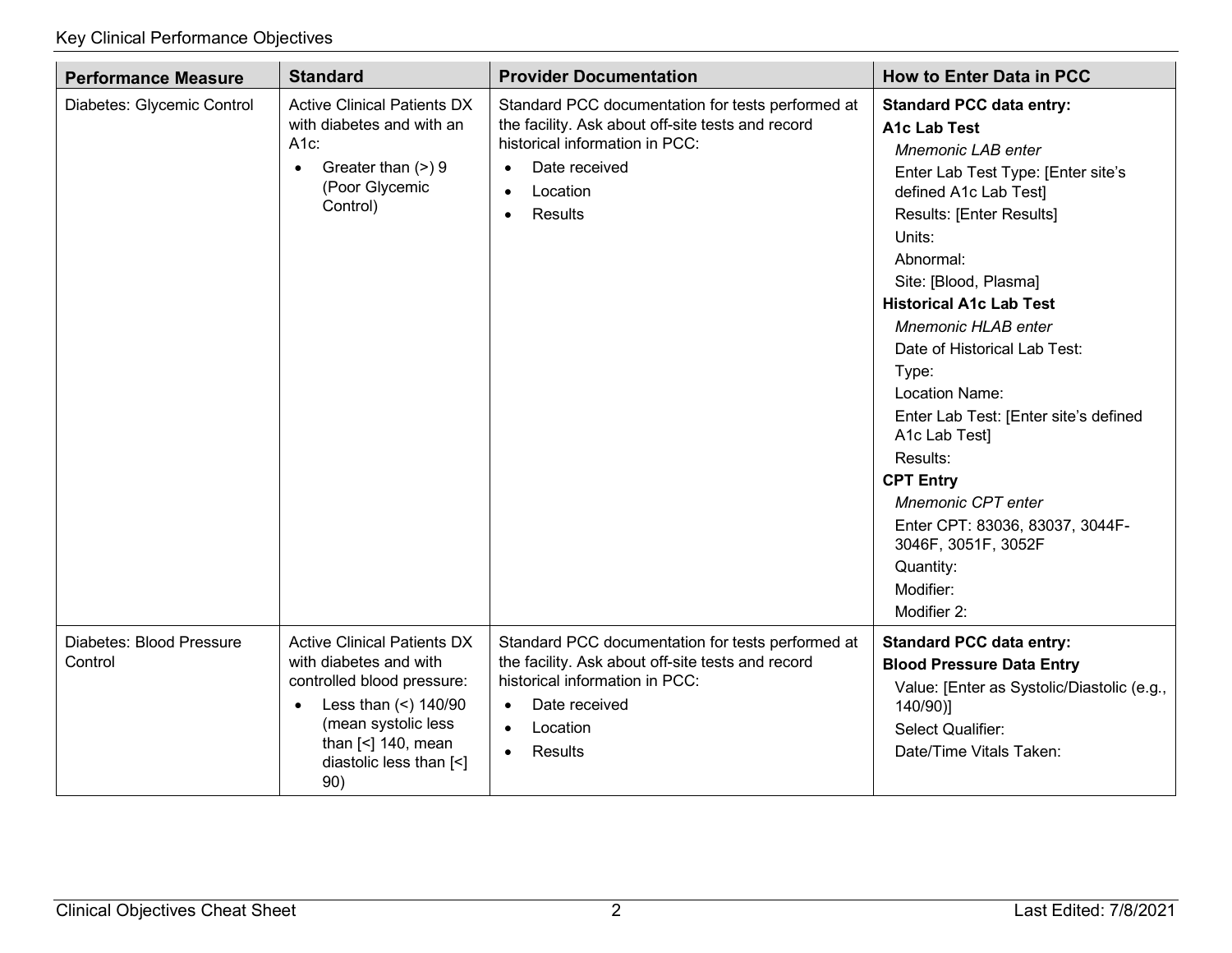| <b>Performance Measure</b>                                                                                                                                                                                                                                                                                                                                                        | <b>Standard</b>                                                                                                                                                                                                                  | <b>Provider Documentation</b>                                                                                                                                                                                                                                                                                                                                                                                                                                       | <b>How to Enter Data in PCC</b>                                                                                                                                                                                                                                                                                                                                    |
|-----------------------------------------------------------------------------------------------------------------------------------------------------------------------------------------------------------------------------------------------------------------------------------------------------------------------------------------------------------------------------------|----------------------------------------------------------------------------------------------------------------------------------------------------------------------------------------------------------------------------------|---------------------------------------------------------------------------------------------------------------------------------------------------------------------------------------------------------------------------------------------------------------------------------------------------------------------------------------------------------------------------------------------------------------------------------------------------------------------|--------------------------------------------------------------------------------------------------------------------------------------------------------------------------------------------------------------------------------------------------------------------------------------------------------------------------------------------------------------------|
| Statin Therapy to Reduce<br><b>Active Clinical Patients DX</b><br>Cardiovascular Disease Risk<br>with diabetes age 40-75<br>with $LDL = 70-189$ mg/dL<br>in Patients with Diabetes<br>as the highest LDL in the<br>past 3 years or age 21 and<br>older with documented<br>CVD or LDL greater than or<br>equal to $(≥)$ 190 or<br>hypercholesterolemia who<br>have statin therapy. | Standard PCC documentation for medication<br>dispensed at the facility. Ask about off-site<br>medication and record historical information in PCC:<br>Date received<br>$\bullet$<br>Location<br>$\bullet$<br>Dosage<br>$\bullet$ | <b>Standard PCC data entry:</b><br><b>Statin Therapy Medication</b><br>Mnemonic RX enter<br>Select Medication: [Enter Statin<br><b>Therapy Prescribed Medication]</b><br>Outside Drug Name (Optional): [Enter<br>any additional name for the drug]<br>SIG<br>Quantity:<br>Day Prescribed:<br>Event Date & Time:<br><b>Ordering Provider:</b><br><b>Historical Statin Therapy Medication</b><br><b>Mnemonic HRX enter</b><br>Date of Historical Medication:<br>Type: |                                                                                                                                                                                                                                                                                                                                                                    |
|                                                                                                                                                                                                                                                                                                                                                                                   |                                                                                                                                                                                                                                  |                                                                                                                                                                                                                                                                                                                                                                                                                                                                     | Location Name:<br><b>Enter Medication: [Enter Statin</b><br><b>Therapy Prescribed Medication]</b><br>Name of Non-Table Drug:<br>SIG:<br>Days Prescribed:<br>Date Discontinued:<br>Date Dispensed (If Known):<br><b>Outside Provider Name:</b><br><b>Statin Therapy CPT</b><br>Mnemonic CPT enter<br>Enter CPT Code: 4013F<br>Quantity:<br>Modifier:<br>Modifier 2: |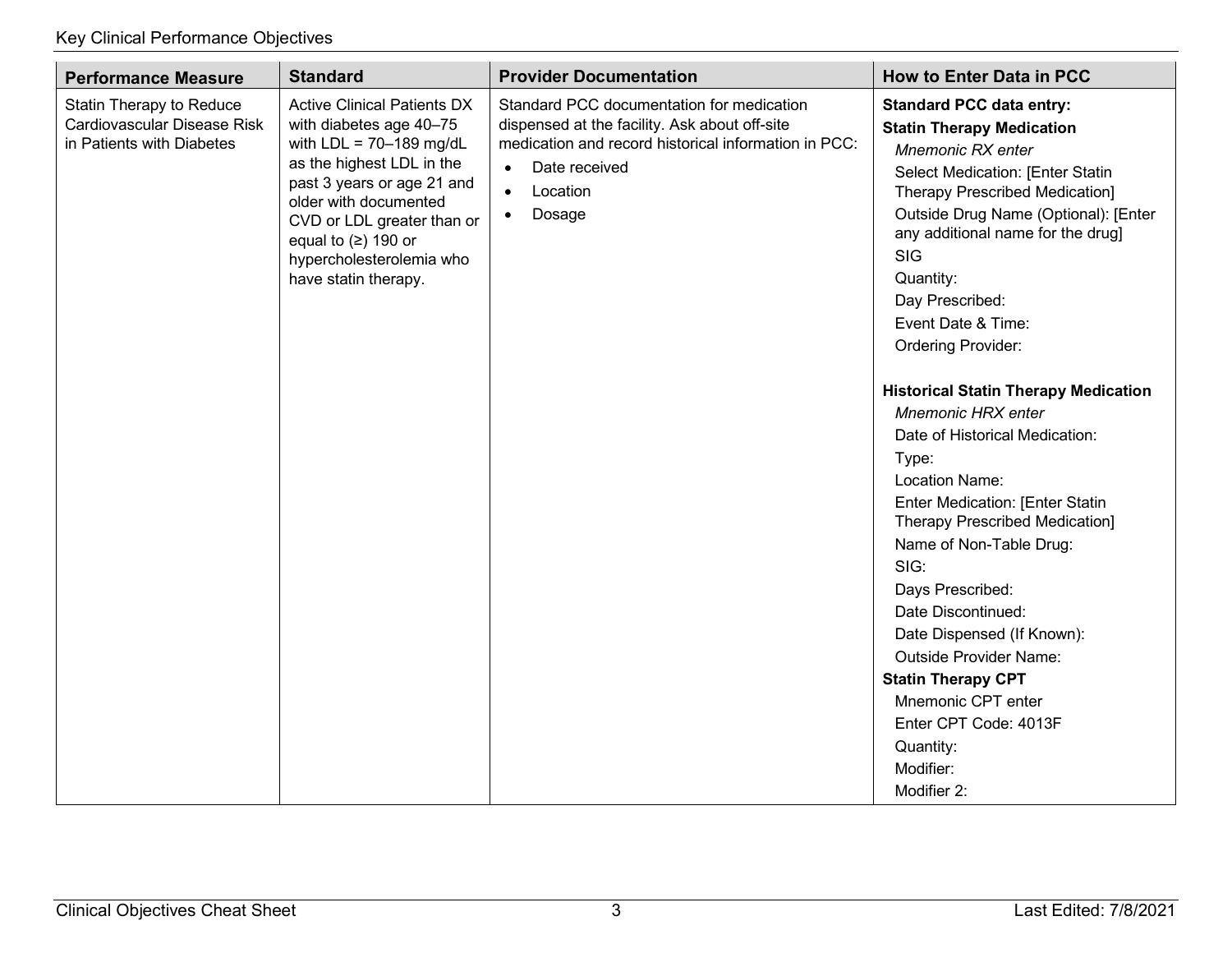| <b>Performance Measure</b>          | <b>Standard</b>                                                                                                                                                                                                                                                                                                                                          | <b>Provider Documentation</b>                                                                                                                                                                                           | <b>How to Enter Data in PCC</b>                                                                                                                                                                                                                                                                                                                                                                                                                                                                                                                                                    |
|-------------------------------------|----------------------------------------------------------------------------------------------------------------------------------------------------------------------------------------------------------------------------------------------------------------------------------------------------------------------------------------------------------|-------------------------------------------------------------------------------------------------------------------------------------------------------------------------------------------------------------------------|------------------------------------------------------------------------------------------------------------------------------------------------------------------------------------------------------------------------------------------------------------------------------------------------------------------------------------------------------------------------------------------------------------------------------------------------------------------------------------------------------------------------------------------------------------------------------------|
| Diabetes: Nephropathy<br>Assessment | <b>Active Clinical Patients DX</b><br>with diabetes with a<br>Nephropathy assessment:<br><b>Estimated GFR with</b><br>$\bullet$<br>result during the<br><b>Report Period</b><br>Urine Albumin-to-<br>$\bullet$<br><b>Creatinine Ratio</b><br>during the Report<br>Period<br><b>End Stage Renal</b><br>$\bullet$<br><b>Disease</b><br>diagnosis/treatment | Standard PCC documentation for tests performed at<br>the facility. Ask about off-site tests and record<br>historical information in PCC:<br>Date received<br>$\bullet$<br>Location<br>$\bullet$<br>Results<br>$\bullet$ | <b>Standard PCC data entry:</b><br><b>Estimated GFR Lab Test</b><br>Mnemonic LAB enter<br>Enter Lab Test Type: [Enter site's<br>defined Est GFR Lab Test]<br>Results: [Enter Results]<br>Units:<br>Abnormal:<br>Site: [Blood]<br><b>Historical GFR Lab Test</b><br><b>Mnemonic HLAB enter</b><br>Date of Historical Lab Test:<br>Type:<br>Location Name:<br>Enter Lab Test: [Enter site's defined<br>Est GFR Lab Test]<br>Results:<br>Urine Albumin-to-Creatinine Ratio<br><b>CPT</b><br>Mnemonic CPT enter<br>Enter CPT: 82043 AND 82570<br>Quantity:<br>Modifier:<br>Modifier 2: |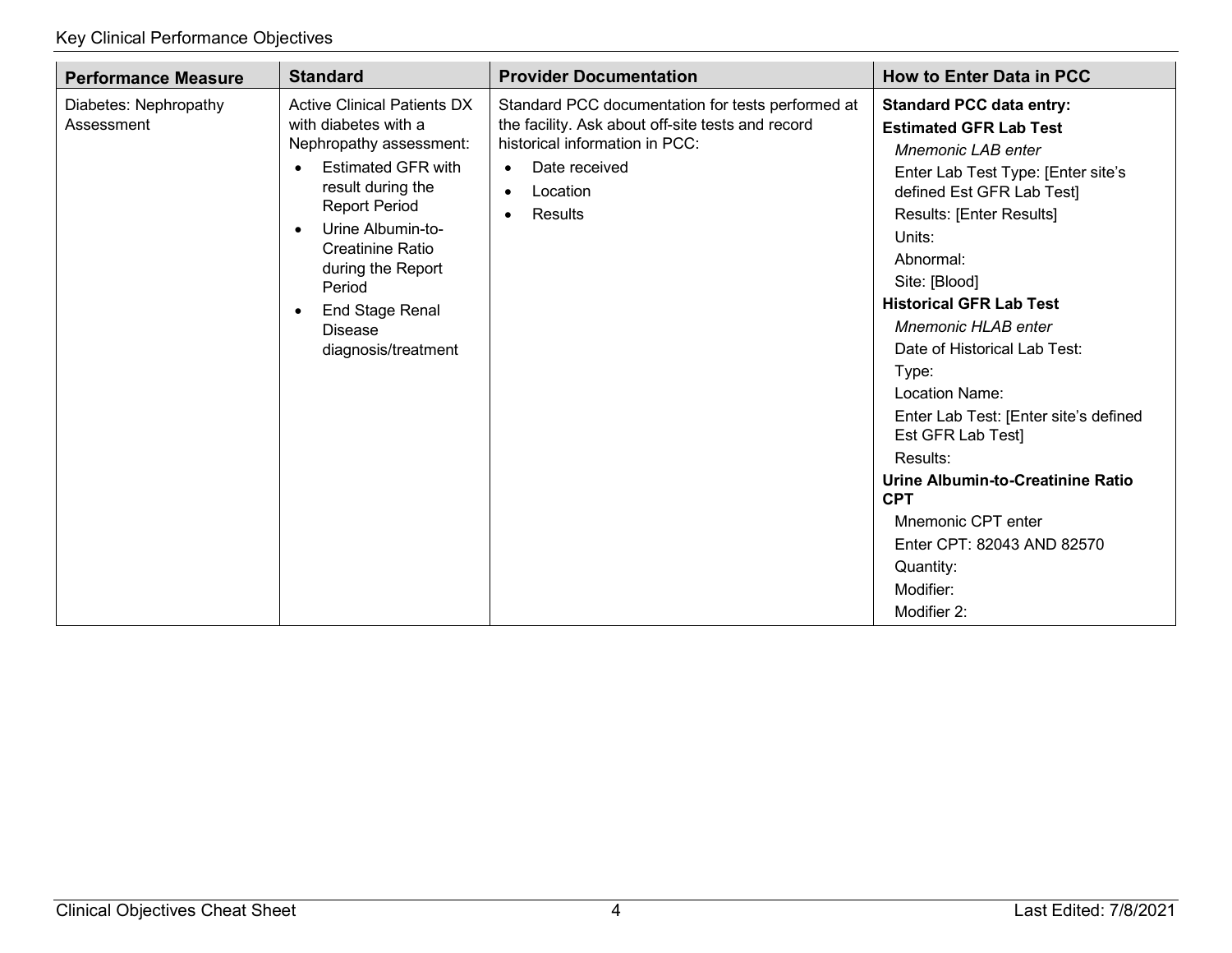| <b>Performance Measure</b> | <b>Standard</b> | <b>Provider Documentation</b> | <b>How to Enter Data in PCC</b>                                          |
|----------------------------|-----------------|-------------------------------|--------------------------------------------------------------------------|
| Diabetes: Nephropathy      |                 |                               | <b>ESRD CPT</b>                                                          |
| Assessment (cont.)         |                 |                               | Mnemonic CPT enter                                                       |
|                            |                 |                               | Enter CPT: 36147, 36800, 36810,                                          |
|                            |                 |                               | 36815, 36818, 36819, 36820, 36821,                                       |
|                            |                 |                               | 36831-36833, 50300, 50320, 50340,                                        |
|                            |                 |                               | 50360, 50365, 50370, 50380, 90935,<br>90937, 90940, 90945, 90947, 90989, |
|                            |                 |                               | 90993, 90997, 90999, 99512, 3066F,                                       |
|                            |                 |                               | G0257, G9231, S2065 or S9339                                             |
|                            |                 |                               | Quantity:                                                                |
|                            |                 |                               | Modifier:                                                                |
|                            |                 |                               | Modifier 2:                                                              |
|                            |                 |                               | <b>ESRD POV</b>                                                          |
|                            |                 |                               | <b>Mnemonic PPV enter</b>                                                |
|                            |                 |                               | Purpose of Visit: ICD-10: I12.0, I13.11,                                 |
|                            |                 |                               | 113.2, N18.5, N18.6, Z48.22, Z49.*,                                      |
|                            |                 |                               | Z91.15, Z94.0, Z99.2                                                     |
|                            |                 |                               | <b>Provider Narrative:</b>                                               |
|                            |                 |                               | Modifier:                                                                |
|                            |                 |                               | Cause of DX:<br><b>ESRD Procedure</b>                                    |
|                            |                 |                               | Mnemonic IOP enter                                                       |
|                            |                 |                               | Operation/Procedure: ICD-10:                                             |
|                            |                 |                               | 5A1D70Z, 5A1D80Z, 5A1D90Z                                                |
|                            |                 |                               | <b>Provider Narrative:</b>                                               |
|                            |                 |                               | <b>Operating Provider:</b>                                               |
|                            |                 |                               | Diagnosis: [Enter appropriate DX<br>(ESRD)]                              |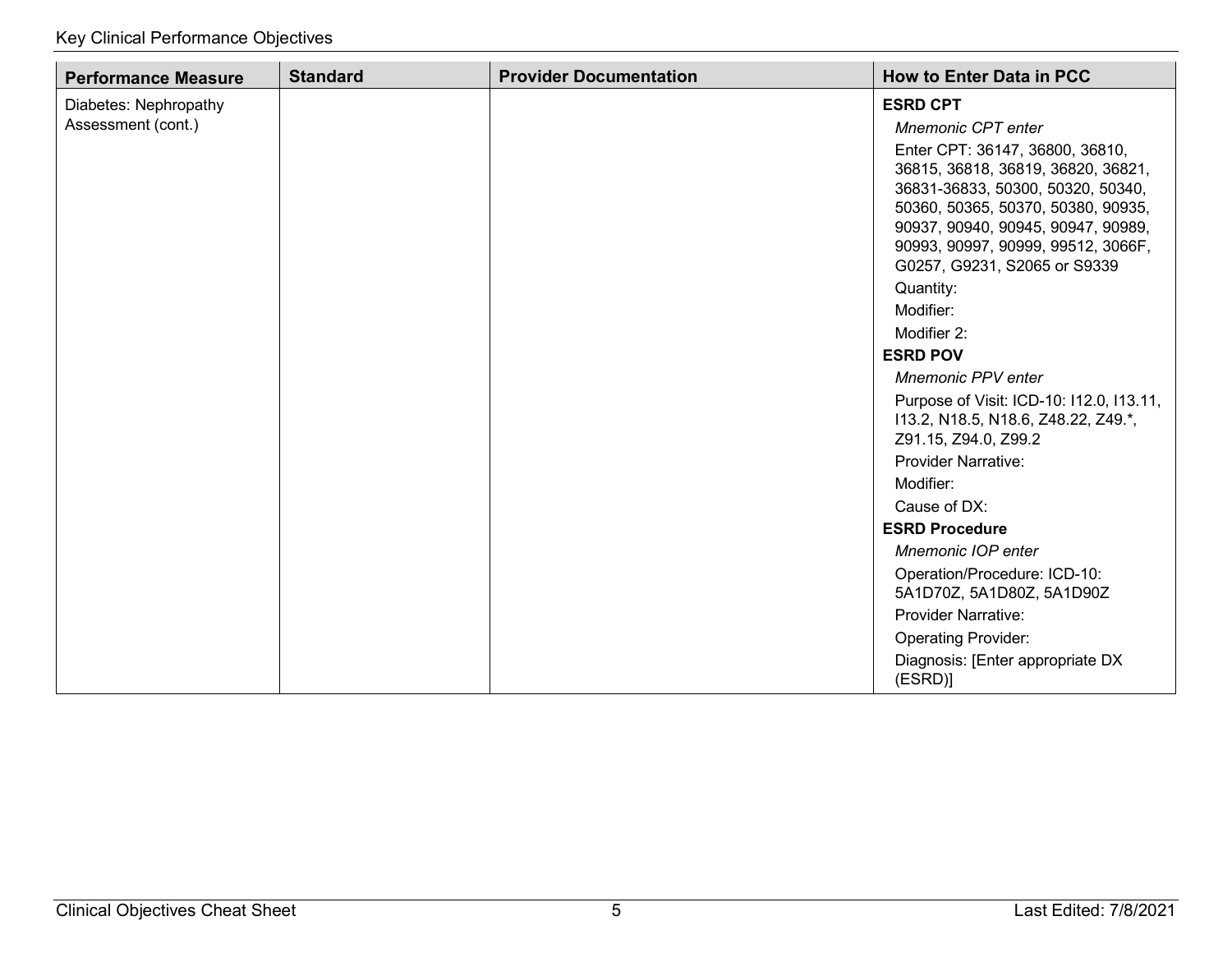| <b>Performance Measure</b> | <b>Standard</b>                                                                                                                                                                                                                                                                                                                                                                                                                                                                                                                                                                                                                                                                                     | <b>Provider Documentation</b>                                                                                                                                                                                                                                                                                                                                                                                                                                                                                                                                                                                                                                                                                                                                                                                                                                                                                             | <b>How to Enter Data in PCC</b>                                                                                                                                                                                                                                                                                                                                                                                                                                                                                                                                                                                                                                                                                                                      |
|----------------------------|-----------------------------------------------------------------------------------------------------------------------------------------------------------------------------------------------------------------------------------------------------------------------------------------------------------------------------------------------------------------------------------------------------------------------------------------------------------------------------------------------------------------------------------------------------------------------------------------------------------------------------------------------------------------------------------------------------|---------------------------------------------------------------------------------------------------------------------------------------------------------------------------------------------------------------------------------------------------------------------------------------------------------------------------------------------------------------------------------------------------------------------------------------------------------------------------------------------------------------------------------------------------------------------------------------------------------------------------------------------------------------------------------------------------------------------------------------------------------------------------------------------------------------------------------------------------------------------------------------------------------------------------|------------------------------------------------------------------------------------------------------------------------------------------------------------------------------------------------------------------------------------------------------------------------------------------------------------------------------------------------------------------------------------------------------------------------------------------------------------------------------------------------------------------------------------------------------------------------------------------------------------------------------------------------------------------------------------------------------------------------------------------------------|
| Diabetic Retinopathy       | Patients with diabetes and<br>no bilateral blindness or<br>bilateral eye enucleation<br>will have a qualified* retinal<br>examination during the<br>report period.<br>*Qualified retinal exam: The<br>following methods are<br>qualifying for this measure:<br><b>Dilated retinal</b><br>$\bullet$<br>evaluation by an<br>optometrist or<br>ophthalmologist<br>Seven standard fields<br>$\bullet$<br>stereoscopic photos<br>(ETDRS) evaluated by<br>an optometrist or<br>ophthalmologist<br>Any photographic<br>$\bullet$<br>method formally<br>validated to seven<br>standard fields<br>(ETDRS)<br>Note: Refusals are not<br>counted toward the GPRA<br>measure but should still be<br>documented. | Standard PCC documentation for tests performed at<br>the facility. Ask about off-site tests and record<br>historical information in PCC:<br>Date received<br>$\bullet$<br>Location<br>$\bullet$<br>Results<br>Exams:<br>Diabetic Retinal Exam<br>$\bullet$<br>Dilated retinal eye exam<br>-<br>Seven standard field stereoscopic photos<br>with interpretation by an ophthalmologist or<br>optometrist<br>Eye imaging validated to match the<br>diagnosis from seven standard field<br>stereoscopic photos<br>Routine ophthalmological examination<br>including refraction (new or existing patient)<br>Diabetic indicator: retinal eye exam, dilated,<br>bilateral<br>Other Eye Exams<br>$\bullet$<br>Non-DNKA (did not keep appointment) visits<br>to ophthalmology or optometry clinics with<br>an optometrist or ophthalmologist, or visits<br>to formally validated tele-ophthalmology<br>retinal evaluation clinics | <b>Standard PCC data entry:</b><br><b>Diabetic Retinopathy Exam</b><br>Mnemonic EX enter<br>Select Exam: 03<br>Result: [Enter Results]<br>Comments:<br>Provider Performing Exam:<br><b>Historical Retinopathy Exam</b><br>Mnemonic HEX enter<br>Date of Historical Exam:<br>Type:<br>Location Name:<br>Exam Type: 03<br>Result<br>Comments<br><b>Encounter Provider</b><br><b>Retinal Exam CPT</b><br><b>Mnemonic CPT enter</b><br>Enter CPT: 2021F, 2022F-2025F,<br>2026F, 2033F, G2102-G2104, S0620,<br>S0621, S3000<br>Quantity:<br>Modifier:<br>Modifier 2:<br><b>Other Eye Exam CPT</b><br><b>Mnemonic CPT enter</b><br>Enter CPT: 67028, 67039, 67040,<br>92002, 92004, 92012, 92014, 92018,<br>92019<br>Quantity:<br>Modifier:<br>Modifier 2: |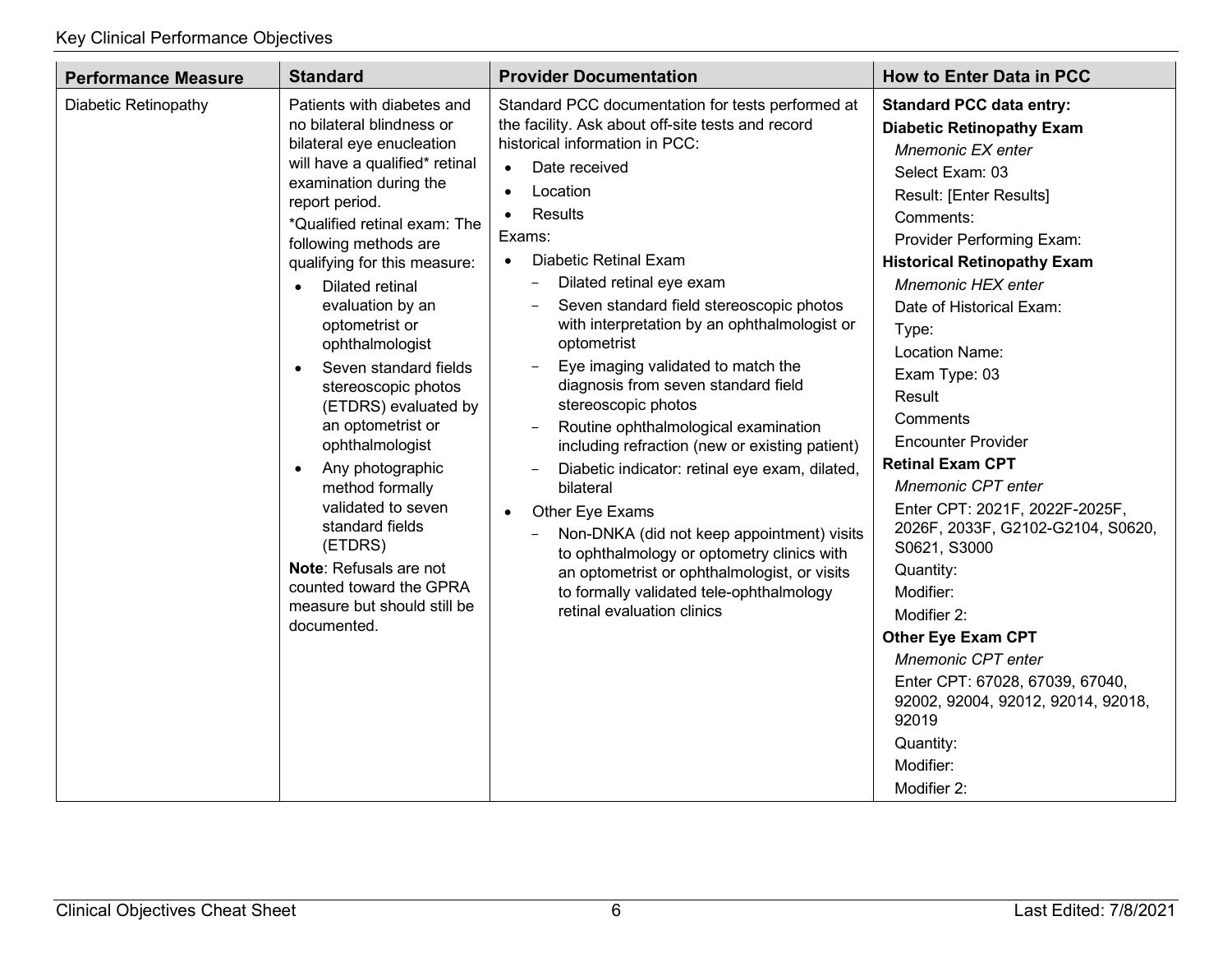| <b>Performance Measure</b>      | <b>Standard</b>                                                                                                                                               | <b>Provider Documentation</b>                                                                                                                                                                              | <b>How to Enter Data in PCC</b>                                                                                                                                                                                                                                                                                                                                                 |
|---------------------------------|---------------------------------------------------------------------------------------------------------------------------------------------------------------|------------------------------------------------------------------------------------------------------------------------------------------------------------------------------------------------------------|---------------------------------------------------------------------------------------------------------------------------------------------------------------------------------------------------------------------------------------------------------------------------------------------------------------------------------------------------------------------------------|
| Diabetic Retinopathy (cont.)    |                                                                                                                                                               |                                                                                                                                                                                                            | <b>Other Eye Exam Clinic</b><br>Mnemonic CL enter<br>Clinic: A2, 17, 18, 64<br>Was this an appointment or walk in?                                                                                                                                                                                                                                                              |
| <b>Access to Dental Service</b> | Patients should have<br>annual dental visits/exams.<br><b>Note:</b> Refusals are not<br>counted toward the GPRA<br>measure but should still be<br>documented. | Standard PCC documentation for tests performed at<br>the facility. Ask about off-site tests and record<br>historical information in PCC:<br>Date received<br>$\bullet$<br>Location<br>$\bullet$<br>Results | <b>Standard PCC data entry:</b><br><b>Visit for Dental Exam</b><br>Mnemonic EX enter<br>Select Exam: 30<br>Result: [Enter Results]<br>Comments:<br><b>Provider Performing Exam:</b><br><b>Historical Dental Exam</b><br><b>Mnemonic HEX enter</b><br>Date of Historical Exam:<br>Type:<br>Location Name:<br>Exam Type: 30<br>Result:<br>Comments:<br><b>Encounter Provider:</b> |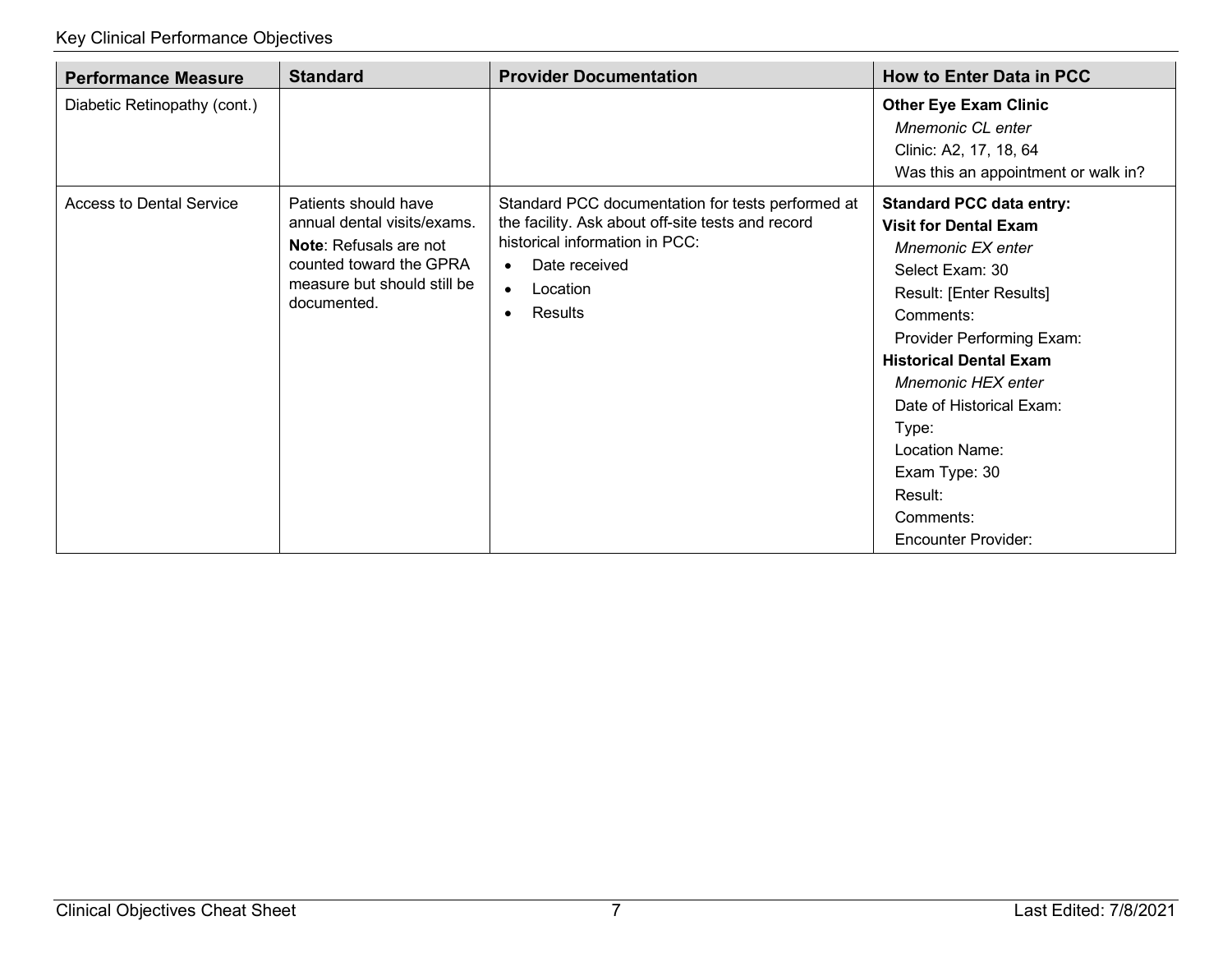| <b>Performance Measure</b>                 | <b>Standard</b> | <b>Provider Documentation</b> | <b>How to Enter Data in PCC</b>                                                                                              |
|--------------------------------------------|-----------------|-------------------------------|------------------------------------------------------------------------------------------------------------------------------|
| <b>Access to Dental Service</b><br>(cont.) |                 |                               | <b>Dental Visit (ADA code)</b><br>Mnemonic ADA enter<br>Dental Service Code: 0000, 0007,<br>0110-0390, 0415-0471, 0601-0603, |
|                                            |                 |                               | 0999-9974, 9995, 9996, 9999                                                                                                  |
|                                            |                 |                               | Type:<br>No. Of Units:                                                                                                       |
|                                            |                 |                               | Operative Site:                                                                                                              |
|                                            |                 |                               | <b>Historical Dental Visit (ADA code)</b>                                                                                    |
|                                            |                 |                               | Mnemonic HADA enter                                                                                                          |
|                                            |                 |                               | Date of Historical ADA:                                                                                                      |
|                                            |                 |                               | Type:                                                                                                                        |
|                                            |                 |                               | Location Name:                                                                                                               |
|                                            |                 |                               | ADA Code: 0000, 0007, 0110-0390,<br>0415-0471, 0601-0603, 0999-9974,<br>9999                                                 |
|                                            |                 |                               | Units:                                                                                                                       |
|                                            |                 |                               | <b>Dental Visit CPT</b>                                                                                                      |
|                                            |                 |                               | Mnemonic CPT enter                                                                                                           |
|                                            |                 |                               | Enter CPT: D0110-D0390, D0415-<br>D9952, D9970-D9974, D9995, D9996,<br>D9999                                                 |
|                                            |                 |                               | Quantity:                                                                                                                    |
|                                            |                 |                               | Modifier:                                                                                                                    |
|                                            |                 |                               | Modifier 2:                                                                                                                  |
|                                            |                 |                               | <b>Dental Visit POV</b>                                                                                                      |
|                                            |                 |                               | <b>Mnemonic PPV enter</b>                                                                                                    |
|                                            |                 |                               | Purpose of Visit: ICD-10: Z01.20,<br>Z01.21, Z13.84, Z29.3                                                                   |
|                                            |                 |                               | <b>Provider Narrative:</b>                                                                                                   |
|                                            |                 |                               | Modifier:                                                                                                                    |
|                                            |                 |                               | Cause of DX:                                                                                                                 |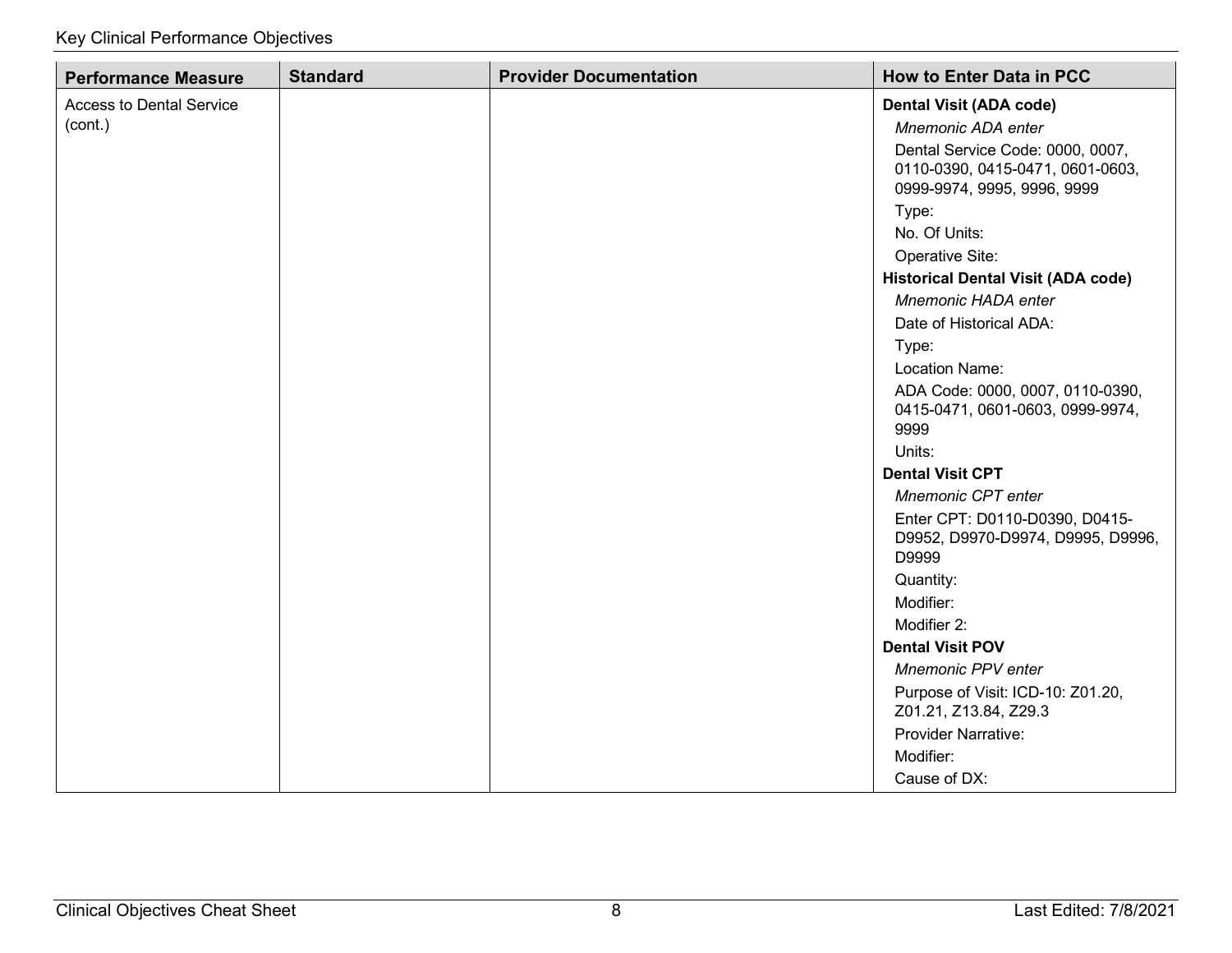| <b>Performance Measure</b> | <b>Standard</b>                                                                                                                                                          | <b>Provider Documentation</b>                                                                                                                                                                                           | <b>How to Enter Data in PCC</b>                                                                                                                                                                                                                                                                                                                                                                                                                                    |
|----------------------------|--------------------------------------------------------------------------------------------------------------------------------------------------------------------------|-------------------------------------------------------------------------------------------------------------------------------------------------------------------------------------------------------------------------|--------------------------------------------------------------------------------------------------------------------------------------------------------------------------------------------------------------------------------------------------------------------------------------------------------------------------------------------------------------------------------------------------------------------------------------------------------------------|
| <b>Dental Sealants</b>     | Patients should have one<br>or more intact dental<br>sealants.<br><b>Note:</b> Refusals are not<br>counted toward the GPRA<br>measure but should still be<br>documented. | Standard PCC documentation for tests performed at<br>the facility. Ask about off-site tests and record<br>historical information in PCC:<br>Date received<br>$\bullet$<br>Location<br>$\bullet$<br>Results<br>$\bullet$ | <b>Standard PCC data entry:</b><br><b>Dental Sealants (ADA)</b><br>Mnemonic ADA enter<br>Dental Service Code: 1351, 1352,<br>1353<br>Type:<br>No. Of Units:<br>Operative Site:<br><b>Historical Dental Sealants</b><br>Mnemonic HADA enter<br>Date of Historical ADA:<br>Type:<br>Location Name:<br>ADA Code: 1351<br>Units:<br><b>Dental Sealants CPT</b><br><b>Mnemonic CPT enter</b><br>Enter CPT: D1351, D1352, D1353<br>Quantity:<br>Modifier:<br>Modifier 2: |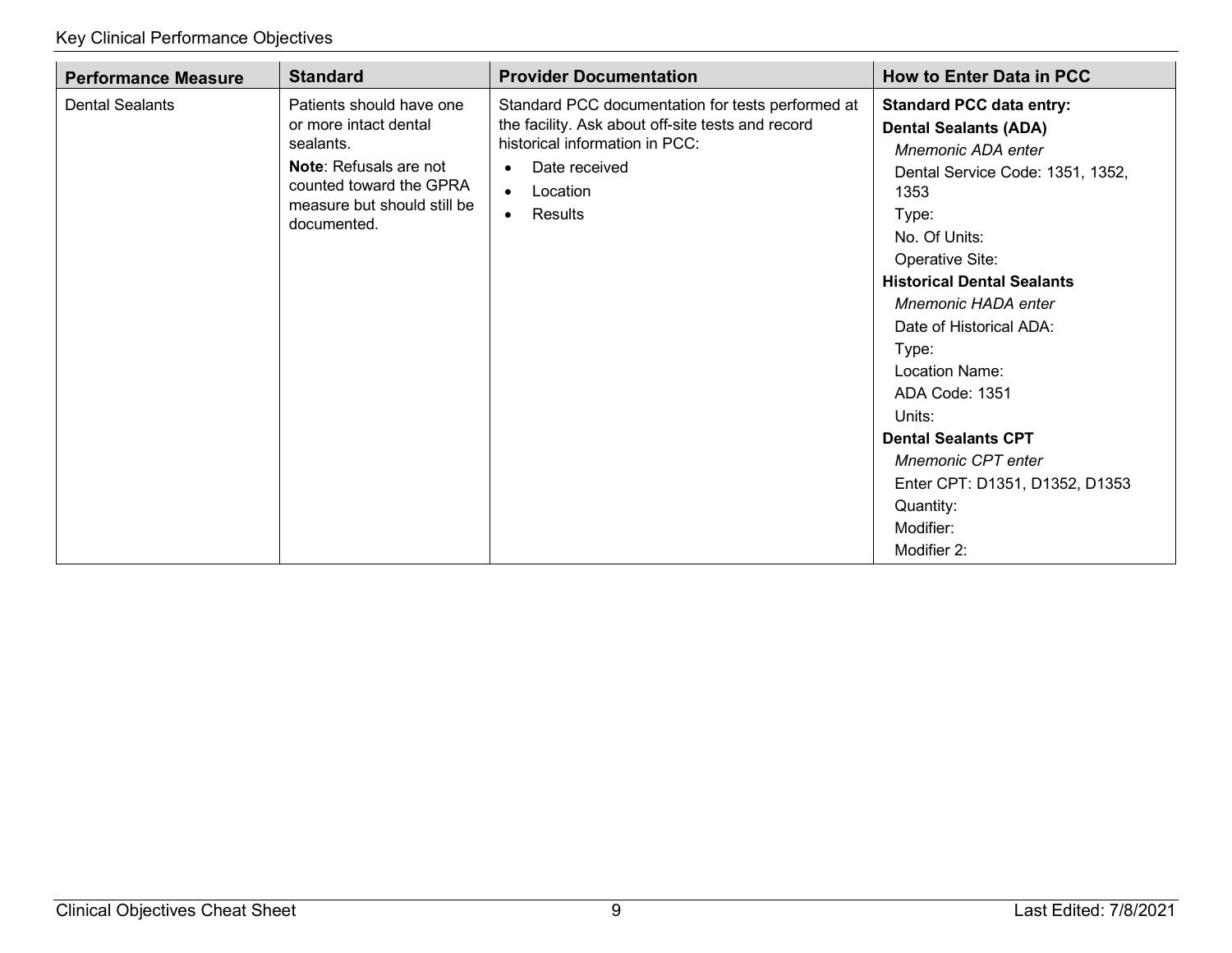| <b>Performance Measure</b> | <b>Standard</b>                                                                                                                                                          | <b>Provider Documentation</b>                                                                                                                                                                                           | <b>How to Enter Data in PCC</b>                                                                                                                                                                                                                                                                                                                                                                                                                                                                                                                                                                                                                               |
|----------------------------|--------------------------------------------------------------------------------------------------------------------------------------------------------------------------|-------------------------------------------------------------------------------------------------------------------------------------------------------------------------------------------------------------------------|---------------------------------------------------------------------------------------------------------------------------------------------------------------------------------------------------------------------------------------------------------------------------------------------------------------------------------------------------------------------------------------------------------------------------------------------------------------------------------------------------------------------------------------------------------------------------------------------------------------------------------------------------------------|
| <b>Topical Fluoride</b>    | Patients should have one<br>or more topical fluoride<br>applications.<br>Note: Refusals are not<br>counted toward the GPRA<br>measure but should still be<br>documented. | Standard PCC documentation for tests performed at<br>the facility. Ask about off-site tests and record<br>historical information in PCC:<br>Date received<br>$\bullet$<br>Location<br>$\bullet$<br>Results<br>$\bullet$ | <b>Standard PCC data entry:</b><br><b>Topical Fluoride (ADA code)</b><br>Mnemonic ADA enter<br>Dental Service Code: 1206, 1208,<br>5986<br>Type:<br>No. Of Units:<br>Operative Site:<br><b>Historical Fluoride (ADA code)</b><br>Mnemonic HADA enter<br>Date of Historical ADA:<br>Type:<br><b>Location Name:</b><br>ADA Code: 1206, 1208, 5986<br>Units:<br><b>Topical Fluoride CPT</b><br>Mnemonic CPT enter<br>Enter CPT: D1206, D1208, D5986,<br>99188<br>Quantity:<br>Modifier:<br>Modifier 2:<br><b>Topical Fluoride POV</b><br><b>Mnemonic PPV enter</b><br>Purpose of Visit: ICD-10: Z29.3<br><b>Provider Narrative:</b><br>Modifier:<br>Cause of DX: |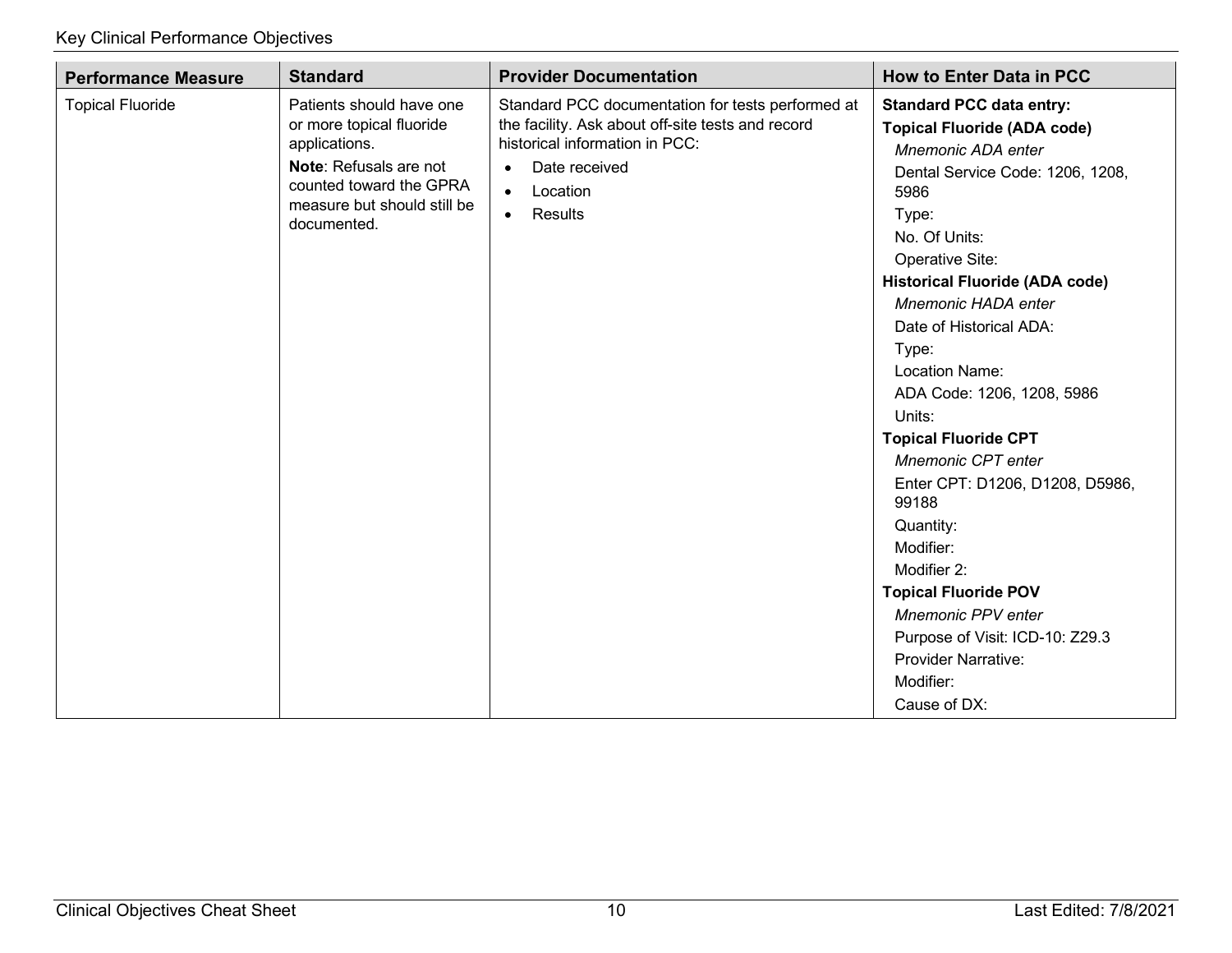| <b>Performance Measure</b> | <b>Standard</b>                                                                                                                                                                                                                       | <b>Provider Documentation</b>                                                                                                                                                                                                                                                                                                                                                                                | <b>How to Enter Data in PCC</b>                                                                                                                                                                                                                                                                                                                                                                                                                                                                                                                                          |
|----------------------------|---------------------------------------------------------------------------------------------------------------------------------------------------------------------------------------------------------------------------------------|--------------------------------------------------------------------------------------------------------------------------------------------------------------------------------------------------------------------------------------------------------------------------------------------------------------------------------------------------------------------------------------------------------------|--------------------------------------------------------------------------------------------------------------------------------------------------------------------------------------------------------------------------------------------------------------------------------------------------------------------------------------------------------------------------------------------------------------------------------------------------------------------------------------------------------------------------------------------------------------------------|
| Influenza                  | All patients ages 6 months<br>and older should have an<br>annual influenza (flu) shot.<br>Refusals should be<br>documented.<br><b>Note: Only Not Medically</b><br>Indicated (NMI) refusals are<br>counted toward the GPRA<br>Measure. | Standard PCC documentation for immunizations<br>performed at the facility. Ask about off-site tests and<br>record historical information in PCC:<br>IZ type<br>$\bullet$<br>Date received<br>Location<br>Contraindications should be documented and are<br>counted toward the GPRA Measure.<br>Contraindications include:<br>Immunization Package of "Egg Allergy" or<br>"Anaphylaxis"<br><b>NMI Refusal</b> | <b>Standard PCC data entry:</b><br><b>Influenza Vaccine</b><br><b>Mnemonic IM enter</b><br>Select Immunization Name: 140, 141,<br>144, 149, 150, 151, 153, 155, 158,<br>161, 166, 168, 171, 185, 186, 194,<br>197, 200-202, 205 (other options are<br>111, 15, 16, 88)<br>Lot:<br><b>VFC Eligibility:</b><br><b>Historical Influenza Vaccine</b><br><b>Mnemonic HIM enter</b><br>Date of Historical Immunization:<br>Type:<br>Location:<br>Immunization Type: 140, 141, 144,<br>149, 150, 151, 153, 155, 158, 161, 166<br>(other options are 111, 15, 16, 88)<br>Series: |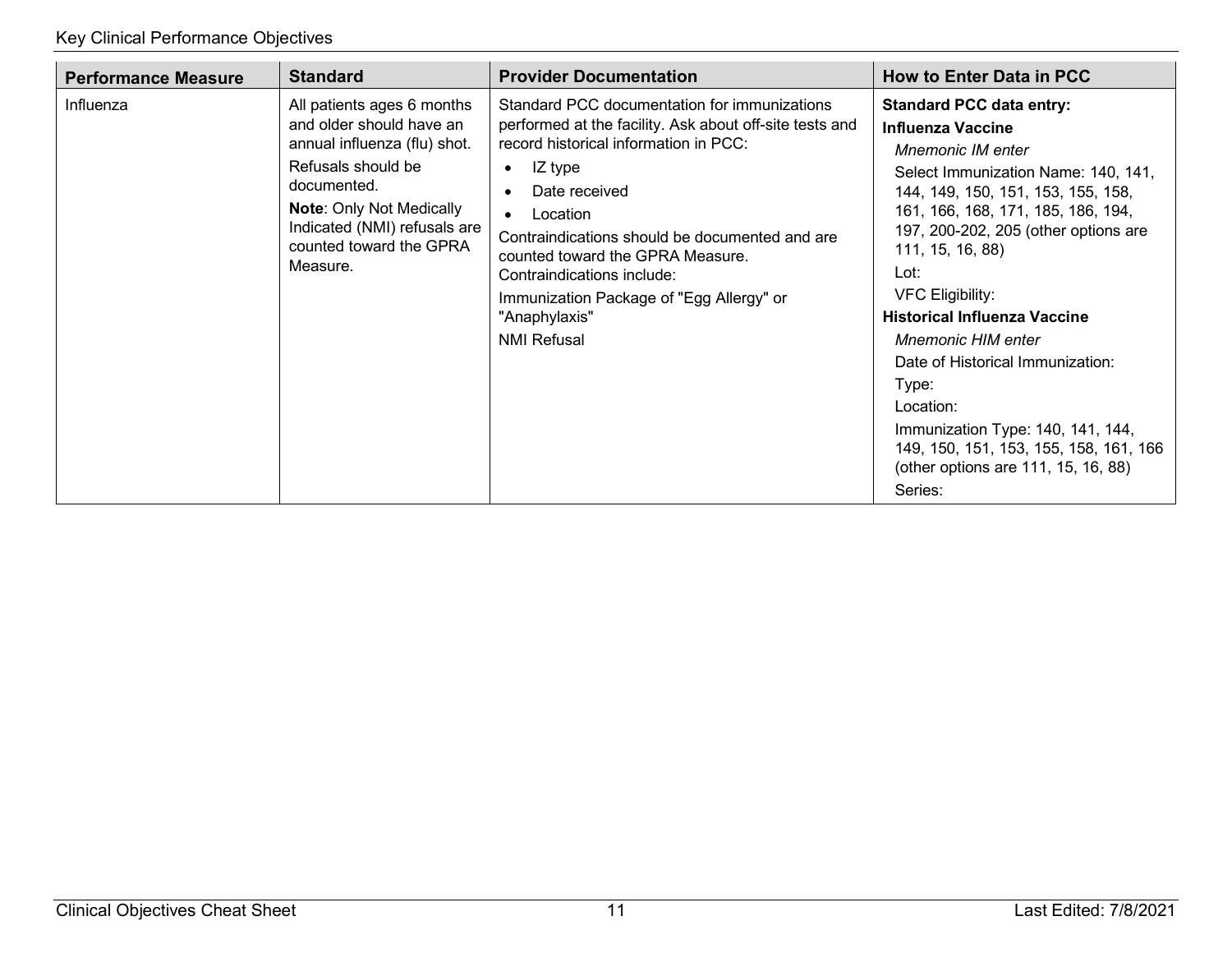| <b>Performance Measure</b> | <b>Standard</b> | <b>Provider Documentation</b> | <b>How to Enter Data in PCC</b>                                    |
|----------------------------|-----------------|-------------------------------|--------------------------------------------------------------------|
| Influenza (cont.)          |                 |                               | <b>Influenza Vaccine CPT</b>                                       |
|                            |                 |                               | Mnemonic CPT enter                                                 |
|                            |                 |                               | Enter CPT: 90630, 90654-90662,                                     |
|                            |                 |                               | 90672-90674, 90682, 90685-90689,                                   |
|                            |                 |                               | 90694, 90756, G0008                                                |
|                            |                 |                               | Quantity:                                                          |
|                            |                 |                               | Modifier:                                                          |
|                            |                 |                               | Modifier 2:                                                        |
|                            |                 |                               | <b>NMI Refusal of Influenza</b>                                    |
|                            |                 |                               | <b>Mnemonic NMI enter</b>                                          |
|                            |                 |                               | <b>Patient Refusals For Service/NMI</b>                            |
|                            |                 |                               | Refusal Type: Immunization                                         |
|                            |                 |                               | Immunization Value: [See codes                                     |
|                            |                 |                               | above]                                                             |
|                            |                 |                               | Date Refused:                                                      |
|                            |                 |                               | Provider Who Documented:                                           |
|                            |                 |                               | Comment:                                                           |
|                            |                 |                               | <b>Immunization Package</b>                                        |
|                            |                 |                               | <b>Contraindication Influenza (Assumes</b>                         |
|                            |                 |                               | you are in the IMM Pkg for Single Patient<br>Record for your site) |
|                            |                 |                               | Select Action: C (Contraindications)                               |
|                            |                 |                               | Select Action: A (Add Contraindication)                            |
|                            |                 |                               | Vaccine: [See codes above]                                         |
|                            |                 |                               | Reason: Anaphylaxis                                                |
|                            |                 |                               | Date Noted:                                                        |
|                            |                 |                               | Command: Save                                                      |
|                            |                 |                               | Select Action: Quit                                                |
|                            |                 |                               |                                                                    |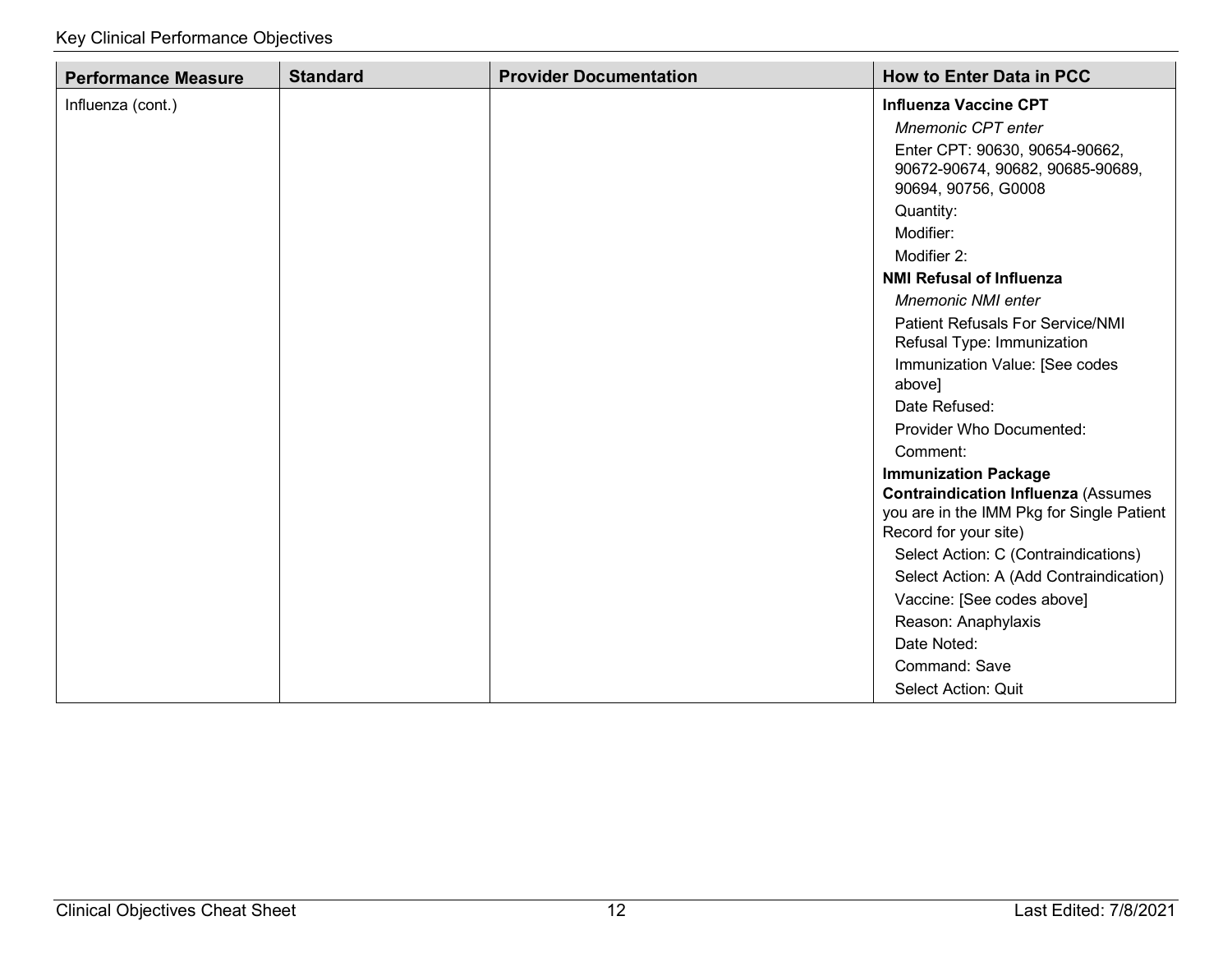| <b>Performance Measure</b> | <b>Standard</b>                                                                                                                                                                                                                                                                                                                                                                                                                                                                                                                                                                                                                                | <b>Provider Documentation</b>                                                                                                                                                                                                                                                                                                                                                                                                                | <b>How to Enter Data in PCC</b>                                                                                                                                                                                                                                                                                                                                                                                                                                                                                                                                                                                                                                                                                                            |
|----------------------------|------------------------------------------------------------------------------------------------------------------------------------------------------------------------------------------------------------------------------------------------------------------------------------------------------------------------------------------------------------------------------------------------------------------------------------------------------------------------------------------------------------------------------------------------------------------------------------------------------------------------------------------------|----------------------------------------------------------------------------------------------------------------------------------------------------------------------------------------------------------------------------------------------------------------------------------------------------------------------------------------------------------------------------------------------------------------------------------------------|--------------------------------------------------------------------------------------------------------------------------------------------------------------------------------------------------------------------------------------------------------------------------------------------------------------------------------------------------------------------------------------------------------------------------------------------------------------------------------------------------------------------------------------------------------------------------------------------------------------------------------------------------------------------------------------------------------------------------------------------|
| Adult Immunizations        | All adults ages 19 and older<br>will have age appropriate<br>vaccines.<br>Ages 19-49: 1<br>$\bullet$<br>Tdap/Td in the past 10<br>years, 1 Tdap ever<br>Ages 50-64: 1<br>$\bullet$<br>Tdap/Td in the past 10<br>years, 1 Tdap ever, 1<br>Zostavax in the past 5<br>years or 2 doses of<br>Shingrix ever<br>Ages 65+: 1 Tdap/Td<br>$\bullet$<br>in the past 10 years, 1<br>Tdap ever, 1 Zostavax<br>in the past 5 years or 2<br>doses of Shingrix ever,<br>1 up-to-date<br>Pneumococcal<br>Polysaccharide<br>vaccine (PPSV23)<br>Refusals should be<br>documented.<br>Note: Only NMI refusals<br>are counted toward the<br><b>GPRA Measure.</b> | Standard PCC documentation for immunizations<br>performed at the facility. Ask about off-site tests and<br>record historical information in PCC:<br>IZ type<br>$\bullet$<br>Date received<br>$\bullet$<br>Location<br>$\bullet$<br>Contraindications should be documented and are<br>counted toward the GPRA Measure.<br>Contraindications include:<br>Immunization Package of "Immune Deficiency" or<br>"Anaphylaxis"<br><b>NMI Refusal</b> | <b>Standard PCC data entry:</b><br><b>Adult Immunizations</b><br><b>Mnemonic IM enter</b><br>Select Immunization Name: Tdap: 115;<br>Td: 9, 113, 138, 139, 196; Zostavax:<br>121; Shingrix: 187; PPSV23: 33, 109<br>Lot:<br><b>VFC Eligibility:</b><br><b>Historical Adult Immunizations</b><br><b>Mnemonic HIM enter</b><br>Date of Historical Immunization:<br>Type:<br>Location:<br>Immunization Type: Tdap: 115; Td: 9,<br>113, 138, 139, 196; Zostavax: 121;<br>Shingrix: 187; PPSV23: 33, 109<br>Series:<br><b>Adult Immunizations CPT</b><br><b>Mnemonic CPT enter</b><br>Enter CPT: Tdap: 90715; Td: 90714,<br>90718; Zostavax: 90736; Shingrix:<br>90750; PPSV23: 90732, G0009,<br>G9279<br>Quantity:<br>Modifier:<br>Modifier 2: |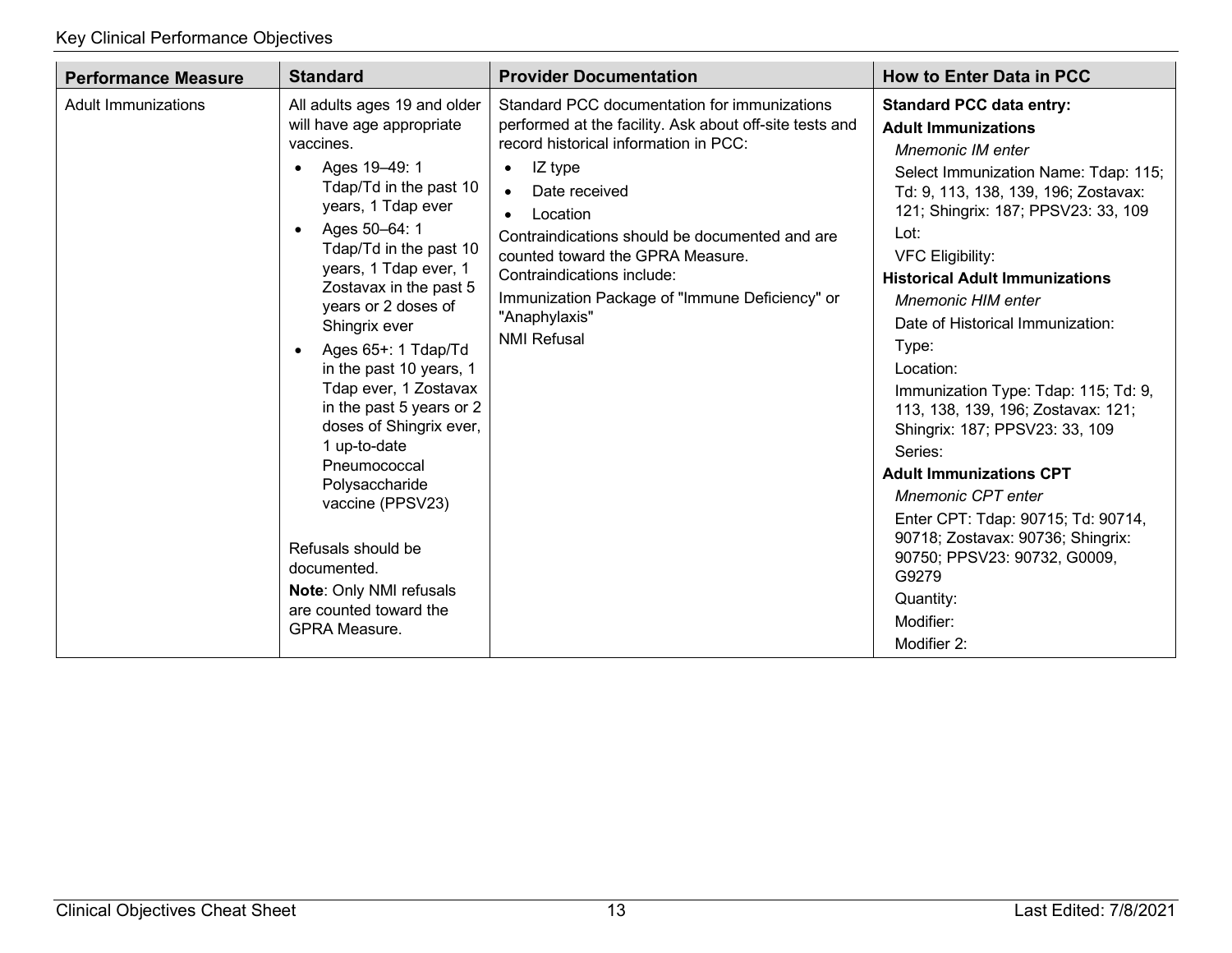| <b>Performance Measure</b>  | <b>Standard</b> | <b>Provider Documentation</b> | <b>How to Enter Data in PCC</b>                                                                                                                                                                                                              |
|-----------------------------|-----------------|-------------------------------|----------------------------------------------------------------------------------------------------------------------------------------------------------------------------------------------------------------------------------------------|
| Adult Immunizations (cont.) |                 |                               | <b>NMI Refusal of Adult Immunizations</b>                                                                                                                                                                                                    |
|                             |                 |                               | <b>Mnemonic NMI enter</b>                                                                                                                                                                                                                    |
|                             |                 |                               | <b>Patient Refusals For Service/NMI</b><br>Refusal Type: Immunization                                                                                                                                                                        |
|                             |                 |                               | Immunization Value: [See codes<br>above]                                                                                                                                                                                                     |
|                             |                 |                               | Date Refused:                                                                                                                                                                                                                                |
|                             |                 |                               | <b>Provider Who Documented:</b>                                                                                                                                                                                                              |
|                             |                 |                               | Comment:                                                                                                                                                                                                                                     |
|                             |                 |                               | <b>Immunization Package</b><br><b>Contraindication Adult Immunizations</b><br>(Assumes you are in the IMM Pkg for<br>Single Patient Record for your site)<br>Select Action: C (Contraindications)<br>Select Action: A (Add Contraindication) |
|                             |                 |                               | Vaccine: [See codes above]<br>Reason: [See Contraindications<br>section under the Provider<br>Documentation column]<br>Date Noted:<br>Command: Save                                                                                          |
|                             |                 |                               | Select Action: Quit                                                                                                                                                                                                                          |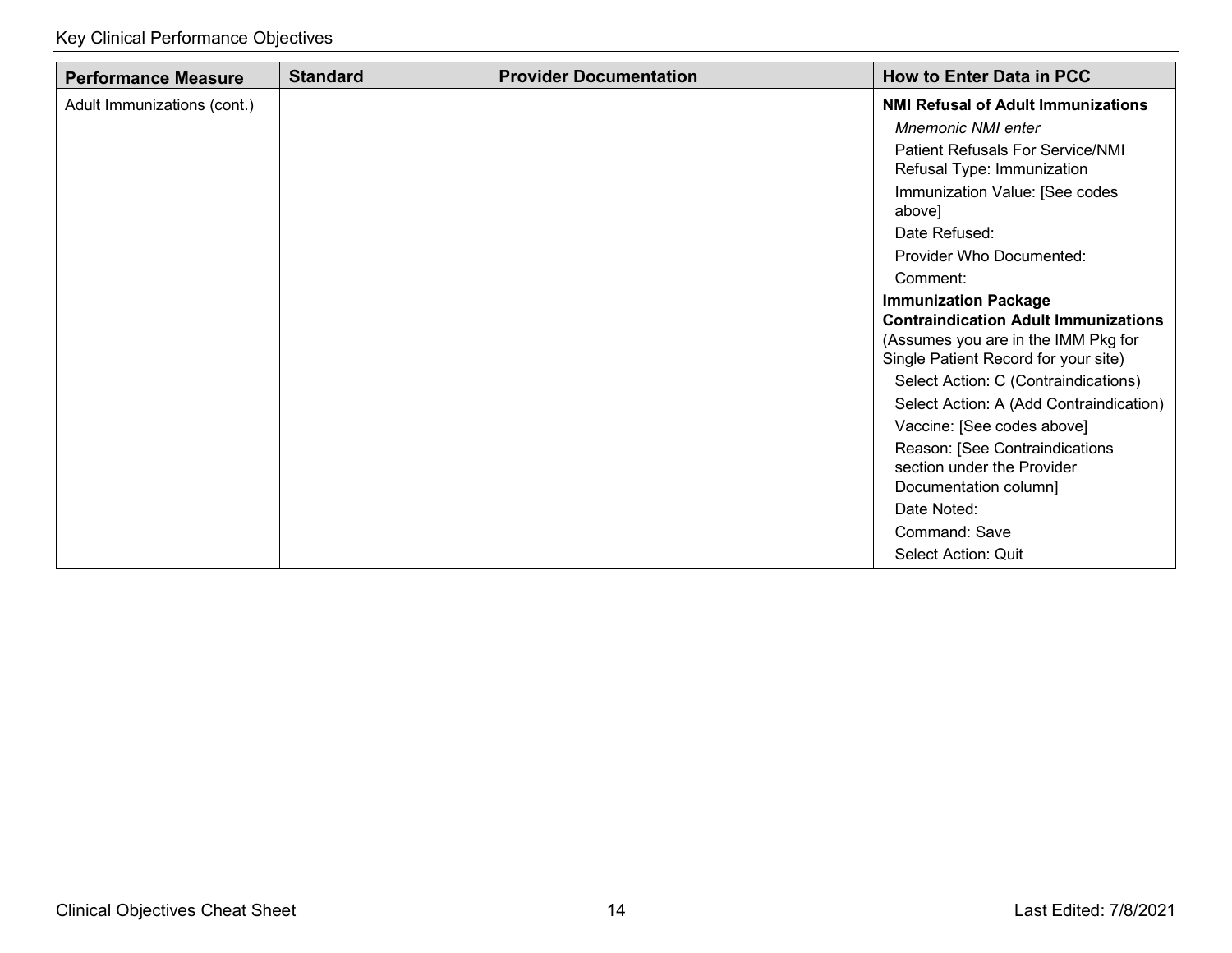| <b>Performance Measure</b> | <b>Standard</b>                                                                                                                                                                                                                                                                                                                        | <b>Provider Documentation</b>                                                                                                                                                                                                                                                                                                                                                                                                                                                                                                                                                                                                                                                                                                                                                                                                                                                                                                                                                                                                                                                                                                                                                                                                                                                                                                                                                                                    | <b>How to Enter Data in PCC</b>                                                                                                                                                                                                                                                                                                                                                                                                                                                                                                                                                                                                                          |
|----------------------------|----------------------------------------------------------------------------------------------------------------------------------------------------------------------------------------------------------------------------------------------------------------------------------------------------------------------------------------|------------------------------------------------------------------------------------------------------------------------------------------------------------------------------------------------------------------------------------------------------------------------------------------------------------------------------------------------------------------------------------------------------------------------------------------------------------------------------------------------------------------------------------------------------------------------------------------------------------------------------------------------------------------------------------------------------------------------------------------------------------------------------------------------------------------------------------------------------------------------------------------------------------------------------------------------------------------------------------------------------------------------------------------------------------------------------------------------------------------------------------------------------------------------------------------------------------------------------------------------------------------------------------------------------------------------------------------------------------------------------------------------------------------|----------------------------------------------------------------------------------------------------------------------------------------------------------------------------------------------------------------------------------------------------------------------------------------------------------------------------------------------------------------------------------------------------------------------------------------------------------------------------------------------------------------------------------------------------------------------------------------------------------------------------------------------------------|
| Childhood Immunizations    | Children age 19-35 months<br>will be up to date for all<br>ACIP recommended<br>immunizations.<br>This is the 4313*314<br>combo:<br>4 DTaP<br>3 IPV<br>1 MMR<br>3 Hepatitis B<br>3 or 4 Hib<br>1 Varicella<br>4 Pneumococcal<br>Refusals should be<br>documented.<br>Note: Only NMI refusals<br>are counted toward the<br>GPRA Measure. | Standard PCC documentation for immunizations<br>performed at the facility. Ask about off-site tests and<br>record historical information in PCC:<br>IZ type<br>$\bullet$<br>Date received<br>$\bullet$<br>Location<br>$\bullet$<br>Because IZ data comes from multiple sources, any<br>IZ codes documented on dates within 10 days of<br>each other will be considered as the same<br>immunization<br>Contraindications should be documented and are<br>counted toward the GPRA Measure.<br>Contraindications include Immunization Package of<br>"Anaphylaxis" for all childhood immunizations. The<br>following additional contraindications are also<br>counted:<br><b>DTaP:</b> Encephalopathy due to vaccination with<br>$\bullet$<br>a vaccine adverse-effect<br>IPV: Immunization Package: "Neomycin Allergy"<br>$\bullet$<br><b>OPV: Immunization Package: "Immune</b><br>$\bullet$<br>Deficiency"<br><b>MMR: Immunization Package: "Immune</b><br>$\bullet$<br>Deficiency," "Immune Deficient," or "Neomycin<br>Allergy"; Immunodeficiency; Lymphoreticular<br>cancer, multiple myeloma or leukemia<br>Varicella: Immunization Package: "Hx of<br>$\bullet$<br>Chicken Pox" or "Immune", "Immune<br>Deficiency," "Immune Deficient," or "Neomycin<br>Allergy"; Immunodeficiency; HIV;<br>Lymphoreticular cancer, multiple myeloma or<br>leukemia<br>Pneumococcal: Immunization Package:<br>"Anaphylaxis" | <b>Standard PCC data entry:</b><br><b>Childhood Immunizations</b><br><b>Mnemonic IM enter</b><br>Select Immunization Name: DTaP: 20,<br>50, 102, 106, 107, 110, 120, 130, 146;<br>DTP: 1, 22, 102, 198; Tdap: 115; DT:<br>28; Td: 9, 113, 138, 139, 196; Tetanus:<br>35, 112; Acellular Pertussis: 11; OPV:<br>2, 89; IPV: 10, 89, 110, 120, 130, 146;<br>MMR: 3, 94; M/R: 4; R/M: 38; Measles:<br>5; Mumps: 7; Rubella: 6; Hepatitis B: 8,<br>42-45, 51, 102, 104, 110, 146, 189,<br>193, 198; HIB: 17, 22, 46-49, 50, 51,<br>102, 120, 146, 148, 198; Varicella: 21,<br>94; Pneumococcal: 33, 100, 109, 133,<br>152<br>Lot:<br><b>VFC Eligibility:</b> |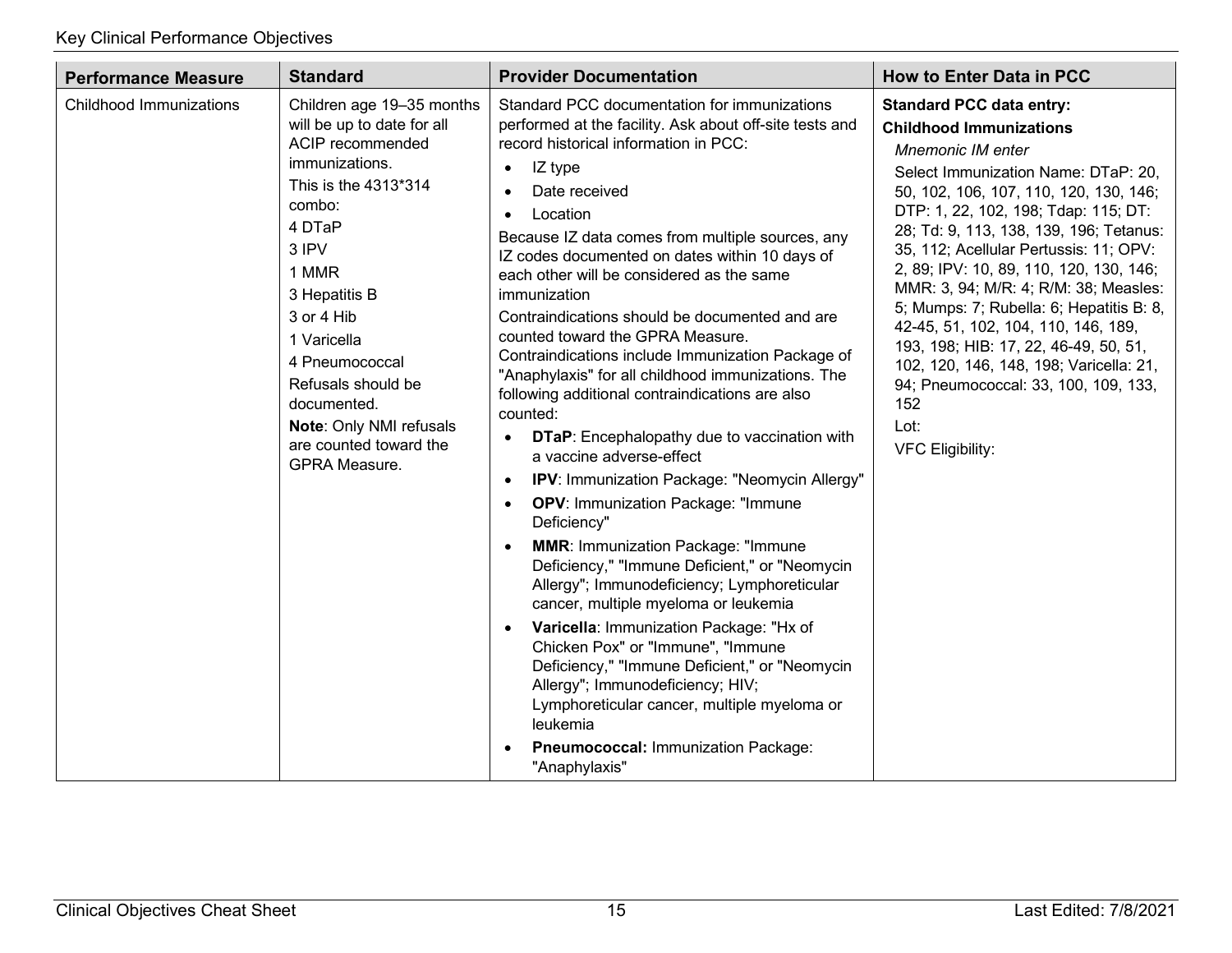| <b>Performance Measure</b>                | <b>Standard</b> | <b>Provider Documentation</b>                                                                                                                                                                                                                                                                                                                                                                                                                                                                                                                                                                                                                                                                                                                                                                                    | <b>How to Enter Data in PCC</b>                                                                                                                                                                                                                                                                                                                                                                                                                                                                                                                                                                                                                         |
|-------------------------------------------|-----------------|------------------------------------------------------------------------------------------------------------------------------------------------------------------------------------------------------------------------------------------------------------------------------------------------------------------------------------------------------------------------------------------------------------------------------------------------------------------------------------------------------------------------------------------------------------------------------------------------------------------------------------------------------------------------------------------------------------------------------------------------------------------------------------------------------------------|---------------------------------------------------------------------------------------------------------------------------------------------------------------------------------------------------------------------------------------------------------------------------------------------------------------------------------------------------------------------------------------------------------------------------------------------------------------------------------------------------------------------------------------------------------------------------------------------------------------------------------------------------------|
| Childhood Immunizations<br>(cont.)        |                 | Dosage and types of immunization definitions:<br>4 doses of DTaP:<br>4 DTaP/DTP/Tdap<br>$\bullet$<br>1 DTaP/DTP/Tdap and 3 DT/Td<br>$\bullet$<br>1 DTaP/DTP/Tdap and 3 each of Diphtheria and<br>$\bullet$<br>Tetanus<br>4 DT and 4 Acellular Pertussis<br>$\bullet$<br>4 Td and 4 Acellular Pertussis<br>4 each of Diphtheria, Tetanus, and Acellular<br>Pertussis<br>3 doses of IPV:<br>3 OPV<br>$\bullet$<br>3 IPV<br>$\bullet$<br>Combination of OPV and IPV totaling 3 doses<br>1 dose of MMR:<br><b>MMR</b><br>$\bullet$<br>1 M/R and 1 Mumps<br>$\bullet$<br>1 R/M and 1 Measles<br>1 each of Measles, Mumps, and Rubella<br>$\bullet$<br>3 doses of Hepatitis B<br>• 3 doses of Hep B<br>3 or 4 doses of HIB, depending on the vaccine<br>administered<br>1 dose of Varicella<br>4 doses of Pneumococcal | <b>Historical Childhood Immunizations</b><br><b>Mnemonic HIM enter</b><br>Date of Historical Immunization:<br>Type:<br>Location:<br>Immunization Type: DTaP: 20, 50, 102,<br>106, 107, 110, 120, 130, 146; DTP: 1,<br>22, 102, 198; Tdap: 115; DT: 28; Td: 9,<br>113, 138, 139; Tetanus: 35, 112;<br>Acellular Pertussis: 11; OPV: 2, 89;<br>IPV: 10, 89, 110, 120, 130, 146; MMR:<br>3, 94; M/R: 4; R/M: 38; Measles: 5;<br>Mumps: 7; Rubella: 6; Hepatitis B: 8,<br>42-45, 51, 102, 104, 110, 146, 189,<br>193, 198; HIB: 17, 22, 46-49, 50, 51,<br>102, 120, 146, 148, 198; Varicella: 21,<br>94; Pneumococcal: 33, 100, 109, 133,<br>152<br>Series: |
| <b>Childhood Immunizations</b><br>(cont.) |                 |                                                                                                                                                                                                                                                                                                                                                                                                                                                                                                                                                                                                                                                                                                                                                                                                                  | <b>Childhood Immunizations Evidence of</b><br><b>Disease POV</b><br><b>Mnemonic PPV enter</b><br>Purpose of Visit: IPV: ICD-10: M89.6*;<br>Measles: ICD-10: B05.*; Mumps: ICD-<br>10: B26.*; Rubella: ICD-10: B06.*;<br>Hepatitis B: ICD-10: B16.*, B19.1*,<br>Z22.51; Varicella: ICD-10: B01.*-B02.*                                                                                                                                                                                                                                                                                                                                                   |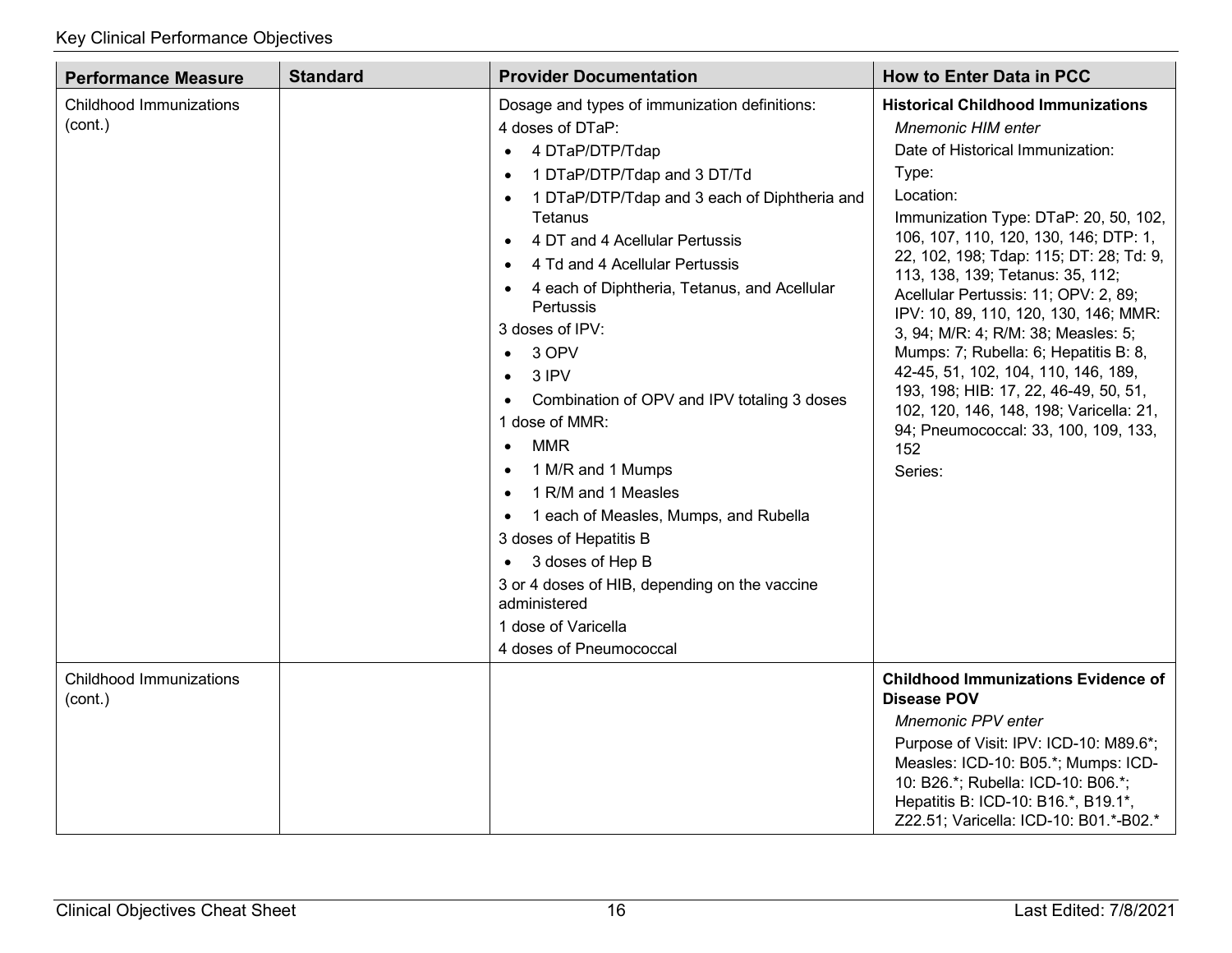| <b>Performance Measure</b> | <b>Standard</b> | <b>Provider Documentation</b> | <b>How to Enter Data in PCC</b>                                       |
|----------------------------|-----------------|-------------------------------|-----------------------------------------------------------------------|
| Childhood Immunizations    |                 |                               | <b>Childhood Immunizations CPT</b>                                    |
| (cont.)                    |                 |                               | Mnemonic CPT enter                                                    |
|                            |                 |                               | Enter CPT: DTaP: 90696-90698,                                         |
|                            |                 |                               | 90700, 90721, 90723; DTP: 90701,                                      |
|                            |                 |                               | 90720; Tdap: 90715; DT: 90702; Td:                                    |
|                            |                 |                               | 90714, 90718; Diphtheria: 90719;                                      |
|                            |                 |                               | Tetanus: 90703; OPV: 90712; IPV:<br>90696-90698, 90713, 90723; MMR:   |
|                            |                 |                               | 90707, 90710; M/R: 90708; Measles:                                    |
|                            |                 |                               | 90705; Mumps: 90704; Rubella:                                         |
|                            |                 |                               | 90706; Hepatitis B: 90636, 90697,                                     |
|                            |                 |                               | 90723, 90740, 90743-90748, G0010;                                     |
|                            |                 |                               | HIB: 90644-90648, 90697, 90698,                                       |
|                            |                 |                               | 90720-90721, 90748; Varicella: 90710,                                 |
|                            |                 |                               | 90716; Pneumococcal: 90669, 90670,<br>90732, G0009, G9279             |
|                            |                 |                               | Quantity:                                                             |
|                            |                 |                               | Modifier:                                                             |
|                            |                 |                               | Modifier 2:                                                           |
|                            |                 |                               | <b>NMI Refusal of Childhood</b>                                       |
|                            |                 |                               | <b>Immunizations</b>                                                  |
|                            |                 |                               | <b>Mnemonic NMI enter</b>                                             |
|                            |                 |                               | <b>Patient Refusals For Service/NMI</b><br>Refusal Type: Immunization |
|                            |                 |                               | Immunization Value: [See codes<br>above]                              |
|                            |                 |                               | Date Refused:                                                         |
|                            |                 |                               | <b>Provider Who Documented:</b>                                       |
|                            |                 |                               | Comment:                                                              |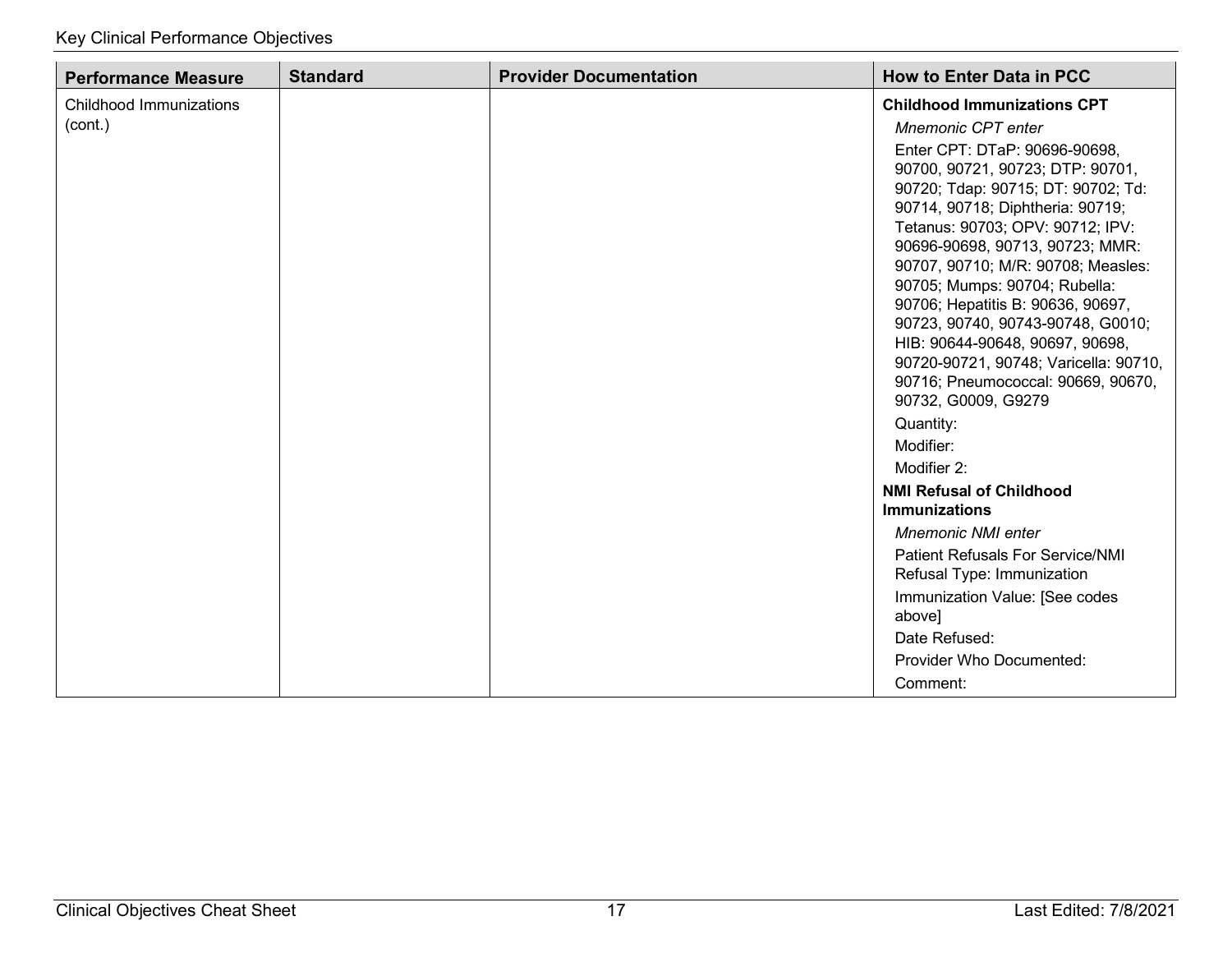| <b>Performance Measure</b>         | <b>Standard</b> | <b>Provider Documentation</b> | <b>How to Enter Data in PCC</b>                                                                                                                                                                                                                                                                                                                                                                                                   |
|------------------------------------|-----------------|-------------------------------|-----------------------------------------------------------------------------------------------------------------------------------------------------------------------------------------------------------------------------------------------------------------------------------------------------------------------------------------------------------------------------------------------------------------------------------|
| Childhood Immunizations<br>(cont.) |                 |                               | <b>Immunization Package</b><br><b>Contraindication Childhood</b><br>Immunizations (Assumes you are in the<br>IMM Pkg for Single Patient Record for<br>your site)<br>Select Action: C (Contraindications)<br>Select Action: A (Add Contraindication)<br>Vaccine: [See codes above]<br>Reason: [See Contraindications<br>section under the Provider<br>Documentation column]<br>Date Noted:<br>Command: Save<br>Select Action: Quit |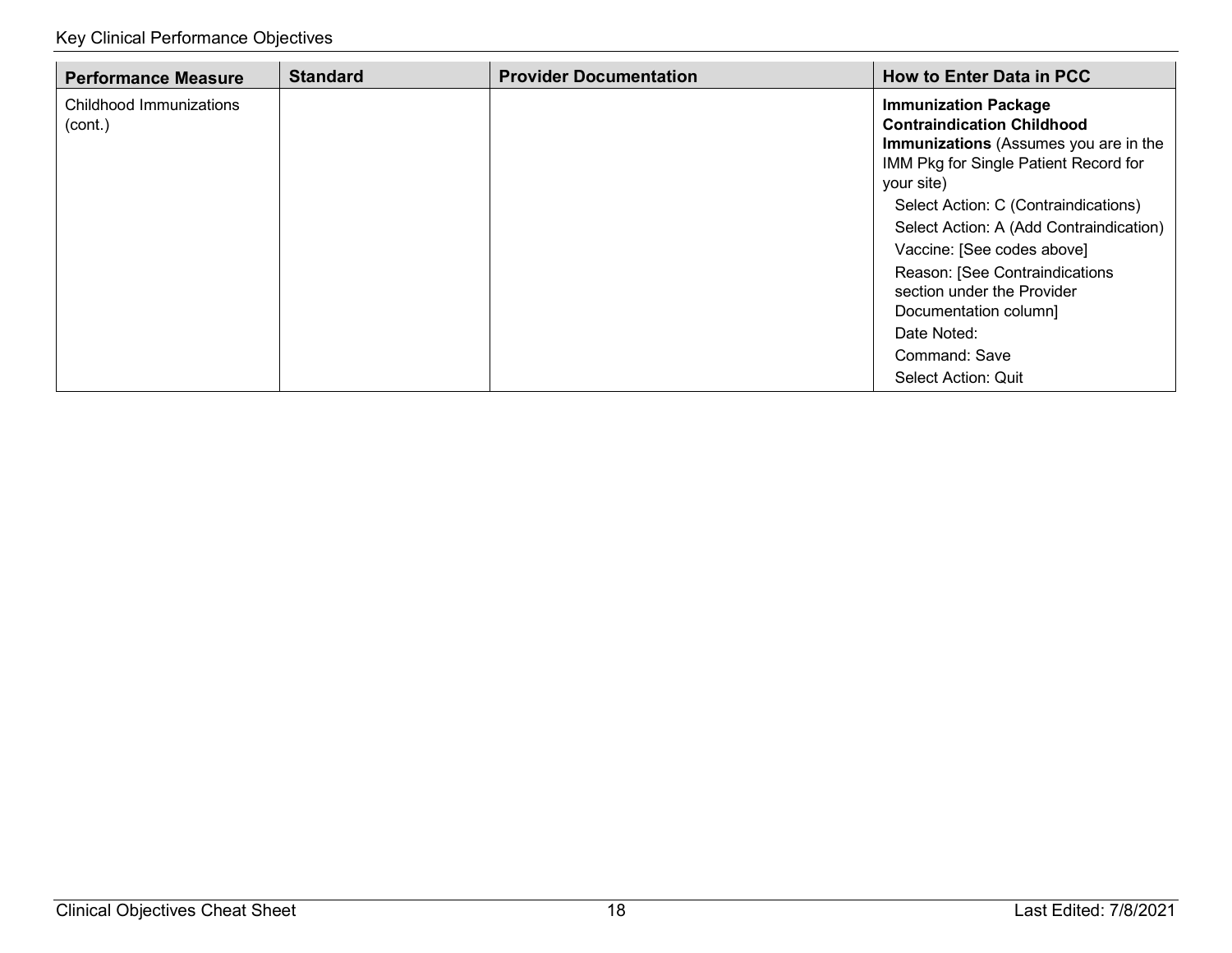| <b>Performance Measure</b>                  | <b>Standard</b>                                                                                                                                                                                                                                                                                                                                                                  | <b>Provider Documentation</b>                                                                                                                                                                                           | <b>How to Enter Data in PCC</b>                                                                                                                                                                                                                                                                                                                                                                                                                                                                                                                                                                                  |
|---------------------------------------------|----------------------------------------------------------------------------------------------------------------------------------------------------------------------------------------------------------------------------------------------------------------------------------------------------------------------------------------------------------------------------------|-------------------------------------------------------------------------------------------------------------------------------------------------------------------------------------------------------------------------|------------------------------------------------------------------------------------------------------------------------------------------------------------------------------------------------------------------------------------------------------------------------------------------------------------------------------------------------------------------------------------------------------------------------------------------------------------------------------------------------------------------------------------------------------------------------------------------------------------------|
| Cancer Screening: Pap<br><b>Smear Rates</b> | Women ages 24-64 should<br>have a Pap Smear every 3<br>years, or if patient is 30 to<br>64 years of age, either a<br>Pap Smear documented in<br>the past 3 years, or a Pap<br>Smear and an HPV DNA<br>documented on the same<br>day in the past 5 years.<br>Note: Refusals of any<br>above test are not counted<br>toward the GPRA measure<br>but should still be<br>documented. | Standard PCC documentation for tests performed at<br>the facility. Ask about off-site tests and record<br>historical information in PCC:<br>Date received<br>$\bullet$<br>Location<br>$\bullet$<br>Results<br>$\bullet$ | Data entry through Women's Health<br>program or standard PCC data entry<br>for tests performed at the facility.<br>Pap Smear V Lab<br><b>Mnemonic LAB enter</b><br>Enter Lab Test Type: Pap Smear<br><b>Results: [Enter Results]</b><br>Units:<br>Abnormal:<br>Site:<br>Pap Smear POV<br><b>Mnemonic PPV enter</b><br>Purpose of Visit: ICD-10: R87.61*,<br>R87.810, R87.820, Z01.42, Z12.4<br><b>Provider Narrative:</b><br>Modifier:<br>Cause of DX:<br>Pap Smear CPT<br><b>Mnemonic CPT enter</b><br>Enter CPT: 88141-88154, 88160-<br>88167, 88174-88175, G0123, G0124,<br>G0141, G0143-G0145, G0147, G0148, |
|                                             |                                                                                                                                                                                                                                                                                                                                                                                  |                                                                                                                                                                                                                         | P3000, P3001, Q0091<br>Quantity:<br>Modifier:<br>Modifier 2:                                                                                                                                                                                                                                                                                                                                                                                                                                                                                                                                                     |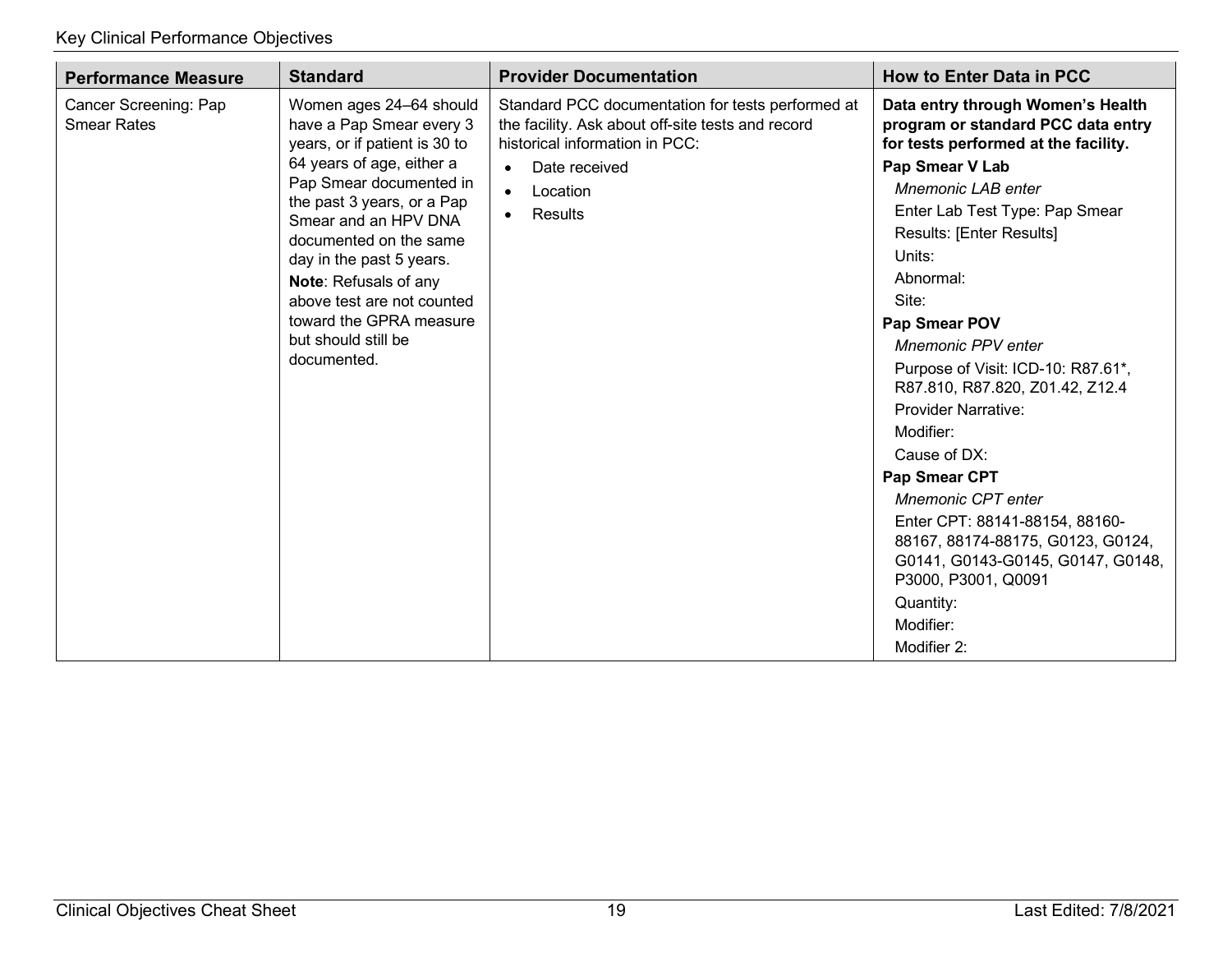| <b>Performance Measure</b> | <b>Standard</b> | <b>Provider Documentation</b> | <b>How to Enter Data in PCC</b>                                                                                        |
|----------------------------|-----------------|-------------------------------|------------------------------------------------------------------------------------------------------------------------|
| Cancer Screening: Pap      |                 |                               | <b>Historical Pap Smear</b>                                                                                            |
| Smear Rates (cont.)        |                 |                               | Mnemonic HPAP enter                                                                                                    |
|                            |                 |                               | Date Historical Pap Smear:                                                                                             |
|                            |                 |                               | Type of Visit:                                                                                                         |
|                            |                 |                               | Location Name:                                                                                                         |
|                            |                 |                               | Enter Outside Location: [(if "Other" was<br>entered for Location Name:)]                                               |
|                            |                 |                               | Select V Lab Test: Pap Smear                                                                                           |
|                            |                 |                               | Results: [Enter Results]                                                                                               |
|                            |                 |                               | <b>HPV V Lab</b>                                                                                                       |
|                            |                 |                               | <b>Mnemonic LAB enter</b>                                                                                              |
|                            |                 |                               | Enter Lab Test Type: HPV                                                                                               |
|                            |                 |                               | Results: [Enter Results]                                                                                               |
|                            |                 |                               | Units:                                                                                                                 |
|                            |                 |                               | Abnormal:                                                                                                              |
|                            |                 |                               | Site:                                                                                                                  |
|                            |                 |                               | <b>HPV POV</b>                                                                                                         |
|                            |                 |                               | <b>Mnemonic PPV enter</b>                                                                                              |
|                            |                 |                               | Purpose of Visit: ICD-10: B97.7,<br>R85.618, R85.81, R85.82, R87.628,<br>R87.810, R87.811, R87.820, R87.821,<br>Z11.51 |
|                            |                 |                               | <b>Provider Narrative:</b>                                                                                             |
|                            |                 |                               | Modifier:                                                                                                              |
|                            |                 |                               | Cause of DX:                                                                                                           |
|                            |                 |                               | <b>HPV CPT</b>                                                                                                         |
|                            |                 |                               | Mnemonic CPT enter                                                                                                     |
|                            |                 |                               | Enter CPT: 87623-87625, G0476                                                                                          |
|                            |                 |                               | Quantity:                                                                                                              |
|                            |                 |                               | Modifier:                                                                                                              |
|                            |                 |                               | Modifier 2:                                                                                                            |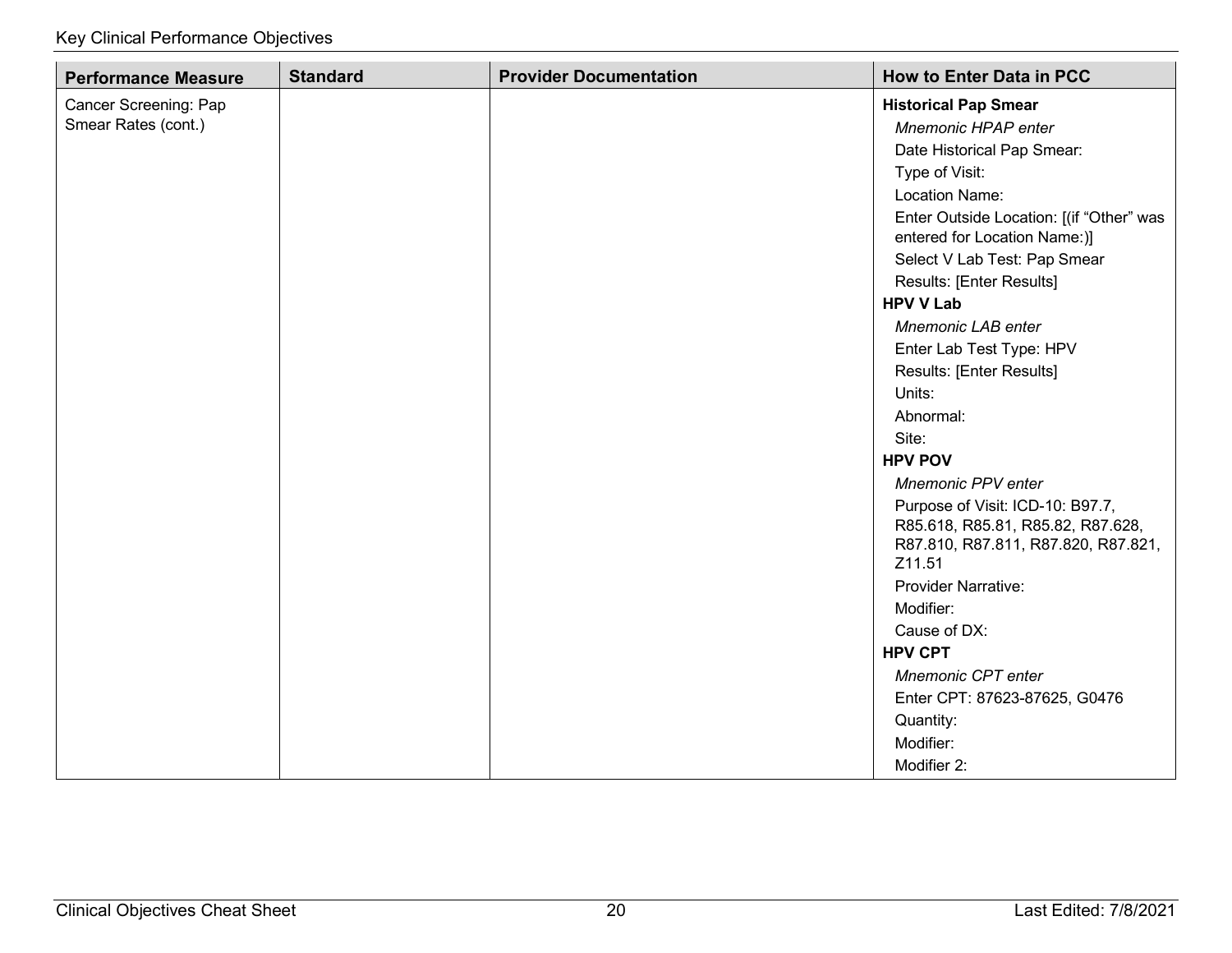| <b>Performance Measure</b>           | <b>Standard</b>                                                                                                                                                                      | <b>Provider Documentation</b>                                                                                                                                                                                                                                                     | <b>How to Enter Data in PCC</b>                                                                                                                                                                                                                                                                                                                                                                                                                                                    |
|--------------------------------------|--------------------------------------------------------------------------------------------------------------------------------------------------------------------------------------|-----------------------------------------------------------------------------------------------------------------------------------------------------------------------------------------------------------------------------------------------------------------------------------|------------------------------------------------------------------------------------------------------------------------------------------------------------------------------------------------------------------------------------------------------------------------------------------------------------------------------------------------------------------------------------------------------------------------------------------------------------------------------------|
| Cancer Screening:<br>Mammogram Rates | Women ages 52-74 should<br>have a mammogram every<br>2 years<br>Note: Refusals of any<br>above test are not counted<br>toward the GPRA measure<br>but should still be<br>documented. | Standard PCC documentation for Radiology<br>performed at the facility. Ask and record historical<br>information in PCC:<br>Date received<br>Location<br>$\bullet$<br>Results<br>$\bullet$<br>Telephone visit with patient<br>Verbal or written lab report<br>Patient's next visit | Data entry through Women's Health<br>program or standard PCC data entry<br>for tests performed at the facility.<br><b>Mammogram Radiology Procedure</b><br><b>Mnemonic RAD enter</b><br>Enter Radiology Procedure: 77046-<br>77049, 77052-77059, 77065-77067,<br>G0206; G0204, G0202<br>Impression: [Enter Results]<br>Abnormal:<br>Modifier:<br>Modifier 2:<br><b>Historical Mammogram Radiology</b><br><b>Mnemonic HRAD enter</b><br>Date of Historical Radiology Exam:<br>Type: |
|                                      |                                                                                                                                                                                      |                                                                                                                                                                                                                                                                                   | Location Name:<br>Enter Outside Location: [(if "Other" was<br>entered for Location Name:)]                                                                                                                                                                                                                                                                                                                                                                                         |
|                                      |                                                                                                                                                                                      |                                                                                                                                                                                                                                                                                   | Radiology Exam: 77046-77049, 77052-<br>77059, 77065-77067, G0206; G0204,<br>G0202                                                                                                                                                                                                                                                                                                                                                                                                  |
|                                      |                                                                                                                                                                                      |                                                                                                                                                                                                                                                                                   | Impression:<br>Abnormal:                                                                                                                                                                                                                                                                                                                                                                                                                                                           |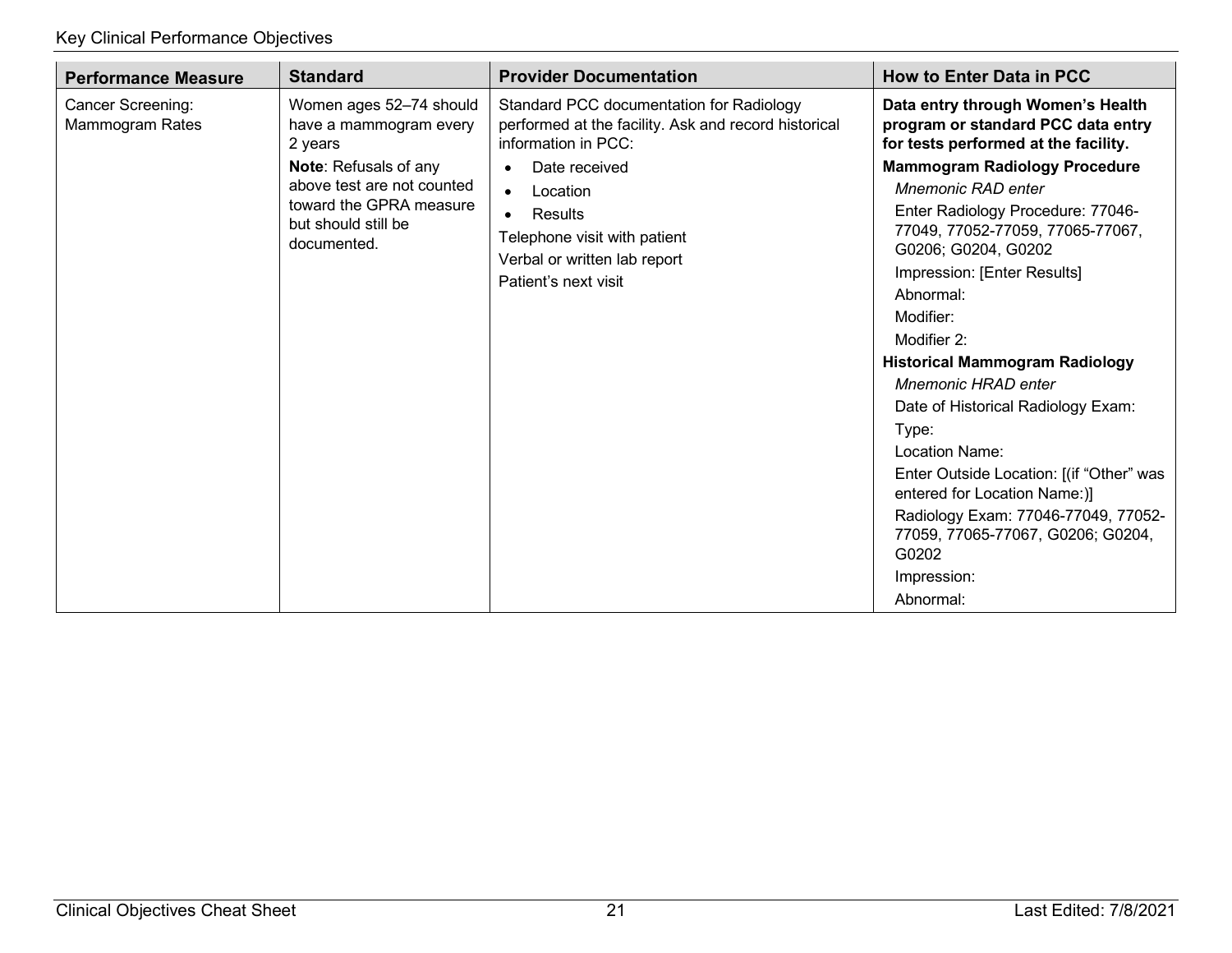| <b>Performance Measure</b> | <b>Standard</b> | <b>Provider Documentation</b> | <b>How to Enter Data in PCC</b>                                              |
|----------------------------|-----------------|-------------------------------|------------------------------------------------------------------------------|
| Cancer Screening:          |                 |                               | <b>Mammogram POV</b>                                                         |
| Mammogram Rates (cont.)    |                 |                               | <b>Mnemonic PPV enter</b>                                                    |
|                            |                 |                               | Purpose of Visit: ICD-10: R92.0, R92.1,<br>R92.8                             |
|                            |                 |                               | <b>Provider Narrative:</b>                                                   |
|                            |                 |                               | Modifier:                                                                    |
|                            |                 |                               | Cause of DX:                                                                 |
|                            |                 |                               | <b>Mammogram CPT</b>                                                         |
|                            |                 |                               | Mnemonic CPT enter                                                           |
|                            |                 |                               | Enter CPT: 77046-77049, 77052-<br>77059, 77065-77067, G0206; G0204,<br>G0202 |
|                            |                 |                               | Quantity:                                                                    |
|                            |                 |                               | Modifier:                                                                    |
|                            |                 |                               | Modifier 2:                                                                  |
|                            |                 |                               | <b>Mammogram Procedure</b>                                                   |
|                            |                 |                               | <b>Mnemonic IOP enter</b>                                                    |
|                            |                 |                               | Operation/Procedure: ICD-10:<br>BH00ZZZ, BH01ZZZ, BH02ZZZ                    |
|                            |                 |                               | <b>Provider Narrative:</b>                                                   |
|                            |                 |                               | <b>Operating Provider:</b>                                                   |
|                            |                 |                               | Diagnosis: [Enter appropriate DX]                                            |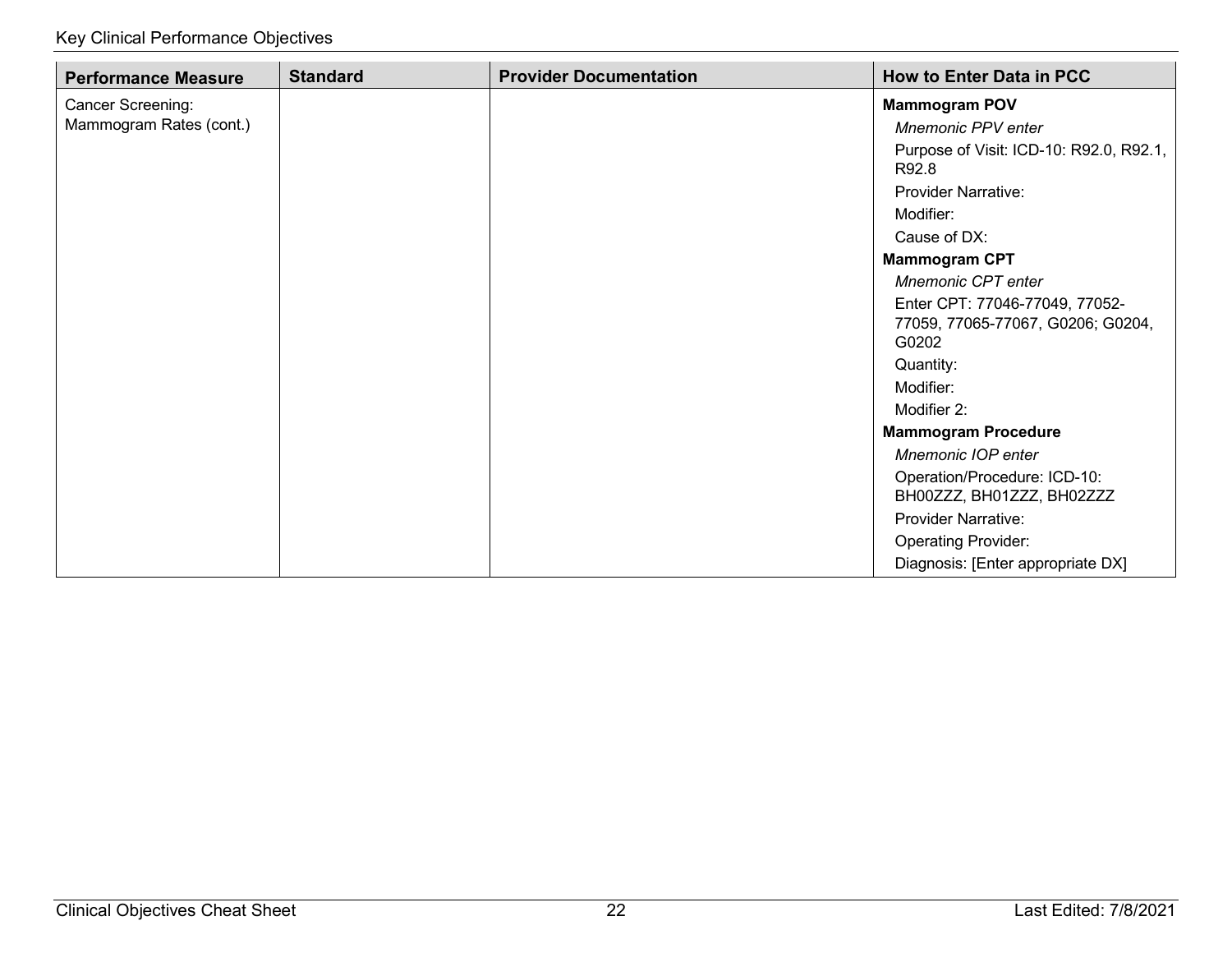| <b>Performance Measure</b>         | <b>Standard</b>                                                                                                                                                                                                                                                                                                                                                                                                                                                                                               | <b>Provider Documentation</b>                                                                                                                                                                                                                                                                                                                                                                                  | <b>How to Enter Data in PCC</b>                                                                                                                                                                                                                                                                                                                                                                                                                                                                                                                                                                                                                                                                                                                                                                    |
|------------------------------------|---------------------------------------------------------------------------------------------------------------------------------------------------------------------------------------------------------------------------------------------------------------------------------------------------------------------------------------------------------------------------------------------------------------------------------------------------------------------------------------------------------------|----------------------------------------------------------------------------------------------------------------------------------------------------------------------------------------------------------------------------------------------------------------------------------------------------------------------------------------------------------------------------------------------------------------|----------------------------------------------------------------------------------------------------------------------------------------------------------------------------------------------------------------------------------------------------------------------------------------------------------------------------------------------------------------------------------------------------------------------------------------------------------------------------------------------------------------------------------------------------------------------------------------------------------------------------------------------------------------------------------------------------------------------------------------------------------------------------------------------------|
| <b>Colorectal Cancer Screening</b> | Adults ages 50-75 should<br>be screened for CRC<br>(HEDIS).<br>For GPRA, IHS counts any<br>of the following:<br>Annual fecal occult<br>$\bullet$<br>blood test (FOBT) or<br>fecal immunochemical<br>test (FIT)<br>FIT-DNA in the past 3<br>$\bullet$<br>years<br>Flexible<br>$\bullet$<br>sigmoidoscopy or CT<br>colonography in the<br>past 5 years<br>Colonoscopy every 10<br>years<br>Note: Refusals of any<br>above test are not counted<br>toward the GPRA measure<br>but should still be<br>documented. | Standard PCC documentation for procedures<br>performed at the facility (Radiology, Lab, or<br>provider).<br>Guaiac cards returned by patients to providers<br>should be sent to Lab for processing.<br>Ask and record historical information in PCC:<br>Date received<br>$\bullet$<br>Location<br>$\bullet$<br>Results<br>Telephone visit with patient<br>Verbal or written lab report<br>Patient's next visit | Standard PCC data entry process for<br>procedures, Lab or Radiology<br><b>Colorectal Cancer POV</b><br><b>Mnemonic PPV enter</b><br>Purpose of Visit: ICD-10: C18.*, C19,<br>C20, C21.2, C21.8, C78.5, Z85.030,<br>Z85.038, Z85.048<br><b>Provider Narrative:</b><br>Modifier:<br>Cause of DX:<br><b>Total Colectomy CPT</b><br>Mnemonic CPT enter<br>Enter CPT: 44150-44151, 44155-<br>44158, 44210-44212<br>Quantity:<br>Modifier:<br>Modifier 2:<br><b>Total Colectomy Procedure</b><br><b>Mnemonic IOP enter</b><br>Operation/Procedure: ICD-10:<br>0DTE*ZZ<br><b>Provider Narrative:</b><br><b>Operating Provider:</b><br>Diagnosis: [Enter appropriate DX]<br><b>FOBT or FIT CPT</b><br><b>Mnemonic CPT enter</b><br>Enter CPT: 82270, 82274, G0328<br>Quantity:<br>Modifier:<br>Modifier 2: |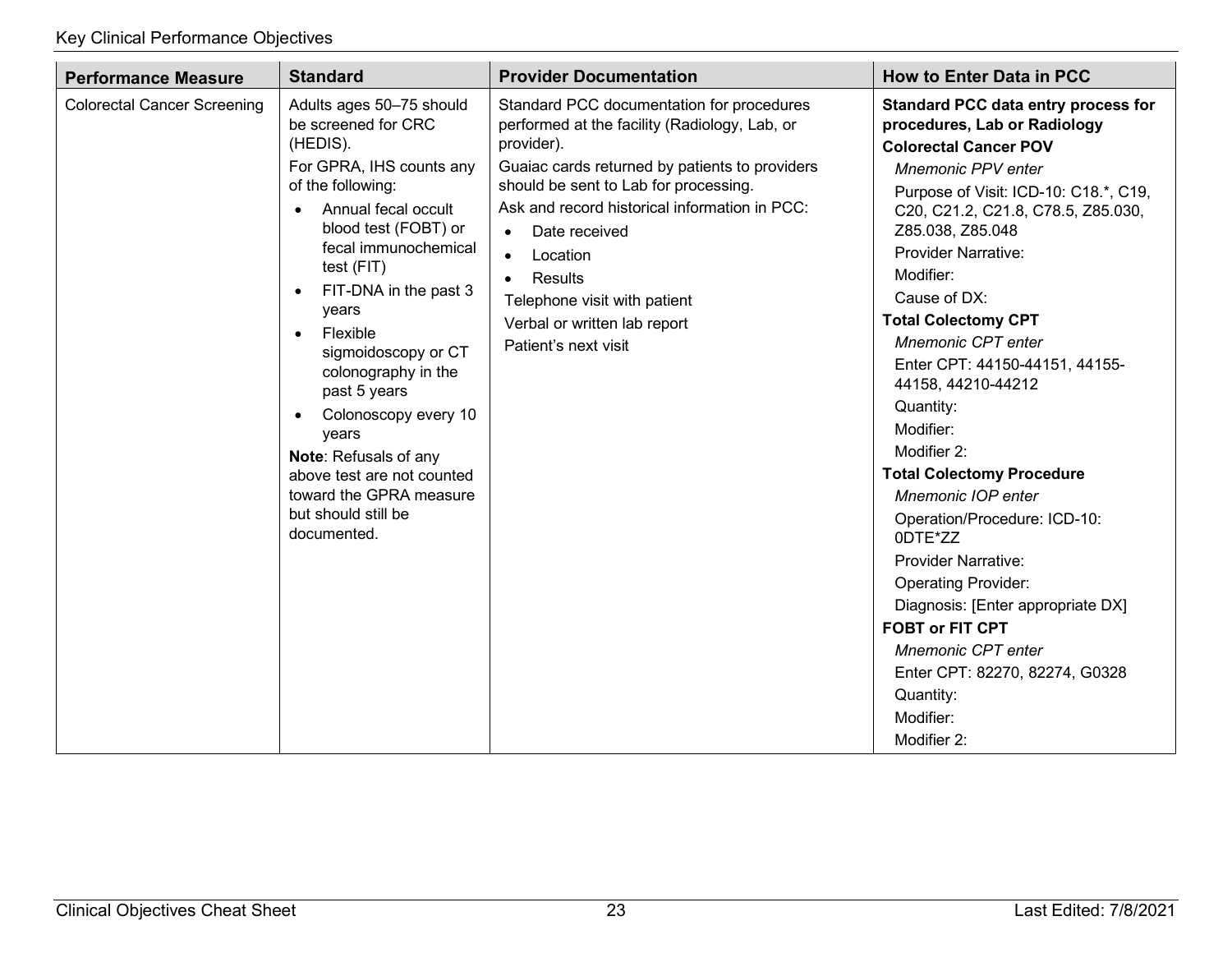| <b>Performance Measure</b>         | <b>Standard</b> | <b>Provider Documentation</b> | <b>How to Enter Data in PCC</b>                                                 |
|------------------------------------|-----------------|-------------------------------|---------------------------------------------------------------------------------|
| <b>Colorectal Cancer Screening</b> |                 |                               | <b>FIT-DNA CPT</b>                                                              |
| (cont.)                            |                 |                               | Mnemonic CPT enter                                                              |
|                                    |                 |                               | Enter CPT: 81528, G0464                                                         |
|                                    |                 |                               | Quantity:                                                                       |
|                                    |                 |                               | Modifier:                                                                       |
|                                    |                 |                               | Modifier 2:                                                                     |
|                                    |                 |                               | <b>Flexible Sigmoidoscopy CPT</b>                                               |
|                                    |                 |                               | Mnemonic CPT enter                                                              |
|                                    |                 |                               | Enter CPT: 45330-45347, 453349,<br>45350, G0104                                 |
|                                    |                 |                               | Quantity:                                                                       |
|                                    |                 |                               | Modifier:                                                                       |
|                                    |                 |                               | Modifier 2:                                                                     |
|                                    |                 |                               | <b>Flexible Sigmoidoscopy Procedure</b>                                         |
|                                    |                 |                               | Mnemonic IOP enter                                                              |
|                                    |                 |                               | Operation/Procedure: ICD-10:<br>0DJD8ZZ                                         |
|                                    |                 |                               | Provider Narrative:                                                             |
|                                    |                 |                               | <b>Operating Provider:</b>                                                      |
|                                    |                 |                               | Diagnosis: [Enter appropriate DX]                                               |
|                                    |                 |                               | <b>CT Colonography CPT</b>                                                      |
|                                    |                 |                               | Mnemonic CPT enter                                                              |
|                                    |                 |                               | Enter CPT: 74261-74263                                                          |
|                                    |                 |                               | Quantity:                                                                       |
|                                    |                 |                               | Modifier:                                                                       |
|                                    |                 |                               | Modifier 2:                                                                     |
|                                    |                 |                               | <b>Colon Screening CPT</b>                                                      |
|                                    |                 |                               | Mnemonic CPT enter                                                              |
|                                    |                 |                               | Enter CPT: 44388-44394, 44397,                                                  |
|                                    |                 |                               | 44401-44408, 45355, 45378-45393,<br>45398, G0105, G0121, G2204, G9252,<br>G9253 |
|                                    |                 |                               | Quantity:                                                                       |
|                                    |                 |                               | Modifier:                                                                       |
|                                    |                 |                               | Modifier 2:                                                                     |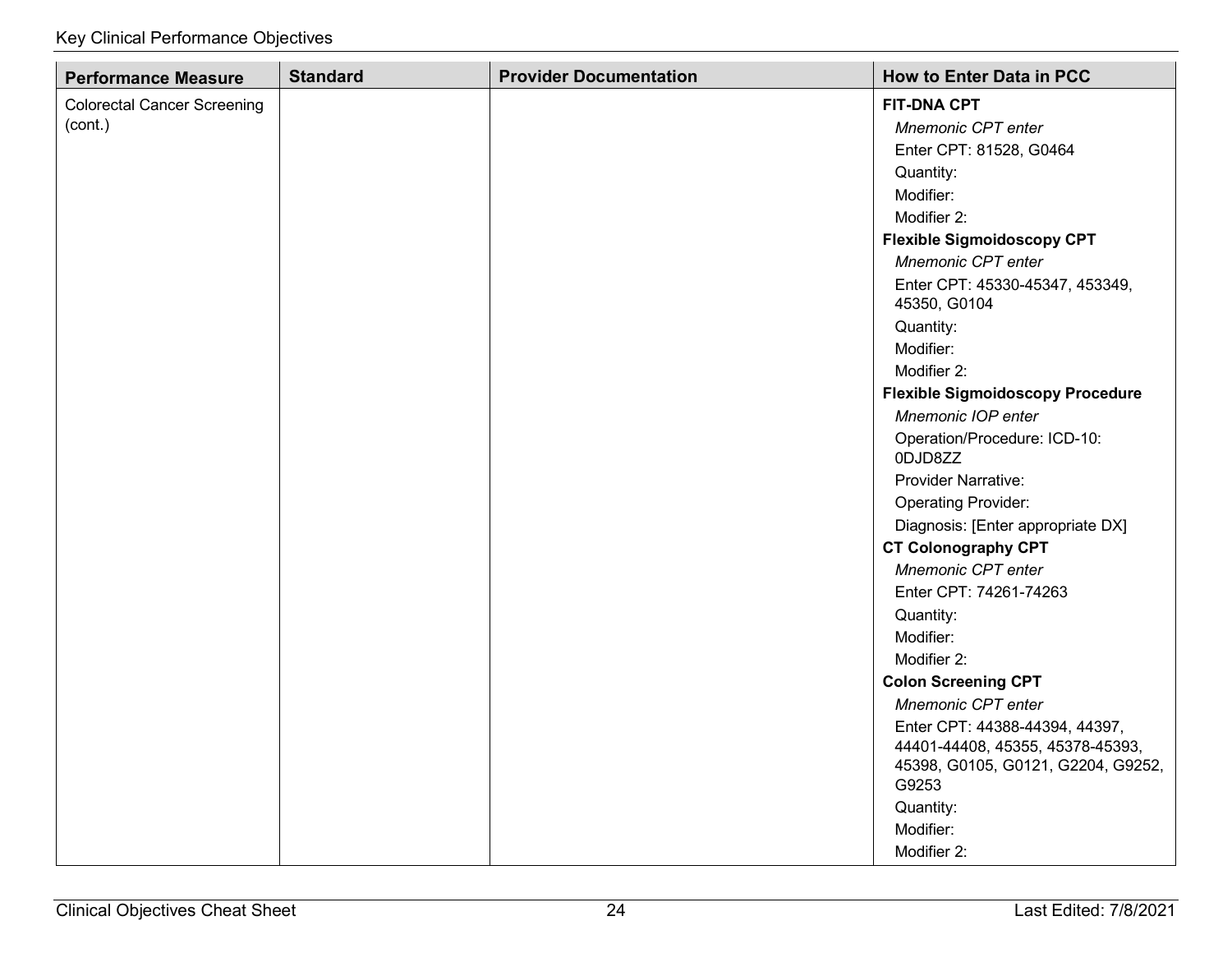| <b>Performance Measure</b>         | <b>Standard</b> | <b>Provider Documentation</b> | <b>How to Enter Data in PCC</b>      |
|------------------------------------|-----------------|-------------------------------|--------------------------------------|
| <b>Colorectal Cancer Screening</b> |                 |                               | <b>Colon Screening Procedure</b>     |
| (cont.)                            |                 |                               | Mnemonic IOP enter                   |
|                                    |                 |                               | Operation/Procedure: ICD-10: (see    |
|                                    |                 |                               | logic manual for codes)              |
|                                    |                 |                               | <b>Provider Narrative:</b>           |
|                                    |                 |                               | <b>Operating Provider:</b>           |
|                                    |                 |                               | Diagnosis: [Enter appropriate DX]    |
|                                    |                 |                               | <b>Historical CRC</b>                |
|                                    |                 |                               | Mnemonic [from the following list]   |
|                                    |                 |                               | enter:                               |
|                                    |                 |                               | <b>HCOL - Historical Colonoscopy</b> |
|                                    |                 |                               | HFOB - Historical FOBT (Guaiac)      |
|                                    |                 |                               | HSIG - Historical Sigmoidoscopy      |
|                                    |                 |                               | <b>HBE - Historical Barium Enema</b> |
|                                    |                 |                               | Date:                                |
|                                    |                 |                               | Type:                                |
|                                    |                 |                               | Location of Encounter:               |
|                                    |                 |                               | Quantity:                            |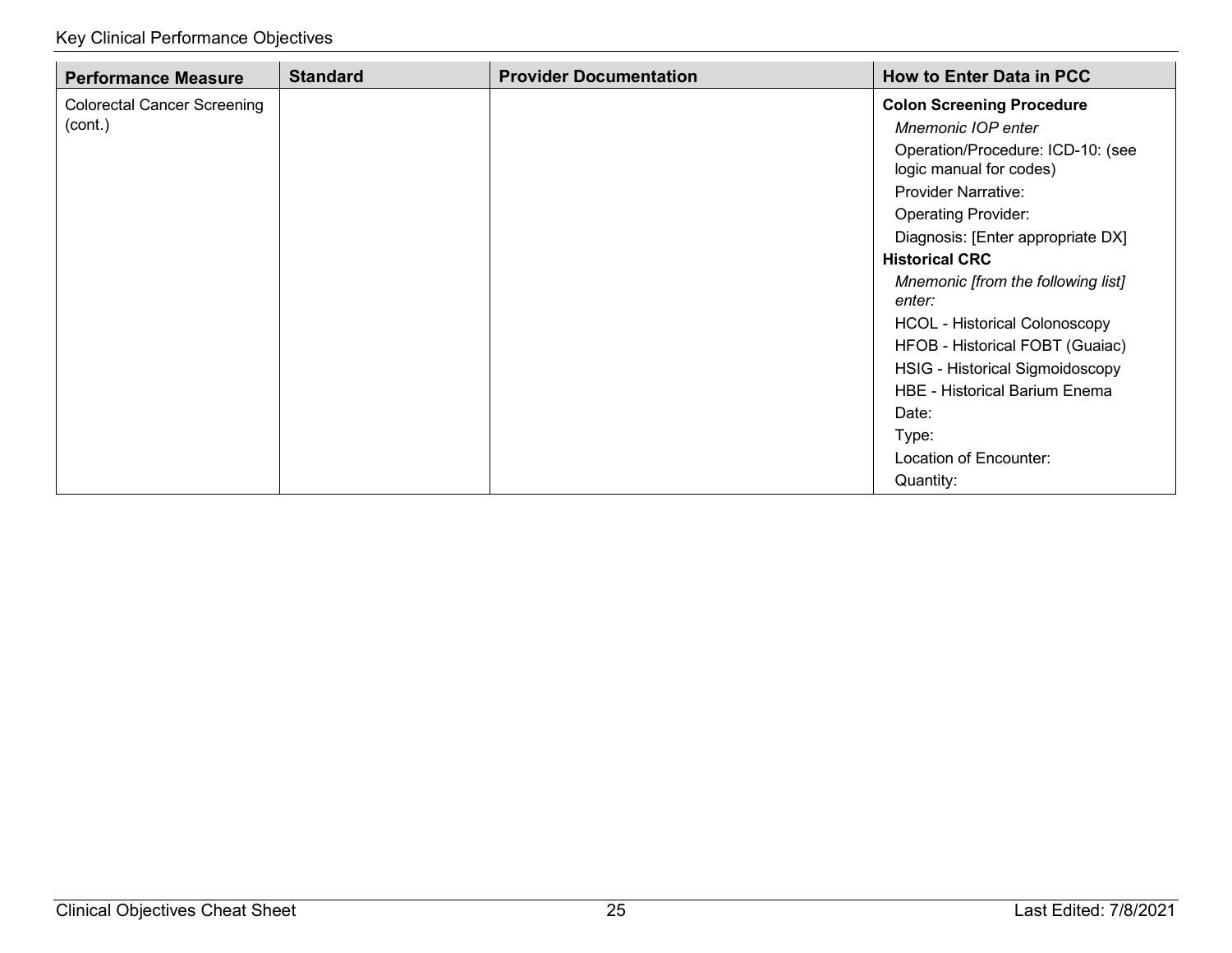| <b>Performance Measure</b>                                                                                                                                             | <b>Standard</b>                                                               | <b>Provider Documentation</b>                                                                                                                                                                                                                                                                                                                                                                                                                                                                                                                                                                                                                                                                                                                                                                                                                                                                                                                                                                                                                                                                                                                                      | <b>How to Enter Data in PCC</b>                                                                                                                                                                                                                                                                                                                                                                                                                                                                                    |
|------------------------------------------------------------------------------------------------------------------------------------------------------------------------|-------------------------------------------------------------------------------|--------------------------------------------------------------------------------------------------------------------------------------------------------------------------------------------------------------------------------------------------------------------------------------------------------------------------------------------------------------------------------------------------------------------------------------------------------------------------------------------------------------------------------------------------------------------------------------------------------------------------------------------------------------------------------------------------------------------------------------------------------------------------------------------------------------------------------------------------------------------------------------------------------------------------------------------------------------------------------------------------------------------------------------------------------------------------------------------------------------------------------------------------------------------|--------------------------------------------------------------------------------------------------------------------------------------------------------------------------------------------------------------------------------------------------------------------------------------------------------------------------------------------------------------------------------------------------------------------------------------------------------------------------------------------------------------------|
| <b>Tobacco Use and Exposure</b><br>Assessment<br><b>Note: This is not a GPRA</b><br>measure; however, it will be<br>used for reducing the<br>incidence of Tobacco Use. | Ask all patients age five<br>and over about tobacco use<br>at least annually. | Standard PCC documentation for tests performed at<br>the facility. Ask and record historical information in<br>PCC:<br>Date received<br>Location<br>$\bullet$<br>Results<br>$\bullet$<br>Document on designated Health Factors section of<br>form:<br>HF-Current Smoker, every day<br>$\bullet$<br>HF-Current Smoker, some day<br>$\bullet$<br>HF-Current E-cigarette user w/nicotine<br>$\bullet$<br>HF-Current E-cig user w/other substance(s)<br>$\bullet$<br>HF-Heavy Tobacco Smoker<br>$\bullet$<br>HF-Light Tobacco Smoker<br>$\bullet$<br>HF-Current Smoker, status unknown<br>$\bullet$<br><b>HF-Current Smokeless</b><br>$\bullet$<br>HF-Previous (Former) Smoker [or -Smokeless<br>or -E-cigarette] (quit greater than (>) 6 months)<br>HF-Smoker in Home<br>$\bullet$<br>HF-Ceremonial Use Only<br>$\bullet$<br>HF-Exp to ETS (Second Hand Smoke)<br>$\bullet$<br>HF-Smoke Free Home<br>Note: If your site uses other expressions (e.g.,"<br>Chew" instead of "Smokeless;" "Past" instead of<br>"Previous"), be sure Data Entry staff knows how to<br>"translate"<br><b>Tobacco Patient Education Codes:</b><br>Codes will contain "TO-", "-TO", "-SHS" | <b>Standard PCC data entry</b><br><b>Tobacco Screening Health Factor</b><br><b>Mnemonic HF enter</b><br>Select V Health Factor: [Enter HF (See<br>the Provider Documentation column)]<br>Level/Severity:<br>Provider:<br>Quantity:<br><b>Historical Tobacco Health Factor</b><br><b>Mnemonic HHF enter</b><br>Date Historical Health Factor:<br>Type of Visit:<br><b>Location Name:</b><br>Enter Health Factor: [Enter HF (See<br>the Provider Documentation column)]<br>Level/Severity:<br>Provider:<br>Quantity: |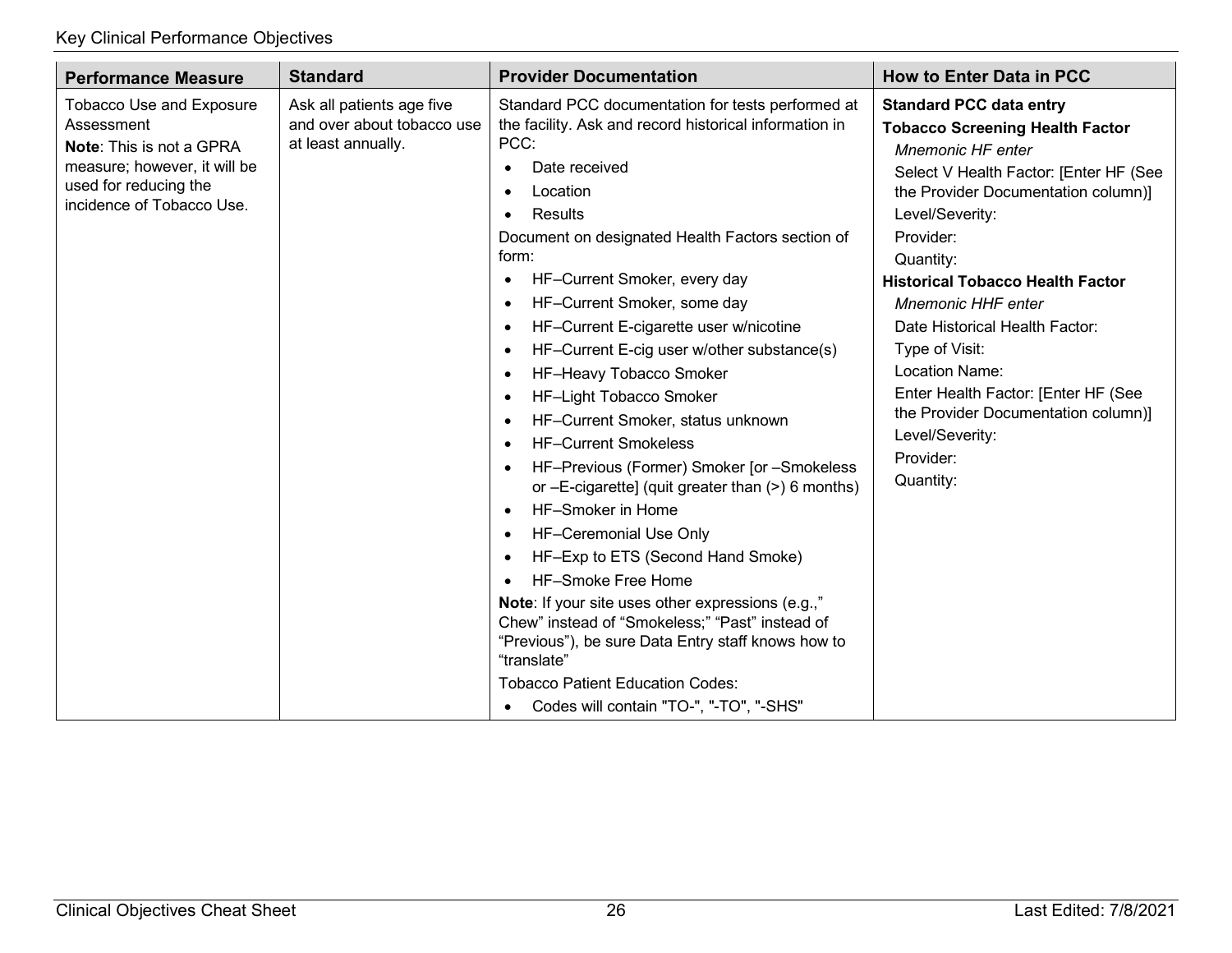| <b>Performance Measure</b>                     | <b>Standard</b>                                                                                                                                                                                                                                | <b>Provider Documentation</b>                                                                                                                                                                                                                                                                                                                                                                                                                                                                                           | <b>How to Enter Data in PCC</b>                                                                                                                                                                                                              |
|------------------------------------------------|------------------------------------------------------------------------------------------------------------------------------------------------------------------------------------------------------------------------------------------------|-------------------------------------------------------------------------------------------------------------------------------------------------------------------------------------------------------------------------------------------------------------------------------------------------------------------------------------------------------------------------------------------------------------------------------------------------------------------------------------------------------------------------|----------------------------------------------------------------------------------------------------------------------------------------------------------------------------------------------------------------------------------------------|
| Tobacco Use and Exposure<br>Assessment (cont.) | Note: Ensure you update the patient's health factors<br>as they become nontobacco users. Patients who<br>have quit tobacco should have their health factor<br>updated to "Former Smoker", "Former Smokeless",<br>or "Former E-cigarette user." | <b>Tobacco Screening PED - Topic</b><br><b>Mnemonic PED enter</b><br>Enter Education Topic: [Enter Tobacco<br>Patient Education Code (See the<br>Provider Documentation column)]<br>Readiness to Learn:<br>Level of Understanding:<br>Provider:<br>Length of Education (Minutes):<br><b>Comment Goal Code: [(Objectives</b><br>Met) (if a goal was set, not set, met, or<br>not met, enter the text relating to the<br>goal)]<br><b>Goal Comment:</b><br><b>Tobacco Users Health Factor</b><br><b>Mnemonic HF enter</b> |                                                                                                                                                                                                                                              |
|                                                |                                                                                                                                                                                                                                                |                                                                                                                                                                                                                                                                                                                                                                                                                                                                                                                         | Select V Health Factor: Current<br>Smoker (every day, some day, or<br>status unknown), Current Smokeless,<br>Current E-cigarette user w/nicotine,<br>Current E-cig user w/other<br>substance(s)<br>Level/Severity:<br>Provider:<br>Quantity: |
|                                                |                                                                                                                                                                                                                                                |                                                                                                                                                                                                                                                                                                                                                                                                                                                                                                                         | <b>Smokers Health Factor</b>                                                                                                                                                                                                                 |
|                                                |                                                                                                                                                                                                                                                |                                                                                                                                                                                                                                                                                                                                                                                                                                                                                                                         | <b>Mnemonic HF enter</b><br>Select V Health Factor: Current<br>Smoker (every day, some day, or<br>status unknown)                                                                                                                            |
|                                                |                                                                                                                                                                                                                                                |                                                                                                                                                                                                                                                                                                                                                                                                                                                                                                                         | Level/Severity:                                                                                                                                                                                                                              |
|                                                |                                                                                                                                                                                                                                                |                                                                                                                                                                                                                                                                                                                                                                                                                                                                                                                         | Provider:<br>Quantity:                                                                                                                                                                                                                       |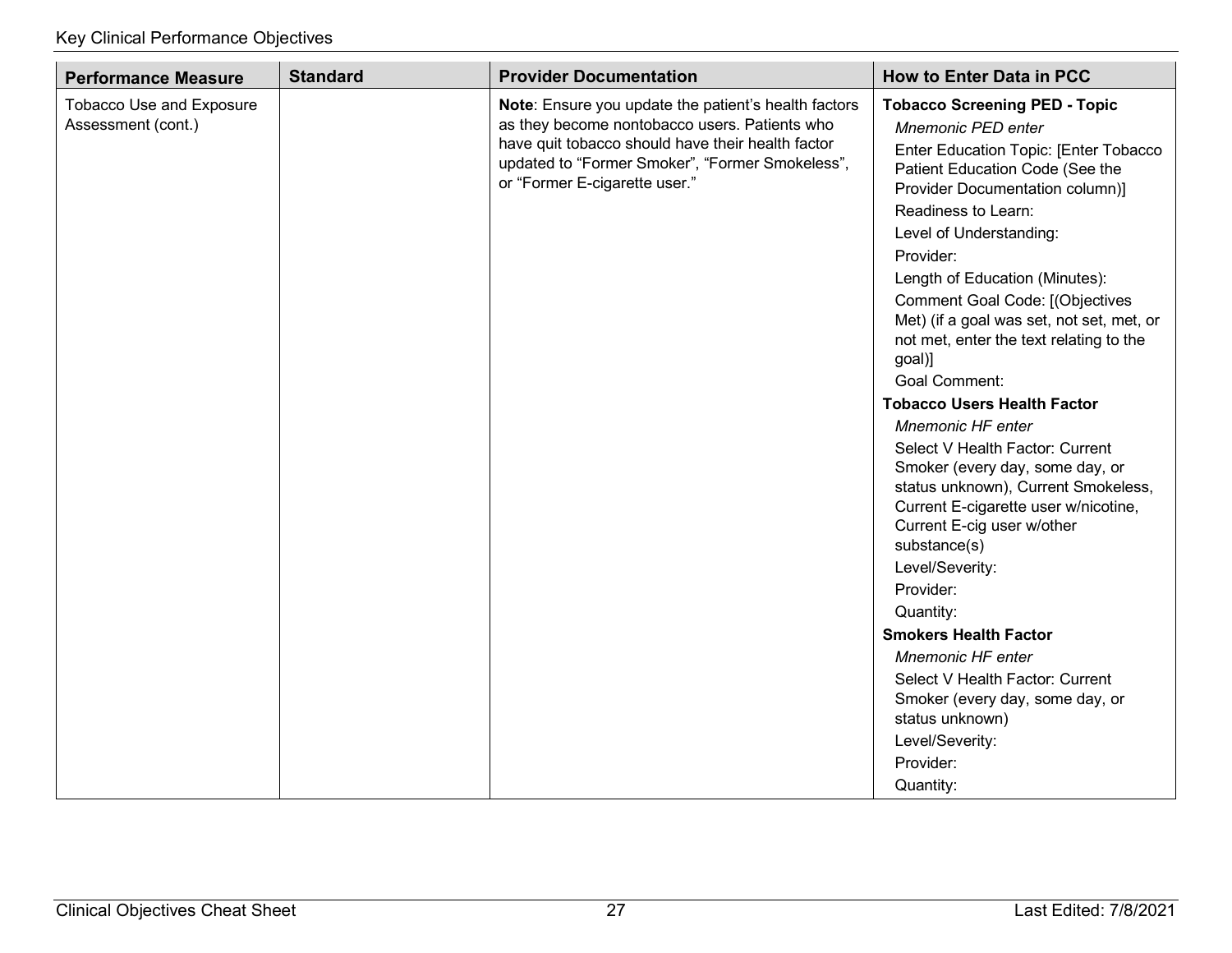| <b>Performance Measure</b>      | <b>Standard</b> | <b>Provider Documentation</b> | <b>How to Enter Data in PCC</b>                                                                             |
|---------------------------------|-----------------|-------------------------------|-------------------------------------------------------------------------------------------------------------|
| <b>Tobacco Use and Exposure</b> |                 |                               | <b>Smokeless Health Factor</b>                                                                              |
| Assessment (cont.)              |                 |                               | <b>Mnemonic HF enter</b>                                                                                    |
|                                 |                 |                               | Select V Health Factor: Current                                                                             |
|                                 |                 |                               | <b>Smokeless</b>                                                                                            |
|                                 |                 |                               | Level/Severity:                                                                                             |
|                                 |                 |                               | Provider:                                                                                                   |
|                                 |                 |                               | Quantity:                                                                                                   |
|                                 |                 |                               | <b>E-Cigarette User Health Factor</b>                                                                       |
|                                 |                 |                               | <b>Mnemonic HF enter</b>                                                                                    |
|                                 |                 |                               | Select V Health Factor: Current E-<br>cigarette user w/nicotine, Current E-cig<br>user w/other substance(s) |
|                                 |                 |                               | Level/Severity:                                                                                             |
|                                 |                 |                               | Provider:                                                                                                   |
|                                 |                 |                               | Quantity:                                                                                                   |
|                                 |                 |                               | <b>ETS Health Factor</b>                                                                                    |
|                                 |                 |                               | Mnemonic HF enter                                                                                           |
|                                 |                 |                               | Select V Health Factor: Exp to ETS                                                                          |
|                                 |                 |                               | Level/Severity:                                                                                             |
|                                 |                 |                               | Provider:                                                                                                   |
|                                 |                 |                               | Quantity:                                                                                                   |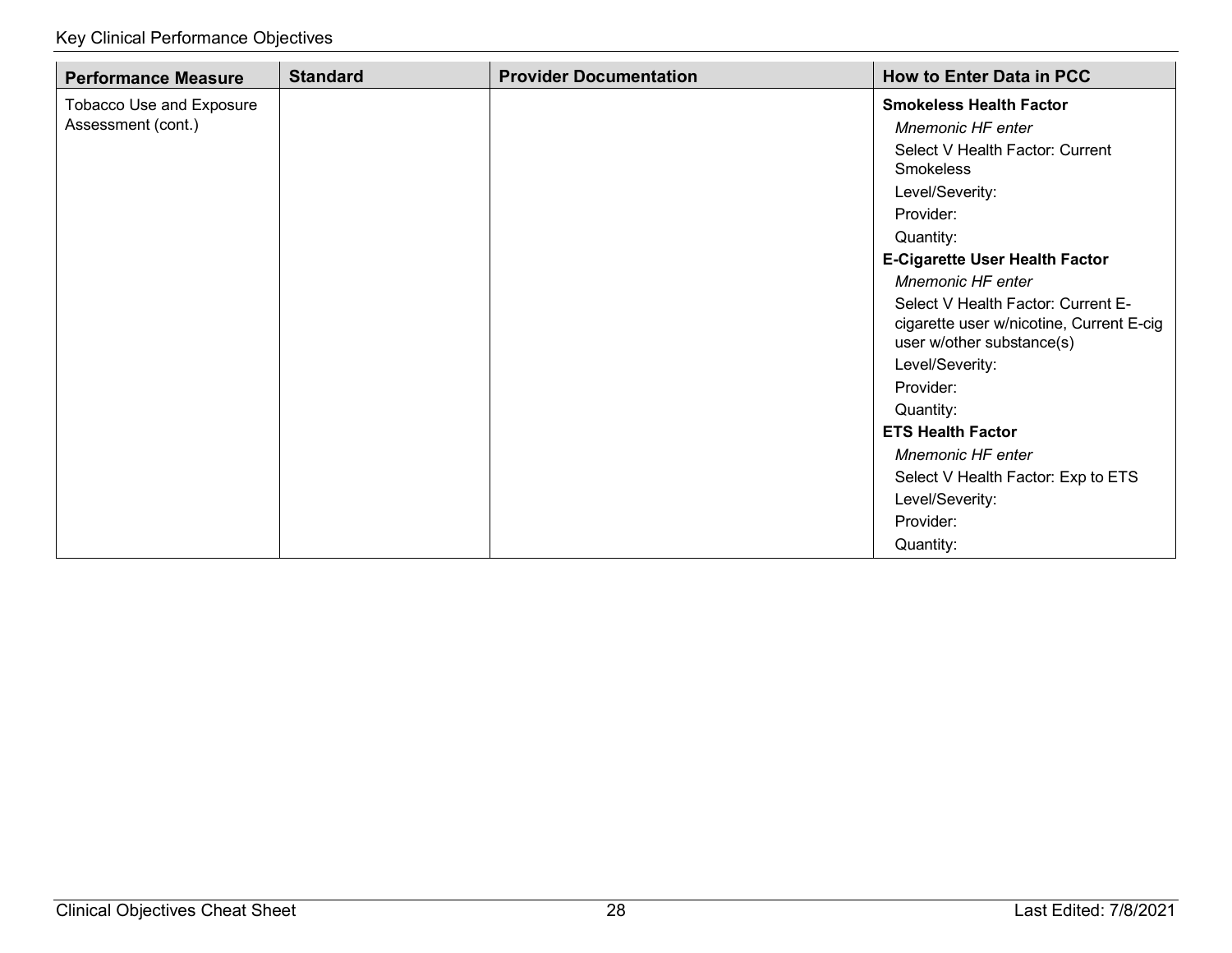| <b>Performance Measure</b> | <b>Standard</b>                                                                                                                                                                                                                                                                                                       | <b>Provider Documentation</b>                                                                                                                                                                                                                                                                                                                                                                                                                                                                                                                                                                                                                                                                                                                                                                                                                                                                                                                                                                                              | <b>How to Enter Data in PCC</b>                                                                                                                                                                                                                                                                                                                                                                                                                                                                                                                                                                                         |
|----------------------------|-----------------------------------------------------------------------------------------------------------------------------------------------------------------------------------------------------------------------------------------------------------------------------------------------------------------------|----------------------------------------------------------------------------------------------------------------------------------------------------------------------------------------------------------------------------------------------------------------------------------------------------------------------------------------------------------------------------------------------------------------------------------------------------------------------------------------------------------------------------------------------------------------------------------------------------------------------------------------------------------------------------------------------------------------------------------------------------------------------------------------------------------------------------------------------------------------------------------------------------------------------------------------------------------------------------------------------------------------------------|-------------------------------------------------------------------------------------------------------------------------------------------------------------------------------------------------------------------------------------------------------------------------------------------------------------------------------------------------------------------------------------------------------------------------------------------------------------------------------------------------------------------------------------------------------------------------------------------------------------------------|
| <b>Tobacco Cessation</b>   | Active clinical patients<br>identified as current<br>tobacco users prior to<br>report period and who have<br>received tobacco cessation<br>counseling or a Rx for<br>smoking cessation aid or<br>quit tobacco use.<br>Note: Refusals are not<br>counted toward the GPRA<br>measure but should still be<br>documented. | Standard PCC documentation for tests performed at<br>the facility. Ask and record historical information in<br>PCC:<br>Date received<br>$\bullet$<br>Location<br>$\bullet$<br>Results<br>Current tobacco users are defined by having any of<br>the following documented prior to the report period:<br>Last documented Tobacco Health Factor<br>Health factors considered to be a tobacco user:<br>HF-Current Smoker, every day<br>$\bullet$<br>HF-Current Smoker, some day<br>$\bullet$<br>HF-Current E-cigarette user w/nicotine<br>$\bullet$<br>HF-Heavy Tobacco Smoker<br>HF-Light Tobacco Smoker<br>HF-Current Smoker, status unknown<br>$\bullet$<br><b>HF-Current Smokeless</b><br><b>Tobacco Patient Education Codes:</b><br>Codes will contain "TO-", "-TO", "-SHS"<br>$\bullet$<br>Prescribe Tobacco Cessation Aids:<br><b>Predefined Site-Populated Smoking Cessation</b><br>$\bullet$<br>Meds<br>Meds containing:<br>"Nicotine Patch"<br>"Nicotine Polacrilex"<br>"Nicotine Inhaler"<br>"Nicotine Nasal Spray" | <b>Standard PCC data entry</b><br><b>Tobacco Cessation PED - Topic</b><br><b>Mnemonic PED enter</b><br>Enter Education Topic: [Enter Tobacco<br>Patient Education Code (See the<br>Provider Documentation column)]<br>Readiness to Learn:<br>Level of Understanding:<br>Provider:<br>Length of Education (Minutes):<br>Comment<br><b>Tobacco Cessation PED - Diagnosis</b><br>Mnemonic PED enter<br>Select ICD Diagnosis Code Number:<br>649.00-649.04 or SNOMED code<br>Category:<br>Readiness to Learn:<br>Level of Understanding:<br>Provider:<br>Length of Education (Minutes):<br>Comment<br>Provider's Narrative: |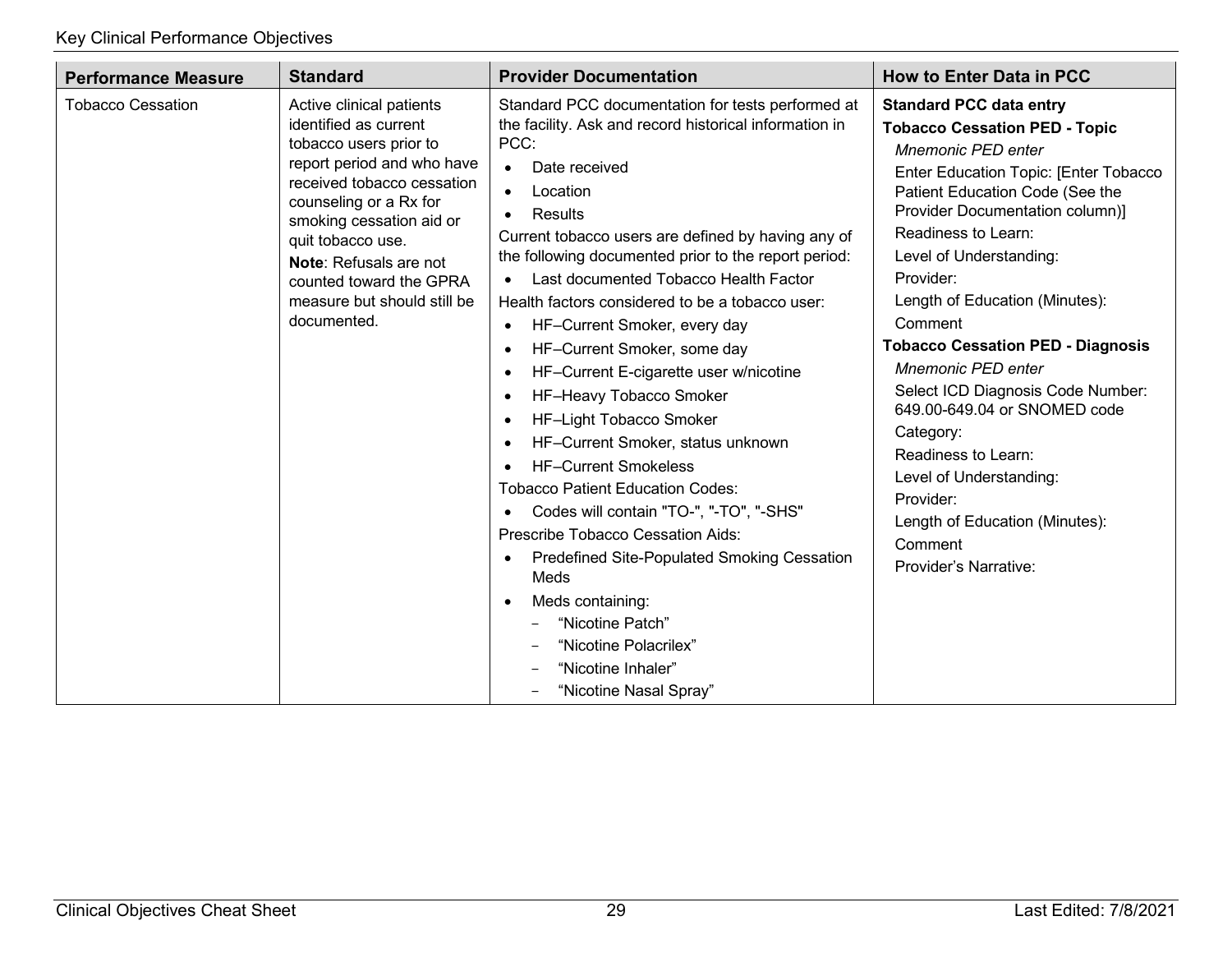| <b>Performance Measure</b> | <b>Standard</b> | <b>Provider Documentation</b>                                                                                                                                                                                                                  | <b>How to Enter Data in PCC</b>                                                                                                                                                                                                                                                                                                                                                                                                |
|----------------------------|-----------------|------------------------------------------------------------------------------------------------------------------------------------------------------------------------------------------------------------------------------------------------|--------------------------------------------------------------------------------------------------------------------------------------------------------------------------------------------------------------------------------------------------------------------------------------------------------------------------------------------------------------------------------------------------------------------------------|
| Tobacco Cessation (cont.)  |                 | Note: Ensure you update the patient's health factors<br>as they become nontobacco users. Patients who<br>have quit tobacco should have their health factor<br>updated to "Former Smoker", "Former Smokeless",<br>or "Former E-cigarette user." | <b>Tobacco Cessation Clinic</b><br>Mnemonic CL enter<br>Clinic: 94<br>Was this an appointment or walk in?:<br><b>Tobacco Cessation Dental (ADA)</b><br>Mnemonic ADA enter<br>Select V Dental Service Code: 1320<br>No. Of Units:<br>Operative Site:<br><b>Tobacco Cessation CPT</b><br><b>Mnemonic CPT enter</b><br>Enter CPT Code: D1320, 99406,<br>99407, 4000F, G8402, G8453, G9016<br>Quantity<br>Modifier:<br>Modifier 2: |
|                            |                 |                                                                                                                                                                                                                                                | <b>Tobacco Cessation Medication</b><br>Mnemonic RX enter<br>Select Medication: [Enter Tobacco<br><b>Cessation Prescribed Medication]</b><br>Outside Drug Name (Optional): [Enter<br>any additional name for the drug]<br><b>SIG</b><br>Quantity:<br>Day Prescribed:<br>Event Date & Time:<br><b>Ordering Provider:</b>                                                                                                         |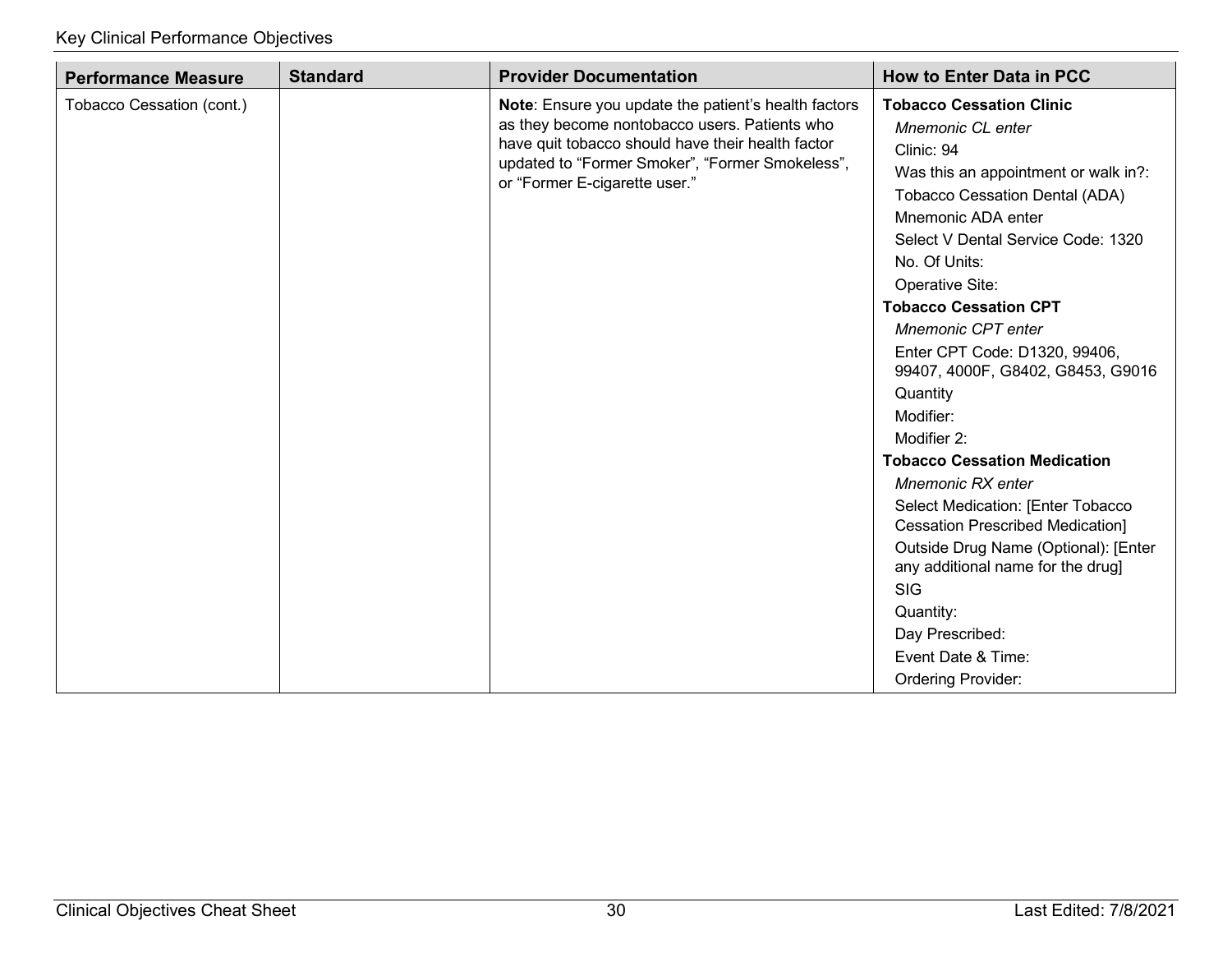| <b>Performance Measure</b> | <b>Standard</b> | <b>Provider Documentation</b> | <b>How to Enter Data in PCC</b>                                             |
|----------------------------|-----------------|-------------------------------|-----------------------------------------------------------------------------|
| Tobacco Cessation (cont.)  |                 |                               | <b>Historical Tobacco Cessation</b>                                         |
|                            |                 |                               | <b>Medication</b>                                                           |
|                            |                 |                               | <b>Mnemonic HRX enter</b>                                                   |
|                            |                 |                               | Date of Historical Medication:                                              |
|                            |                 |                               | Type:                                                                       |
|                            |                 |                               | <b>Location Name:</b>                                                       |
|                            |                 |                               | Enter Medication: [Enter Tobacco<br><b>Cessation Prescribed Medication]</b> |
|                            |                 |                               | Name of Non-Table Drug:                                                     |
|                            |                 |                               | SIG:                                                                        |
|                            |                 |                               | Days Prescribed:                                                            |
|                            |                 |                               | Date Discontinued:                                                          |
|                            |                 |                               | Date Dispensed (If Known):                                                  |
|                            |                 |                               | <b>Outside Provider Name:</b>                                               |
|                            |                 |                               | <b>Tobacco Cessation Prescription CPT</b>                                   |
|                            |                 |                               | Mnemonic CPT enter                                                          |
|                            |                 |                               | Enter CPT Code: 4001F                                                       |
|                            |                 |                               | Quantity                                                                    |
|                            |                 |                               | Modifier:                                                                   |
|                            |                 |                               | Modifier 2:                                                                 |
|                            |                 |                               | <b>Quit Tobacco Health Factor</b>                                           |
|                            |                 |                               | <b>Mnemonic HF enter</b>                                                    |
|                            |                 |                               | Select V Health Factor: Former                                              |
|                            |                 |                               | Smoker, Former Smokeless, Former E-<br>cigarette user                       |
|                            |                 |                               | Level/Severity:                                                             |
|                            |                 |                               | Provider:                                                                   |
|                            |                 |                               | Quantity:                                                                   |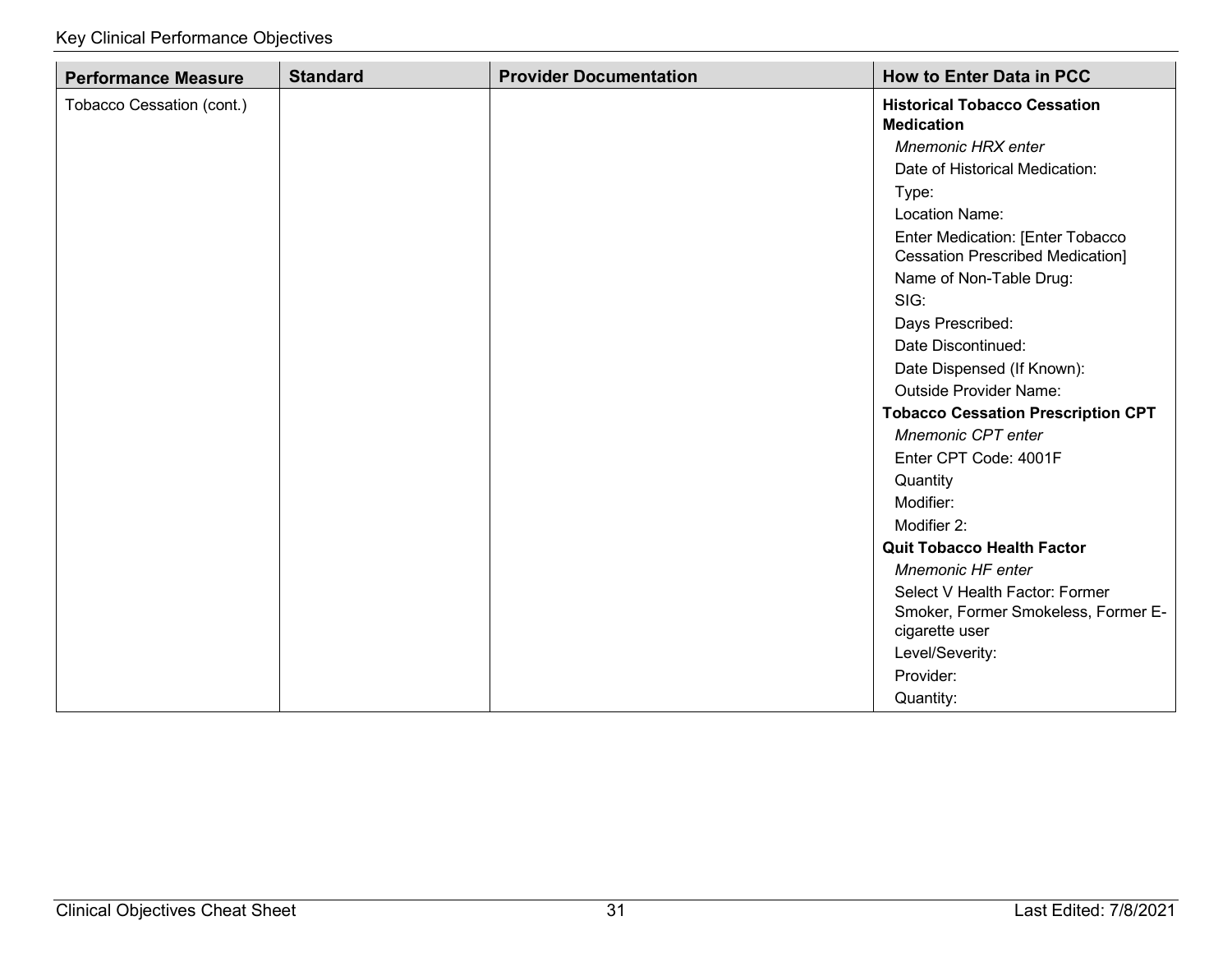| <b>Performance Measure</b> | <b>Standard</b>                                                                                                                                                                                            | <b>Provider Documentation</b>                                                                                                                                                                                                                                                                                                                                                                                                                                                                                                                                                                                                                                                                                                                                                                                                                                                                                                                | <b>How to Enter Data in PCC</b>                                                                                                                                                                                                                                                                                                                                                                                                                                                           |
|----------------------------|------------------------------------------------------------------------------------------------------------------------------------------------------------------------------------------------------------|----------------------------------------------------------------------------------------------------------------------------------------------------------------------------------------------------------------------------------------------------------------------------------------------------------------------------------------------------------------------------------------------------------------------------------------------------------------------------------------------------------------------------------------------------------------------------------------------------------------------------------------------------------------------------------------------------------------------------------------------------------------------------------------------------------------------------------------------------------------------------------------------------------------------------------------------|-------------------------------------------------------------------------------------------------------------------------------------------------------------------------------------------------------------------------------------------------------------------------------------------------------------------------------------------------------------------------------------------------------------------------------------------------------------------------------------------|
| <b>Alcohol Screening</b>   | Adult patients' ages 9<br>through 75 should be<br>screened for alcohol use at<br>least annually.<br><b>Note: Refusals are not</b><br>counted toward the GPRA<br>measure but should still be<br>documented. | Standard PCC documentation for tests performed at<br>the facility. Ask and record historical information in<br>PCC:<br>Date received<br>Location<br>$\bullet$<br>Results<br>$\bullet$<br>Alcohol screening may be documented with either an<br>exam code or the CAGE health factor in PCC.<br><b>Medical Providers:</b><br><b>EXAM-Alcohol Screening</b><br><b>Negative-Patient's screening exam does not</b><br>indicate risky alcohol use.<br><b>Positive-Patient's screening exam indicates</b><br>$\bullet$<br>potential risky alcohol use.<br><b>Refused–Patient declined exam/screen</b><br><b>Unable to screen</b> - Provider unable to screen<br>Note: Recommended Brief Screening Tool: SASQ<br>(below).<br>Single Alcohol Screening Question (SASQ)<br>For Women:<br>When was the last time you had more than 4<br>$\bullet$<br>drinks in one day?<br>For Men:<br>When was the last time you had more than 5<br>drinks in one day? | <b>Standard PCC data entry</b><br><b>Alcohol Screening Exam</b><br>Mnemonic EX enter<br>Select Exam: 35, ALC<br>Result:<br>A-Abnormal<br>N-Normal/Negative<br>PR-Present<br><b>PAP-Present and Past</b><br>PA-Past<br>PO-Positive<br>Comments: SASQ<br>Provider Performing Exam:<br><b>Historical Alcohol Screen Exam</b><br><b>Mnemonic HEX enter</b><br>Date of Historical Exam:<br>Type:<br>Location Name:<br>Exam Type: 35, ALC<br>Result:<br>Comments:<br><b>Encounter Provider:</b> |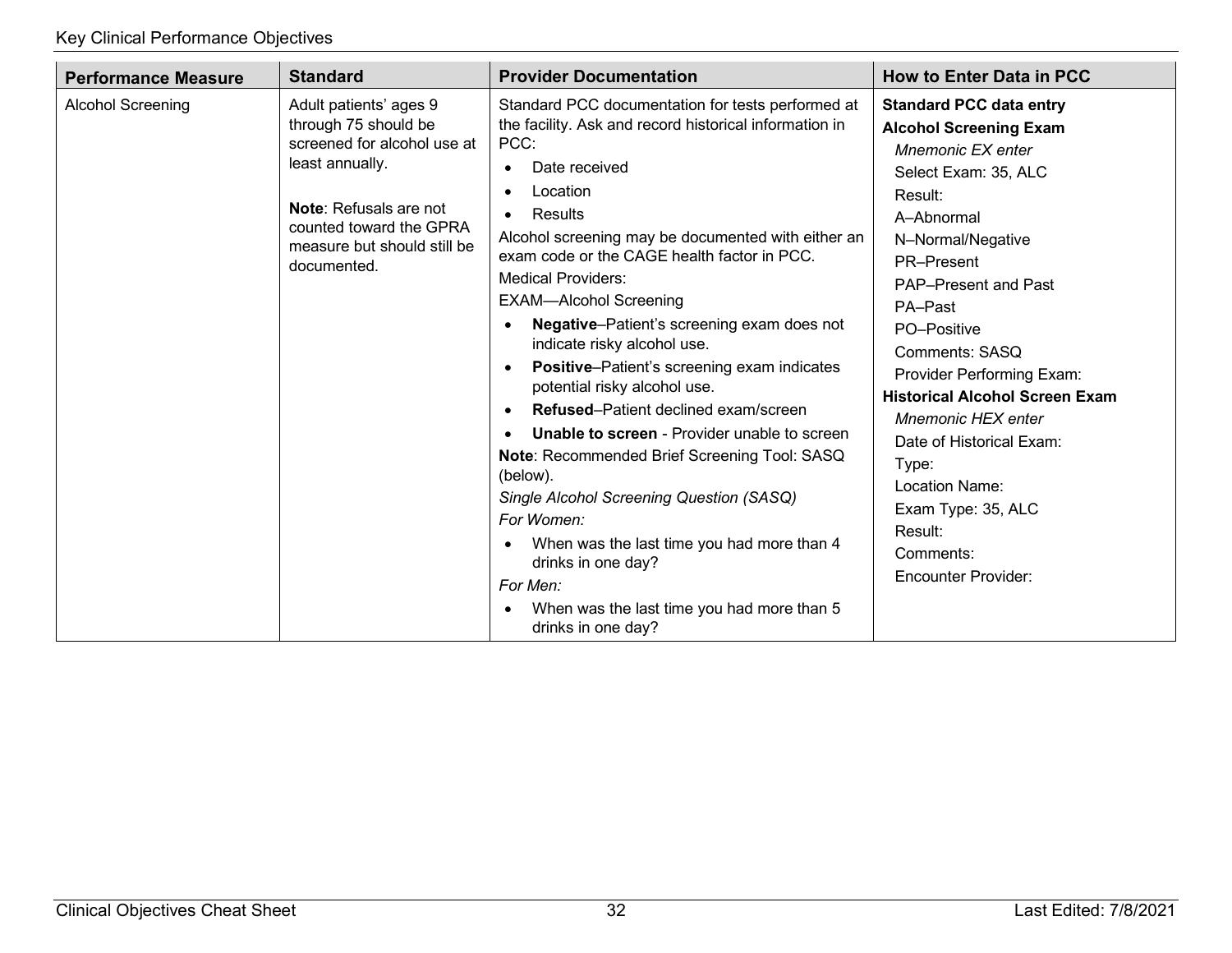| <b>Performance Measure</b> | <b>Standard</b> | <b>Provider Documentation</b>                                                                                                                                                                                                                                                                                                                                                                                                                                                                                                                                                                                                                                                                                                                                                                                                                                                                                                                                                                                                                                                                                                                                                                                             | <b>How to Enter Data in PCC</b>                                                                                                                                                                                                                            |
|----------------------------|-----------------|---------------------------------------------------------------------------------------------------------------------------------------------------------------------------------------------------------------------------------------------------------------------------------------------------------------------------------------------------------------------------------------------------------------------------------------------------------------------------------------------------------------------------------------------------------------------------------------------------------------------------------------------------------------------------------------------------------------------------------------------------------------------------------------------------------------------------------------------------------------------------------------------------------------------------------------------------------------------------------------------------------------------------------------------------------------------------------------------------------------------------------------------------------------------------------------------------------------------------|------------------------------------------------------------------------------------------------------------------------------------------------------------------------------------------------------------------------------------------------------------|
| Alcohol Screening (cont.)  |                 | Any time in the past 3 months is a positive screen<br>and further evaluation indicated; otherwise, it is a<br>negative screen:<br>Alcohol Screening Exam Code Result: Positive<br>The patient may decline the screen or "Refuse to<br>answer":<br>Alcohol Screening Exam Code Result: Refused<br>$\bullet$<br>The provider is unable to conduct the screen:<br>Alcohol Screening Exam Code Result: Unable<br>To Screen<br>Note: Provider should note the screening tool used<br>was the SASQ at the Comment Mnemonic for the<br>Exam code.<br>All Providers: Use the CAGE questionnaire:<br>Have you ever felt the need to Cut down on<br>$\bullet$<br>your drinking?<br>Have people Annoyed you by criticizing your<br>$\bullet$<br>drinking?<br>Have you ever felt bad or Guilty about your<br>drinking?<br>Have you ever needed an Eye-opener the first<br>$\bullet$<br>thing in the morning to steady your nerves or<br>get rid of a hangover?<br>Tolerance: How many drinks does it take you to<br>$\bullet$<br>get high?<br>Based on how many YES answers were received,<br>document Health Factor in PCC:<br>HF-CAGE 0/4 (all No answers)<br>$\bullet$<br>HF-CAGE 1/4<br>HF-CAGE 2/4<br>HF-CAGE 3/4<br>HF-CAGE 4/4 | <b>Cage Health Factor</b><br><b>Mnemonic HF enter</b><br>Select Health Factor: CAGE<br>1 CAGE 0/4 (all No answers)<br>2 CAGE 1/4<br>3 CAGE 2/4<br>4 CAGE 3/4<br>5 CAGE 4/4<br>Choose 1-5: [Number from above]<br>Level/Severity:<br>Provider:<br>Quantity: |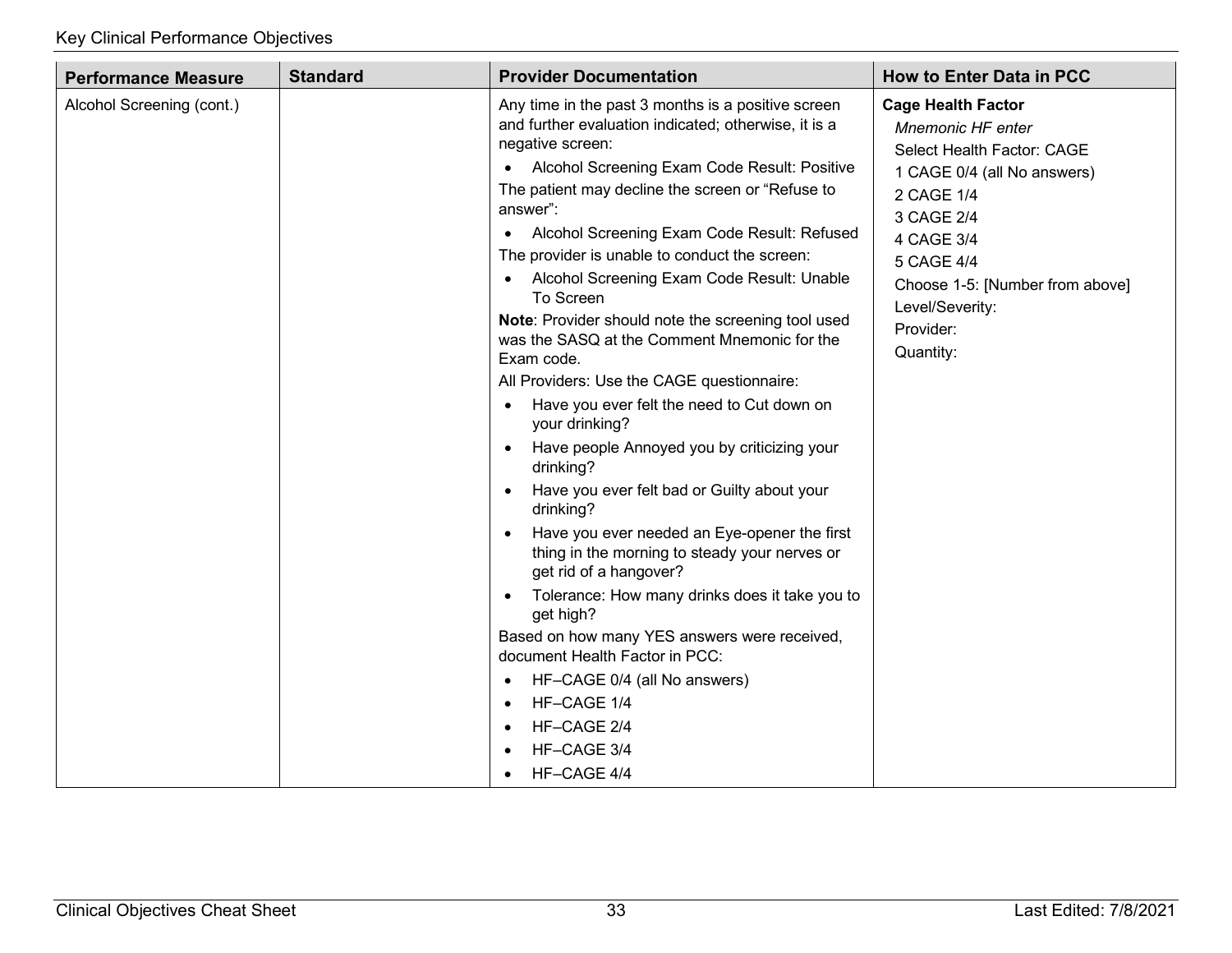| <b>Standard</b><br><b>Performance Measure</b> | <b>Provider Documentation</b>                                                                                                                                                                                                                                                                                                                                                                                                                                                                                                                                                                                                                                                                                                                                                                                                                                                                                                                                                                                              | <b>How to Enter Data in PCC</b>                                                                                                                                                                                                                                                                                                                                                                                                                                                                                                                                                               |
|-----------------------------------------------|----------------------------------------------------------------------------------------------------------------------------------------------------------------------------------------------------------------------------------------------------------------------------------------------------------------------------------------------------------------------------------------------------------------------------------------------------------------------------------------------------------------------------------------------------------------------------------------------------------------------------------------------------------------------------------------------------------------------------------------------------------------------------------------------------------------------------------------------------------------------------------------------------------------------------------------------------------------------------------------------------------------------------|-----------------------------------------------------------------------------------------------------------------------------------------------------------------------------------------------------------------------------------------------------------------------------------------------------------------------------------------------------------------------------------------------------------------------------------------------------------------------------------------------------------------------------------------------------------------------------------------------|
| Alcohol Screening (cont.)                     | Optional values:<br>Level/Severity: Minimal, Moderate, or<br>Heavy/Severe<br><b>Quantity:</b> # of drinks daily or<br>$\bullet$<br>T (Tolerance) $-$ # drinks to get high (e.g., T-4)<br><b>Comment:</b> used to capture other relevant<br>$\bullet$<br>clinical info e.g., "Non-drinker"<br>Alcohol-Related Patient Education Codes:<br>Codes will contain "AOD-", "-AOD", "CD-"<br><b>AUDIT Measurements:</b><br><b>Zone I:</b> Score 0-7 Low-risk drinking or<br>$\bullet$<br>abstinence<br><b>Zone II:</b> Score 8–15 Alcohol use in excess of<br>low-risk guidelines<br><b>Zone III:</b> Score 16-19 Harmful and hazardous<br>drinking<br><b>Zone IV: Score 20-40 Referral to Specialist for</b><br>$\bullet$<br>Diagnostic Evaluation and Treatment<br><b>AUDIT-C Measurements:</b><br>How often do you have a drink containing alcohol?<br>(0) Never (Skip to Questions 9-10)<br>$\bullet$<br>(1) Monthly or less<br>$\bullet$<br>$(2)$ 2 to 4 times a month<br>$\bullet$<br>$(3)$ 2 to 3 times a week<br>$\bullet$ | <b>Alcohol Screening CPT</b><br><b>Mnemonic CPT enter</b><br>Enter CPT Code: 99408, 99409,<br>G0396, G0397, G0442, G0443,<br>G2011, G2196, G2197, H0049, H0050<br>Quantity:<br>Modifier:<br>Modifier 2:<br><b>Alcohol-Related Diagnosis POV</b><br><b>Mnemonic PPV enter</b><br>Purpose of Visit: ICD-10: F10.1*,<br>F10.20, F10.220-F10.29, F10.920-<br>F10.982, F10.99, G62.1<br><b>Provider Narrative:</b><br>Modifier:<br>Cause of DX:<br>Alcohol-Related Diagnosis BHS POV<br>data entry<br>Enter BHS POV 10, 27, 29<br>Enter BHS problem code 10, 12.1,<br>14.2, 17.1, 18.1, 20.1, 22.1 |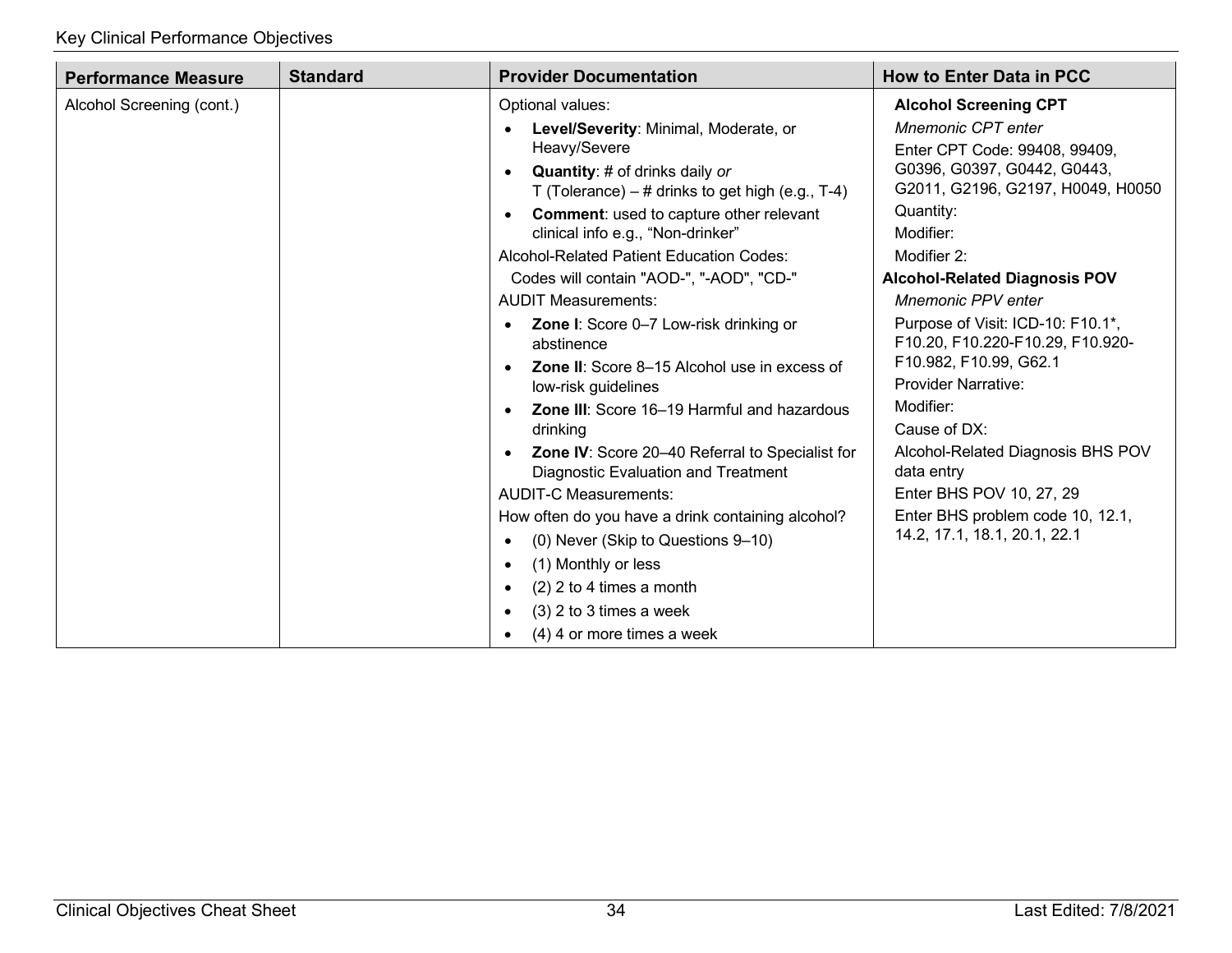| <b>Performance Measure</b> | <b>Standard</b> | <b>Provider Documentation</b>                                                                                                                                                                                                                                                                                                                                                                                                                                                                                                                                                                                                                                                                                                                                                                                                                                                                        | <b>How to Enter Data in PCC</b>                                                                                                                                                                                                                                                                                                                                                                                                                                                                                                                                                                                                                                                                                                                                                                                                                                                                                                         |
|----------------------------|-----------------|------------------------------------------------------------------------------------------------------------------------------------------------------------------------------------------------------------------------------------------------------------------------------------------------------------------------------------------------------------------------------------------------------------------------------------------------------------------------------------------------------------------------------------------------------------------------------------------------------------------------------------------------------------------------------------------------------------------------------------------------------------------------------------------------------------------------------------------------------------------------------------------------------|-----------------------------------------------------------------------------------------------------------------------------------------------------------------------------------------------------------------------------------------------------------------------------------------------------------------------------------------------------------------------------------------------------------------------------------------------------------------------------------------------------------------------------------------------------------------------------------------------------------------------------------------------------------------------------------------------------------------------------------------------------------------------------------------------------------------------------------------------------------------------------------------------------------------------------------------|
| Alcohol Screening (cont.)  |                 | How many drinks containing alcohol do you have on<br>a typical day when you are drinking?<br>$(0) 1$ or 2<br>$\bullet$<br>$(1)$ 3 or 4<br>$\bullet$<br>$(2)$ 5 or 6<br>$\bullet$<br>$(3)$ 7, 8, or 9<br>$\bullet$<br>$(4)$ 10 or more<br>How often do you have 6 or more drinks on one<br>occasion?<br>(0) Never<br>$\bullet$<br>(1) Less than monthly<br>$\bullet$<br>(2) Monthly<br>$\bullet$<br>(3) Weekly<br>$\bullet$<br>(4) Daily or almost daily<br>$\bullet$<br>The AUDIT-C (the first three AUDIT questions which<br>focus on alcohol consumption) is scored on a scale<br>of 0-12 (scores of 0 reflect no alcohol use).<br>In men, a score of 4 or more is considered<br>positive<br>In women, a score of 3 or more is considered<br>$\bullet$<br>positive.<br>A positive score means the patient is at increased<br>risk for hazardous drinking or active alcohol abuse or<br>dependence. | <b>Alcohol-Related PED - Topic</b><br><b>Mnemonic PED enter</b><br>Enter Education Topic: [Enter Alcohol-<br>Related Education Code (See the<br>Provider Documentation column)]<br>Readiness to Learn:<br>Level of Understanding:<br>Provider:<br>Length of Education (Minutes):<br>Comment:<br>Goal Code: [(Objectives Met) (if a goal<br>was set, not set, met, or not met, enter<br>the text relating to the goal)]<br><b>Goal Comment:</b><br><b>Alcohol-Related PED - Diagnosis</b><br><b>Mnemonic PED enter</b><br>Select ICD Diagnosis Code Number:<br>F10.1*, F10.20, F10.220-F10.29,<br>F10.920-F10.982, F10.99, or G62.1<br>Category:<br>Readiness to Learn:<br>Level of Understanding:<br>Provider:<br>Length of Education (Minutes):<br>Comment:<br>Goal Code: [(Objectives Met) (if a goal<br>was set, not set, met, or not met, enter<br>the text relating to the goal)]<br><b>Goal Comment:</b><br>Provider's Narrative: |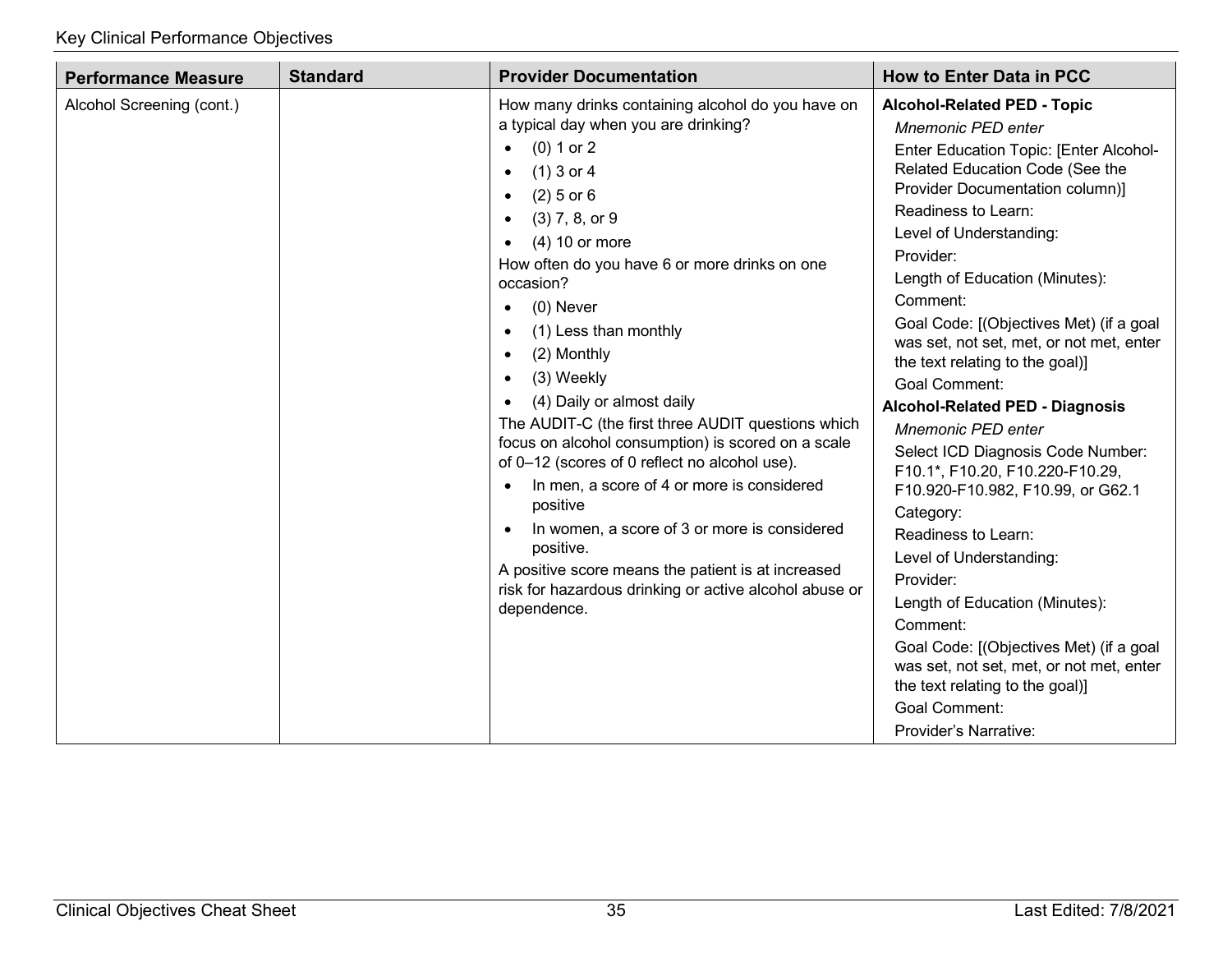| <b>Performance Measure</b> | <b>Standard</b> | <b>Provider Documentation</b>                                                                                                                  | <b>How to Enter Data in PCC</b>                                                                 |
|----------------------------|-----------------|------------------------------------------------------------------------------------------------------------------------------------------------|-------------------------------------------------------------------------------------------------|
| Alcohol Screening (cont.)  |                 | <b>CRAFFT Measurements:</b><br>C-Have you ever ridden in a CAR driven by                                                                       | <b>Alcohol Screen AUDIT Measurement</b><br><b>Mnemonic AUDT enter</b>                           |
|                            |                 | someone (including yourself) who was "high" or<br>had been using alcohol or drugs?                                                             | Value: [Enter 0-40]<br>Select Qualifier:                                                        |
|                            |                 | R-Do you ever use alcohol or drugs to RELAX,<br>feel better about yourself, or fit in?                                                         | Date/Time Vitals Taken:<br><b>Alcohol Screen AUDIT-C</b>                                        |
|                            |                 | A-Do you ever use alcohol/drugs while you are<br>by yourself, ALONE?<br>F-Do you ever FORGET things you did while                              | <b>Measurement</b><br>Mnemonic AUDC enter<br>Value: [Enter 0-40]                                |
|                            |                 | using alcohol or drugs?<br>F-Do your family or FRIENDS ever tell you that                                                                      | Select Qualifier:<br>Date/Time Vitals Taken:                                                    |
|                            |                 | you should cut down on your drinking or drug<br>use?<br>T-Have you gotten into TROUBLE while you                                               | <b>Alcohol Screen CRAFFT Measurement</b><br><b>Mnemonic CRFT enter</b>                          |
|                            |                 | were using alcohol or drugs?<br>Total CRAFFT score (Range: 0-6).                                                                               | Value: [Enter 0-6]<br>Select Qualifier:                                                         |
|                            |                 | A positive answer to two or more questions is highly<br>predictive of an alcohol or drug-related disorder.<br>Further assessment is indicated. | Date/Time Vitals Taken:<br><b>Unable to Perform Alcohol Screen</b><br><b>Mnemonic UAS enter</b> |
|                            |                 | Standard PCC documentation for tests performed at<br>the facility. Ask and record historical information in<br>PCC:                            | <b>Patient Refusals For Service: Exam</b><br>Exam Value: 35, ALC<br>Date Refused:               |
|                            |                 | Date received<br>$\bullet$<br>Location<br>٠                                                                                                    | Provider Who Documented:<br>Comment:                                                            |
|                            |                 | Results                                                                                                                                        |                                                                                                 |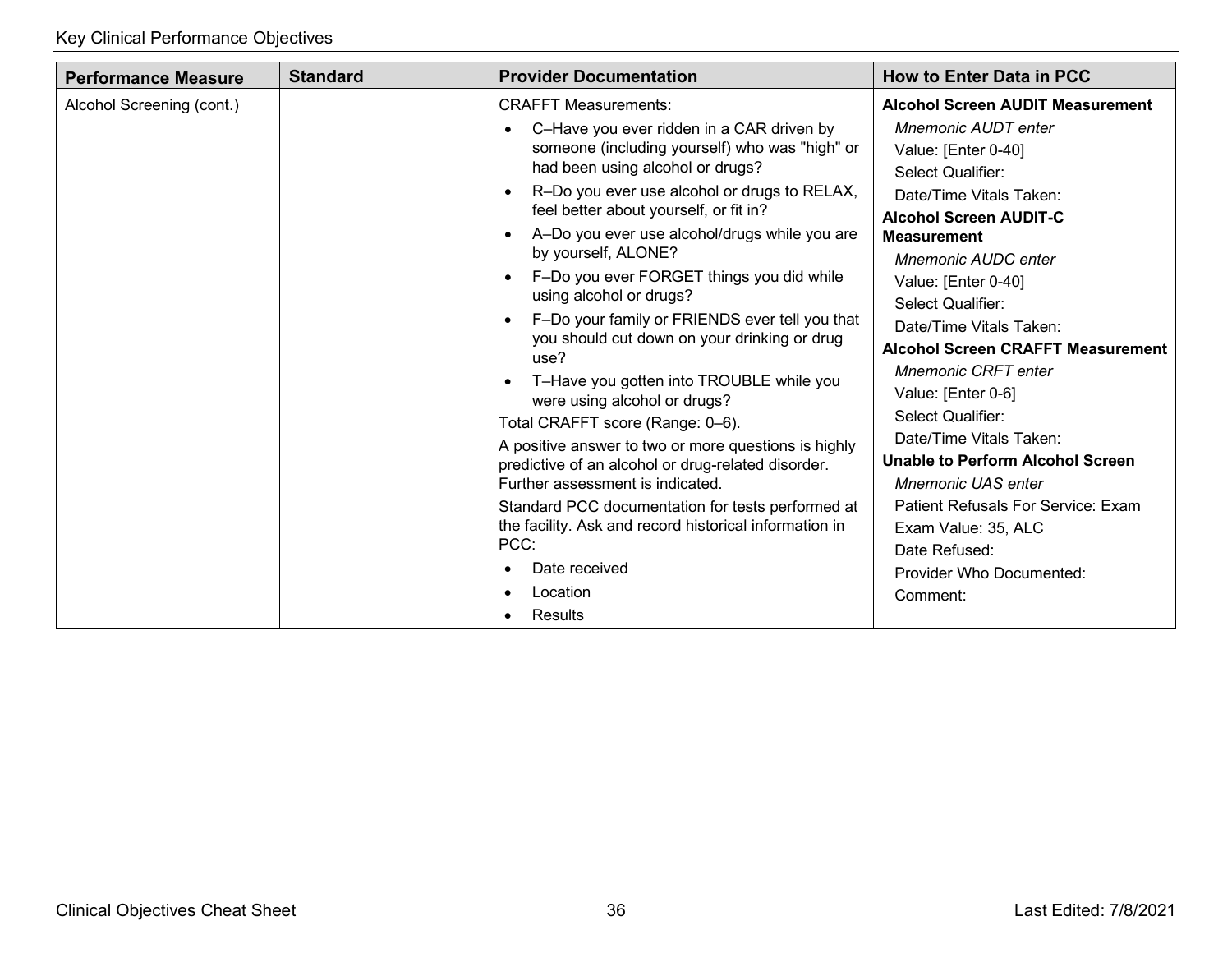| <b>Performance Measure</b>                                             | <b>Standard</b>                                                                                                                                                                                                                                            | <b>Provider Documentation</b>                                                                                                                                                                      | <b>How to Enter Data in PCC</b>                                                                                                                                                                                                                                                                                                                                                                                                                                                                                           |
|------------------------------------------------------------------------|------------------------------------------------------------------------------------------------------------------------------------------------------------------------------------------------------------------------------------------------------------|----------------------------------------------------------------------------------------------------------------------------------------------------------------------------------------------------|---------------------------------------------------------------------------------------------------------------------------------------------------------------------------------------------------------------------------------------------------------------------------------------------------------------------------------------------------------------------------------------------------------------------------------------------------------------------------------------------------------------------------|
| Screening, Brief Intervention,<br>and Referral to Treatment<br>(SBIRT) | <b>Active Clinical Plus BH</b><br>patients age 9 through 75<br>who screened positive for<br>risky or harmful alcohol use<br>should receive a Brief<br>Negotiated Interview (BNI)<br>or Brief Intervention (BI)<br>within 7 days of the positive<br>screen. | Standard PCC documentation for tests performed at<br>the facility. Ask and record historical information in<br>PCC:<br>Date received<br>$\bullet$<br>Location<br>$\bullet$<br>Results<br>$\bullet$ | <b>BNI/BI CPT</b><br>Mnemonic CPT enter<br>Enter CPT Code: G0396, G0397,<br>G2011, H0050, 96150-96155, 99408,<br>99409<br>Quantity<br>Modifier:<br>Modifier 2:<br><b>BNI/BI PED - Topic</b><br><b>Mnemonic PED enter</b><br>Enter Education Topic: AOD-BNI<br>Readiness to Learn:<br>Level of Understanding:<br>Provider:<br>Length of Education (Minutes):<br>Comment:<br>Goal Code: [(Objectives Met) (if a goal<br>was set, not set, met, or not met, enter<br>the text relating to the goal)]<br><b>Goal Comment:</b> |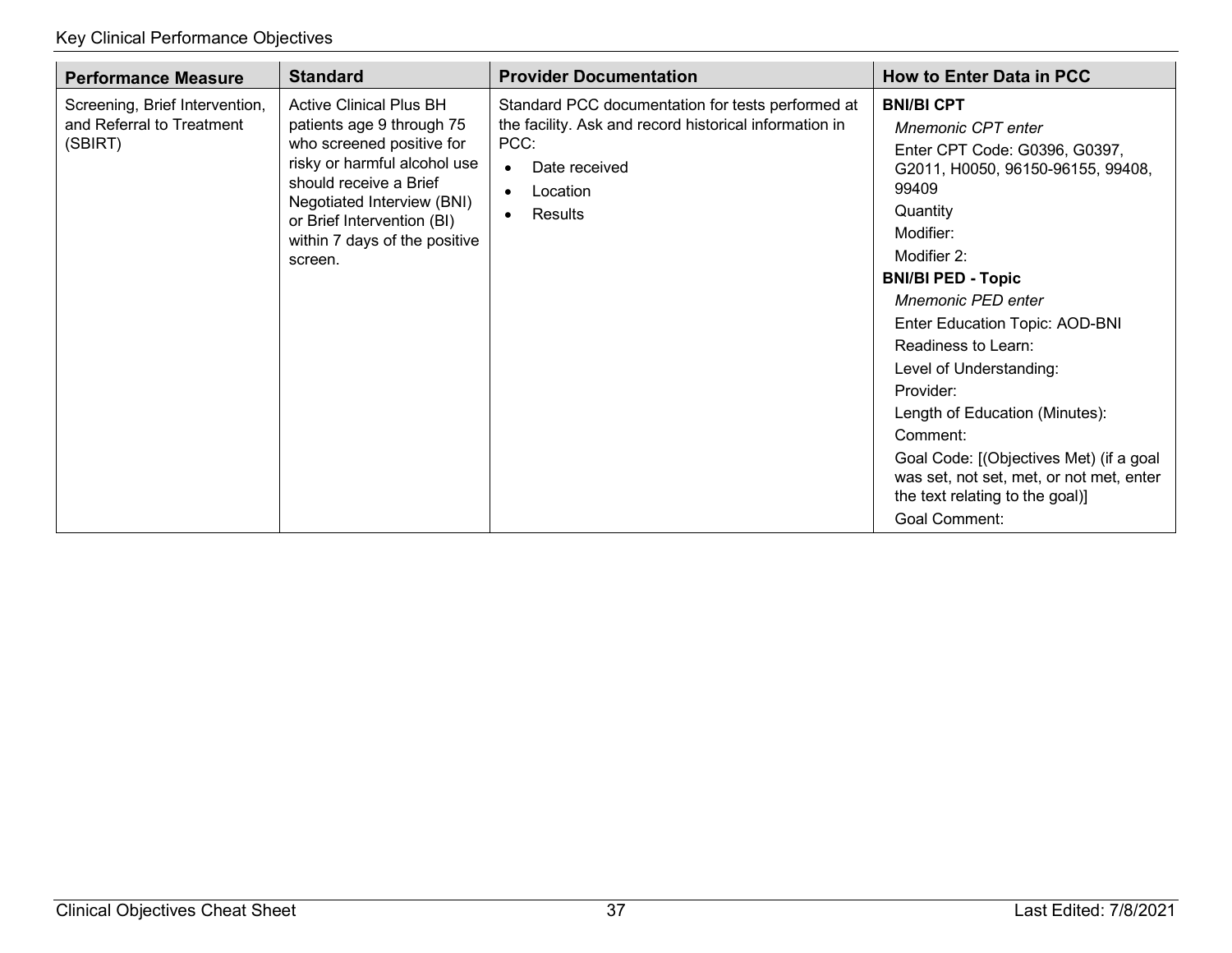| <b>Performance Measure</b>                                 | <b>Standard</b>                                                                                                                                                                                                                                                                                                                              | <b>Provider Documentation</b>                                                                                                                                                                                                                                                                                                                                                                                                                                                                                                                                                                                                                                                                                                                                                                                                                                                                                            | <b>How to Enter Data in PCC</b>                                                                                                                                                                                                                                                                                                                                                                                                                                                                                                                            |
|------------------------------------------------------------|----------------------------------------------------------------------------------------------------------------------------------------------------------------------------------------------------------------------------------------------------------------------------------------------------------------------------------------------|--------------------------------------------------------------------------------------------------------------------------------------------------------------------------------------------------------------------------------------------------------------------------------------------------------------------------------------------------------------------------------------------------------------------------------------------------------------------------------------------------------------------------------------------------------------------------------------------------------------------------------------------------------------------------------------------------------------------------------------------------------------------------------------------------------------------------------------------------------------------------------------------------------------------------|------------------------------------------------------------------------------------------------------------------------------------------------------------------------------------------------------------------------------------------------------------------------------------------------------------------------------------------------------------------------------------------------------------------------------------------------------------------------------------------------------------------------------------------------------------|
| Intimate Partner (Domestic)<br>Violence Screening (IPV/DV) | Adult females should be<br>screened for domestic<br>violence at new encounter<br>and at least annually<br>Prenatal once each<br>trimester<br>(Source: Family Violence<br><b>Prevention Fund National</b><br><b>Consensus Guidelines)</b><br><b>Note:</b> Refusals are not<br>counted toward the GPRA<br>measure but should be<br>documented. | Standard PCC documentation for tests performed at<br>the facility. Ask and record historical information in<br>PCC:<br>Date received<br>$\bullet$<br>Location<br>$\bullet$<br>Results<br>$\bullet$<br><b>Medical and Behavioral Health Providers:</b><br>EXAM-IPV/DV Screening<br><b>Negative-Denies being a current or past victim</b><br>of IPV/DV<br><b>Past-Denies being a current victim, but</b><br>$\bullet$<br>discloses being a past victim of IPV/DV<br><b>Present-Discloses current IPV/DV</b><br>$\bullet$<br><b>Present and Past-Discloses past victimization</b><br>$\bullet$<br>and current IPV/DV victimization<br>Refused-Patient declined exam/screen<br>$\bullet$<br>Unable to screen-Unable to screen patient<br>$\bullet$<br>(partner or verbal child present, unable to<br>secure an appropriate interpreter, etc.)<br><b>IPV/DV Patient Education Codes:</b><br>Codes will contain "DV-" or "-DV" | <b>Standard PCC data entry</b><br><b>IPV/DV Screening Exam</b><br>Mnemonic EX enter<br>Select Exam: 34, INT<br>Result:<br>A-Abnormal<br>N-Normal/Negative<br>PR-Resent<br><b>PAP-Present and Past</b><br>PA-Past<br>PO-Positive<br>Comments:<br>Provider Performing Exam:<br><b>Historical IPV/DV Screen Exam</b><br><b>Mnemonic HEX enter</b><br>Date of Historical Exam:<br>Type:<br>Location Name:<br>Exam Type: 34, INT<br>Result:<br>Comments:<br>Encounter Provider:<br>Standard BHS data entry<br>Enter BHS problem code Narrative<br>"IPV/DV exam" |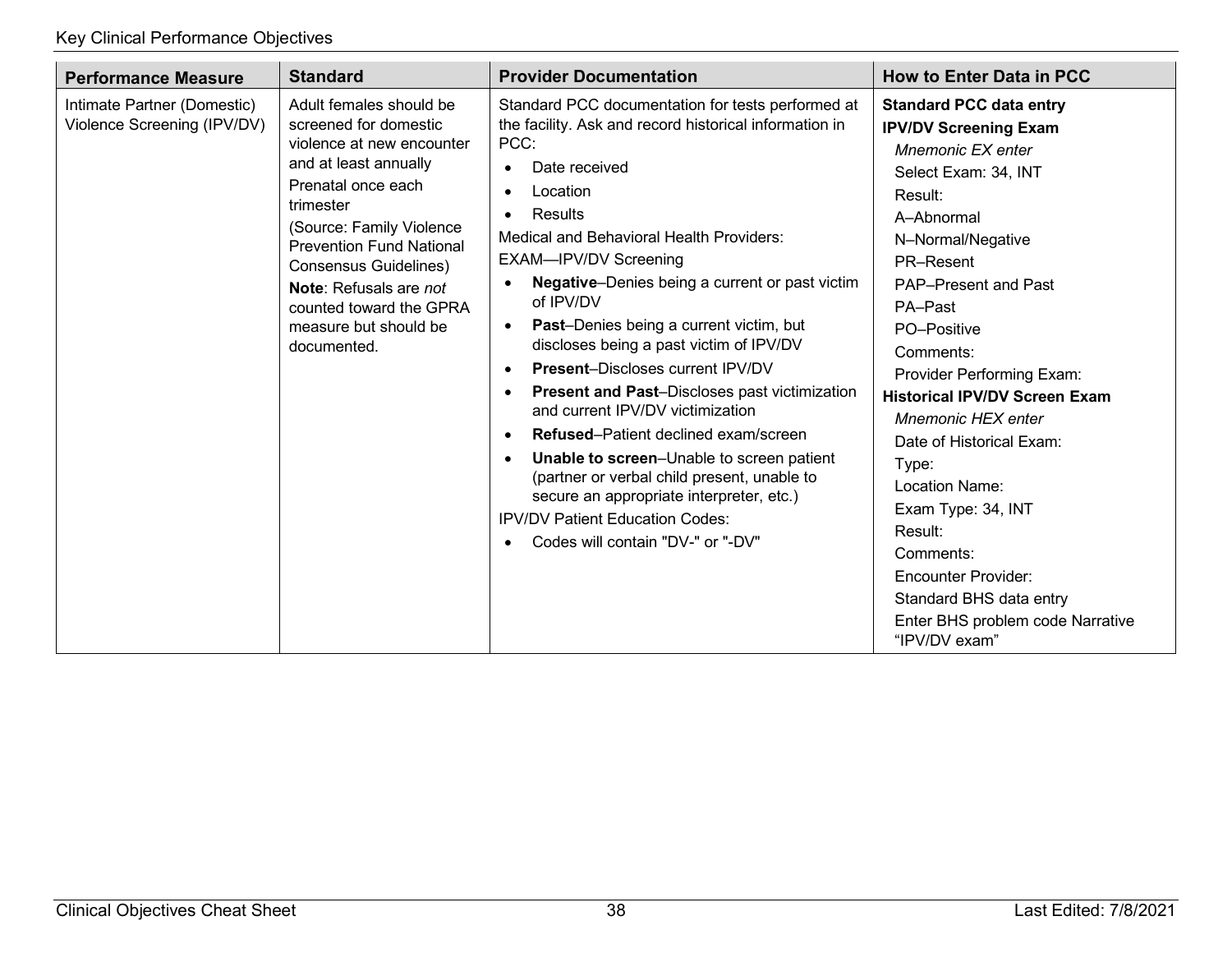| <b>Performance Measure</b>  | <b>Standard</b> | <b>Provider Documentation</b> | <b>How to Enter Data in PCC</b>                                                                                                                                  |
|-----------------------------|-----------------|-------------------------------|------------------------------------------------------------------------------------------------------------------------------------------------------------------|
| Intimate Partner (Domestic) |                 |                               | <b>IPV/DV Diagnosis POV</b>                                                                                                                                      |
| Violence Screening (IPV/DV) |                 |                               | Mnemonic PPV enter                                                                                                                                               |
| (cont.)                     |                 |                               | Purpose of Visit: ICD-10: T74.11XA,<br>T74.21XA, T74.31XA, T74.91XA,<br>T76.11XA, T76.21XA, T76.31XA,<br>T76.91XA, Z91.410; IPV/DV<br>Counseling: ICD-10: Z69.11 |
|                             |                 |                               | Provider Narrative:                                                                                                                                              |
|                             |                 |                               | Modifier:                                                                                                                                                        |
|                             |                 |                               | Cause of DX:                                                                                                                                                     |
|                             |                 |                               | IPV/DV Diagnosis BHS POV data entry                                                                                                                              |
|                             |                 |                               | Enter BHS problem code 43.*, 44.*                                                                                                                                |
|                             |                 |                               | <b>IPV/DV-Topic</b>                                                                                                                                              |
|                             |                 |                               | <b>Mnemonic PED enter</b>                                                                                                                                        |
|                             |                 |                               | Enter Education Topic: [Enter IPV/DV<br>Patient Education Code (See the<br>Provider Documentation column)]                                                       |
|                             |                 |                               | Readiness to Learn:                                                                                                                                              |
|                             |                 |                               | Level of Understanding:                                                                                                                                          |
|                             |                 |                               | Provider:                                                                                                                                                        |
|                             |                 |                               | Length of Education (Minutes):                                                                                                                                   |
|                             |                 |                               | Comment:                                                                                                                                                         |
|                             |                 |                               | Goal Code: [(Objectives Met) (if a goal<br>was set, not set, met, or not met, enter<br>the text relating to the goal)]                                           |
|                             |                 |                               | <b>Goal Comment:</b>                                                                                                                                             |
|                             |                 |                               | <b>IPV/DV PED-Diagnosis</b>                                                                                                                                      |
|                             |                 |                               | Mnemonic PED enter                                                                                                                                               |
|                             |                 |                               | Select ICD Diagnosis Code Number:<br>T74.11XA, T74.21XA, T74.31XA,<br>T74.91XA, T76.11XA, T76.21XA,<br>T76.31XA, T76.91XA, or Z91.410                            |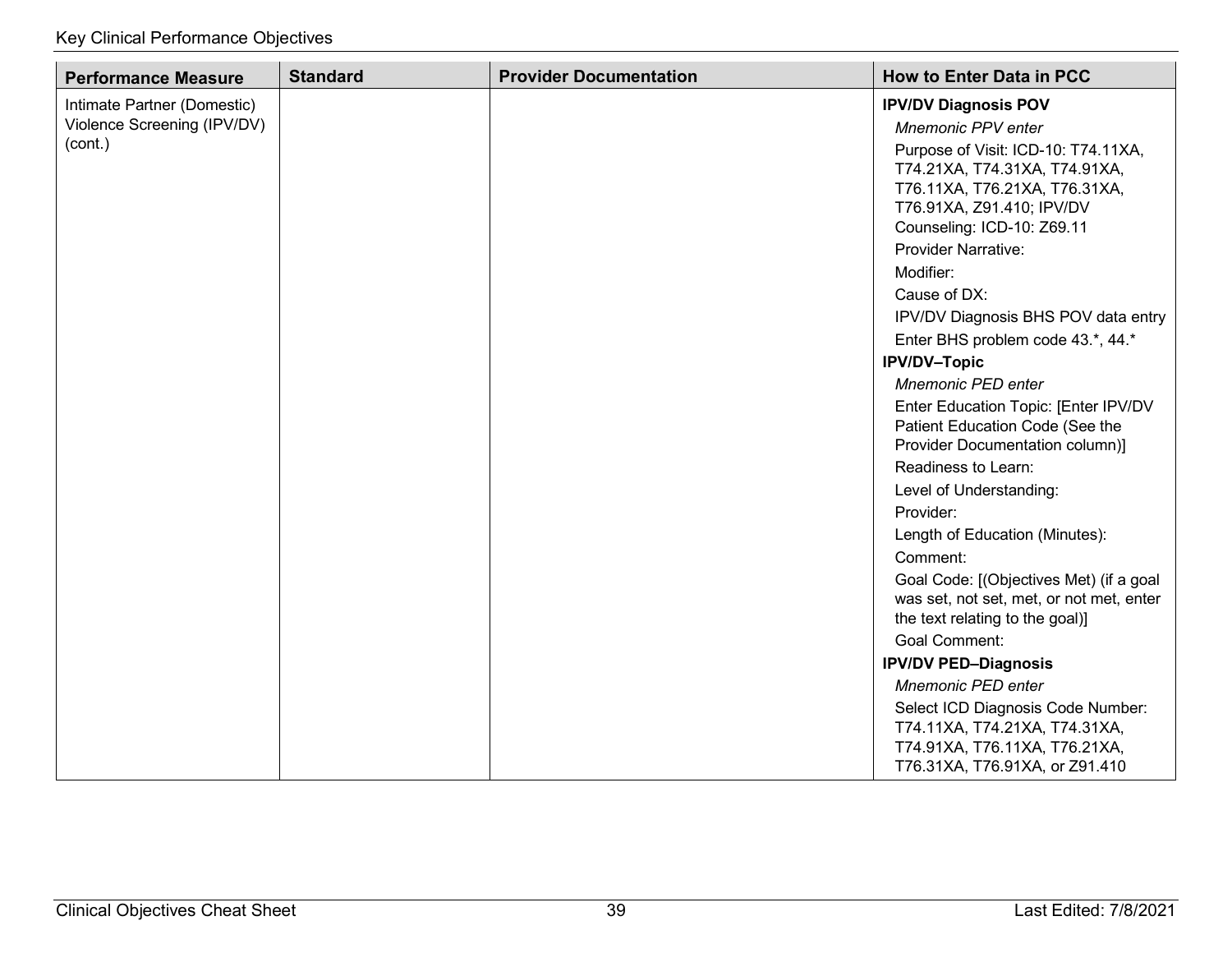| <b>Performance Measure</b>  | <b>Standard</b>                                                                                                                                                                                                                                                                 | <b>Provider Documentation</b>                                                                                                                                                                                                                                                                                                                                                                                                                                                                                                                                                                                                                                                                                                                                                                                                                                                                                                                                                                                                        | <b>How to Enter Data in PCC</b>                                                                                                                                                                                                                                                                                                                                                                                                                                                                                                                                                                                                      |
|-----------------------------|---------------------------------------------------------------------------------------------------------------------------------------------------------------------------------------------------------------------------------------------------------------------------------|--------------------------------------------------------------------------------------------------------------------------------------------------------------------------------------------------------------------------------------------------------------------------------------------------------------------------------------------------------------------------------------------------------------------------------------------------------------------------------------------------------------------------------------------------------------------------------------------------------------------------------------------------------------------------------------------------------------------------------------------------------------------------------------------------------------------------------------------------------------------------------------------------------------------------------------------------------------------------------------------------------------------------------------|--------------------------------------------------------------------------------------------------------------------------------------------------------------------------------------------------------------------------------------------------------------------------------------------------------------------------------------------------------------------------------------------------------------------------------------------------------------------------------------------------------------------------------------------------------------------------------------------------------------------------------------|
| <b>Depression Screening</b> | All patients 12 years of age<br>and older should be<br>screened for depression at<br>least annually.<br>(Source: United States<br><b>Preventive Services Task</b><br>Force)<br><b>Note:</b> Refusals are not<br>counted toward the GPRA<br>measure but should be<br>documented. | Standard PCC documentation for tests performed at<br>the facility. Ask and record historical information in<br>PCC:<br>Date received<br>$\bullet$<br>Location<br>$\bullet$<br>Results<br>$\bullet$<br><b>Medical Providers:</b><br><b>EXAM-Depression Screening</b><br>Normal/Negative-Denies symptoms of<br>$\bullet$<br>depression<br>Abnormal/Positive-Further evaluation<br>indicated<br><b>Refused–Patient declined exam/screen</b><br><b>Unable to screen-Provider unable to screen</b><br><b>Note:</b> Refusals are not counted toward the GPRA<br>measure but should be documented.<br><b>Mood Disorders:</b><br>Two or more visits with POV related to:<br>Major Depressive Disorder<br>$\bullet$<br><b>Dysthymic Disorder</b><br>$\bullet$<br>Depressive Disorder NOS<br>$\bullet$<br><b>Bipolar I or II Disorder</b><br>$\bullet$<br><b>Cyclothymic Disorder</b><br>$\bullet$<br><b>Bipolar Disorder NOS</b><br>$\bullet$<br>Mood Disorder Due to a General Medical<br>Condition<br><b>Mood Disorder NOS</b><br>$\bullet$ | <b>Standard PCC data entry</b><br><b>Depression Screening Exam</b><br>Mnemonic EX enter<br>Select Exam: 36, DEP<br>Result:<br>A-Abnormal<br>$\bullet$<br>N-Normal/Negative<br>$\bullet$<br>PR-Present<br>$\bullet$<br>PAP-Present and Past<br>$\bullet$<br>PA-Past<br>$\bullet$<br>PO-Positive<br>$\bullet$<br>Comments: PHQ-2 Scaled, PHQ9,<br>PHQT<br>Provider Performing Exam:<br><b>Historical Depression Screen Exam</b><br><b>Mnemonic HEX enter</b><br>Date of Historical Exam:<br>Type:<br>Location Name:<br>Exam Type: 36, DEP<br>Result:<br>Comments: PHQ-2 Scaled, PHQ9 (If<br>Known), PHQT<br><b>Encounter Provider:</b> |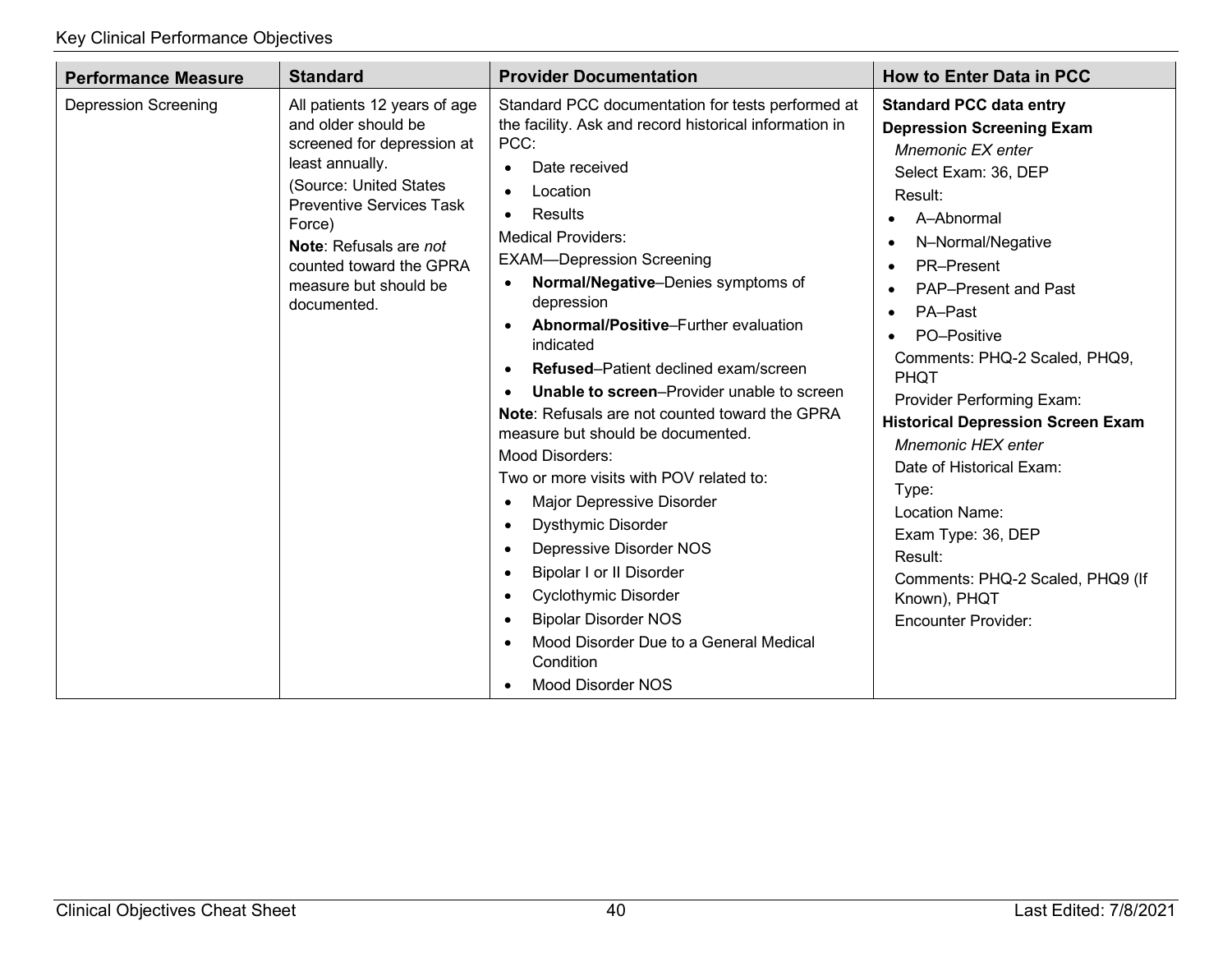| <b>Performance Measure</b>   | <b>Standard</b> | <b>Provider Documentation</b>                                                                                                                                                                                                                                                                                                                                                                                                                                                                                                                                                                                                                                                                                                                                                                                                                                                                                                                                                                                                                                                                                                                                                                                                 |                                                                                              | <b>How to Enter Data in PCC</b>                                                                                                                                                                                                                                                                                                                                     |
|------------------------------|-----------------|-------------------------------------------------------------------------------------------------------------------------------------------------------------------------------------------------------------------------------------------------------------------------------------------------------------------------------------------------------------------------------------------------------------------------------------------------------------------------------------------------------------------------------------------------------------------------------------------------------------------------------------------------------------------------------------------------------------------------------------------------------------------------------------------------------------------------------------------------------------------------------------------------------------------------------------------------------------------------------------------------------------------------------------------------------------------------------------------------------------------------------------------------------------------------------------------------------------------------------|----------------------------------------------------------------------------------------------|---------------------------------------------------------------------------------------------------------------------------------------------------------------------------------------------------------------------------------------------------------------------------------------------------------------------------------------------------------------------|
| Depression Screening (cont.) |                 | Note: Recommended Brief Screening Tool: PHQ-2<br>Scaled Version (below).<br>Patient Health Questionnaire (PHQ-2 Scaled<br>Version)<br>Over the past two weeks, how often have you been<br>bothered by any of the following problems?<br>Little interest or pleasure in doing things<br>Not at all<br>$\bullet$<br>Several days<br>$\bullet$<br>More than half the days<br>Nearly<br>$\bullet$<br>Feeling down, depressed, or hopeless<br>Not at all<br>Several days<br>$\bullet$<br>More than half the days<br>$\bullet$<br>Nearly every day<br>$\bullet$<br>PHQ-2 Scaled Version (continued)<br>Total Possible PHQ-2 Score: Range: 0-6<br>0-2: Negative Depression Screening Exam:<br>$\bullet$<br>Code Result: Normal or Negative<br>$-$<br>3-6: Positive; further evaluation indicated<br>Depression Screening Exam<br>Code Result: Abnormal or Positive<br>The patient may decline the screen or "Refuse to<br>answer" Depression Screening Exam<br>Code Result: Refused<br>$\bullet$<br>The provider is unable to conduct the Screen<br>Depression Screening Exam<br>Code Result: Unable To Screen<br>Provider should note the screening tool used was<br>the PHQ-2 Scaled at the Comment Mnemonic for the<br>Exam Code. | Value: 0<br>Value: 1<br>Value: 2<br>Value: 3<br>Value: 0<br>Value: 1<br>Value: 2<br>Value: 3 | <b>Depression Screening CPT</b><br><b>Mnemonic CPT enter</b><br>Enter CPT: 1220F, 3725F, G0444<br>Quantity:<br>Modifier:<br>Modifier 2:<br>Standard BHS POV data entry<br><b>Unable to Screen for Depression</b><br><b>Mnemonic UAS enter</b><br>Patient Refusals For Service: Exam<br>Exam Value: 36, DEP<br>Date Refused:<br>Provider Who Documented:<br>Comment: |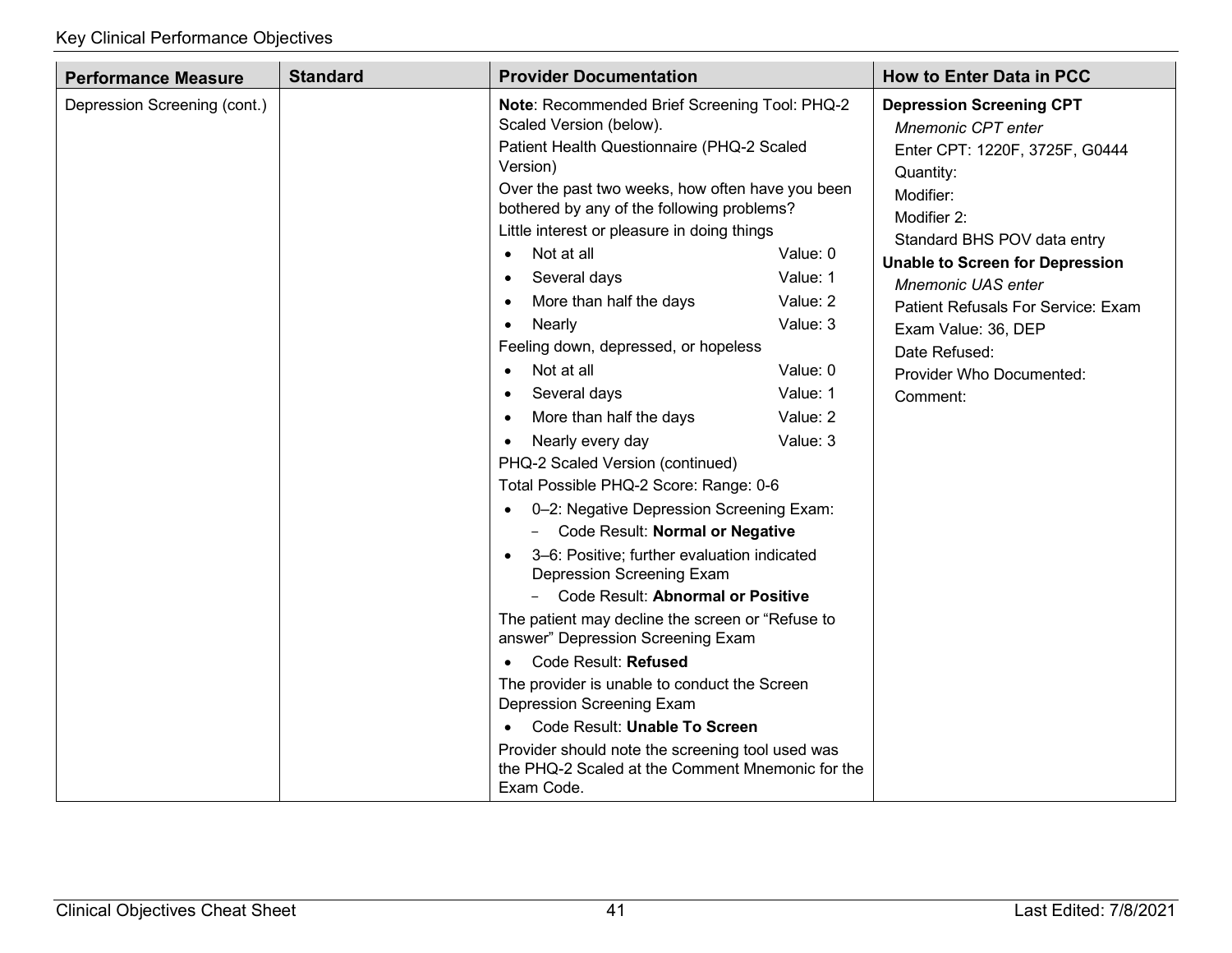| <b>Performance Measure</b>   | <b>Standard</b><br><b>Provider Documentation</b> |                                                             |                           | <b>How to Enter Data in PCC</b>                                            |  |
|------------------------------|--------------------------------------------------|-------------------------------------------------------------|---------------------------|----------------------------------------------------------------------------|--|
| Depression Screening (cont.) |                                                  | <b>Mood Disorder Diagnosis POV</b>                          |                           |                                                                            |  |
|                              |                                                  | Little interest or pleasure in doing things?                | <b>Mnemonic PPV enter</b> |                                                                            |  |
|                              |                                                  | Not at all<br>$\bullet$                                     | Value: 0                  | Purpose of Visit: ICD-10: F01.51,                                          |  |
|                              |                                                  | Several days<br>$\bullet$                                   | Value: 1                  | F06.31-F06.34, F1*.*4, F10.159,                                            |  |
|                              |                                                  | More than half the days<br>$\bullet$                        | Value: 2                  | F10.180, F10.181, F10.188, F10.259,<br>F10.280, F10.281, F10.288, F10.959, |  |
|                              |                                                  | Nearly every day<br>$\bullet$                               | Value: 3                  | F10.980, F10.981, F10.988, F30.*,                                          |  |
|                              |                                                  | Feeling down, depressed, or hopeless?                       |                           | F31.0-F31.71, F31.73-F31.75, F31.77,                                       |  |
|                              |                                                  | Not at all<br>$\bullet$                                     | Value: 0                  | F31.81-F31.9, F32.*-F39, F43.21,                                           |  |
|                              |                                                  | Several days<br>$\bullet$                                   | Value: 1                  | F43.23                                                                     |  |
|                              |                                                  | More than half the days<br>$\bullet$                        | Value: 2                  | <b>Provider Narrative:</b>                                                 |  |
|                              |                                                  | Nearly every day<br>$\bullet$                               | Value: 3                  | Modifier:                                                                  |  |
|                              |                                                  | Trouble falling or staying asleep, or sleeping too<br>much? |                           | Cause of DX:<br>Standard BHS Mood Disorder POV                             |  |
|                              |                                                  | Not at all<br>$\bullet$                                     | Value: 0                  | data entry                                                                 |  |
|                              |                                                  | Several days<br>$\bullet$                                   | Value: 1                  | Enter BHS problem code: 14, 15                                             |  |
|                              |                                                  | More than half the days                                     | Value: 2                  |                                                                            |  |
|                              |                                                  | Nearly every day                                            | Value: 3                  |                                                                            |  |
|                              |                                                  | Feeling tired or having little energy?                      |                           |                                                                            |  |
|                              |                                                  | Not at all                                                  | Value: 0                  |                                                                            |  |
|                              |                                                  | Several days<br>$\bullet$                                   | Value: 1                  |                                                                            |  |
|                              |                                                  | More than half the days<br>$\bullet$                        | Value: 2                  |                                                                            |  |
|                              |                                                  | Nearly every day<br>$\bullet$                               | Value: 3                  |                                                                            |  |
|                              |                                                  | Poor appetite or overeating?                                |                           |                                                                            |  |
|                              |                                                  | Not at all<br>$\bullet$                                     | Value: 0                  |                                                                            |  |
|                              |                                                  | Several days<br>$\bullet$                                   | Value: 1                  |                                                                            |  |
|                              |                                                  | More than half the days<br>$\bullet$                        | Value: 2                  |                                                                            |  |
|                              |                                                  | Nearly every day                                            | Value: 3                  |                                                                            |  |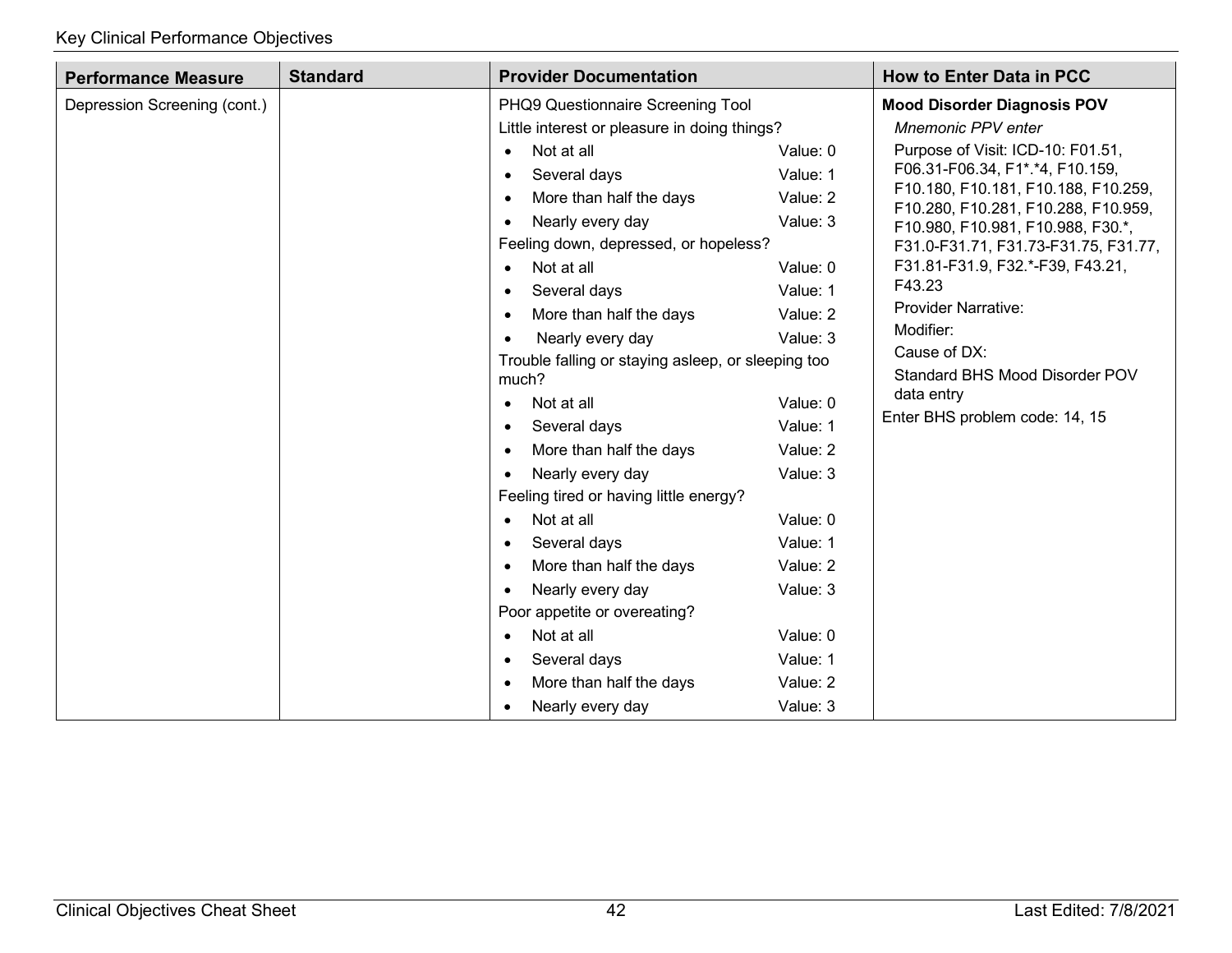| <b>Performance Measure</b>   | <b>Standard</b> | <b>Provider Documentation</b>                                                                                                                                                    |                                                      | <b>How to Enter Data in PCC</b> |
|------------------------------|-----------------|----------------------------------------------------------------------------------------------------------------------------------------------------------------------------------|------------------------------------------------------|---------------------------------|
| Depression Screening (cont.) |                 | or have let yourself or your family down?                                                                                                                                        | Feeling bad about yourself-or that you are a failure |                                 |
|                              |                 | Not at all<br>$\bullet$                                                                                                                                                          | Value: 0                                             |                                 |
|                              |                 | Several days<br>$\bullet$                                                                                                                                                        | Value: 1                                             |                                 |
|                              |                 | More than half the days<br>$\bullet$                                                                                                                                             | Value: 2                                             |                                 |
|                              |                 | Nearly every day<br>$\bullet$                                                                                                                                                    | Value: 3                                             |                                 |
|                              |                 | Trouble concentrating on things, such as reading the<br>newspaper or watching television?                                                                                        |                                                      |                                 |
|                              |                 | Not at all<br>$\bullet$                                                                                                                                                          | Value: 0                                             |                                 |
|                              |                 | Several days                                                                                                                                                                     | Value: 1                                             |                                 |
|                              |                 | More than half the days                                                                                                                                                          | Value: 2                                             |                                 |
|                              |                 | Nearly every day<br>$\bullet$                                                                                                                                                    | Value: 3                                             |                                 |
|                              |                 | Moving or speaking so slowly that other people could<br>have noticed. Or the opposite-being so fidgety or<br>restless that you have been moving around a lot<br>more than usual? |                                                      |                                 |
|                              |                 | Not at all<br>$\bullet$                                                                                                                                                          | Value: 0                                             |                                 |
|                              |                 | Several days                                                                                                                                                                     | Value: 1                                             |                                 |
|                              |                 | More than half the days<br>$\bullet$                                                                                                                                             | Value: 2                                             |                                 |
|                              |                 | Nearly every day<br>$\bullet$                                                                                                                                                    | Value: 3                                             |                                 |
|                              |                 | Thoughts that you would be better off dead, or of<br>hurting yourself in some way?                                                                                               |                                                      |                                 |
|                              |                 | Not at all<br>$\bullet$                                                                                                                                                          | Value: 0                                             |                                 |
|                              |                 | Several days<br>$\bullet$                                                                                                                                                        | Value: 1                                             |                                 |
|                              |                 | More than half the days<br>$\bullet$                                                                                                                                             | Value: 2                                             |                                 |
|                              |                 | Nearly every day                                                                                                                                                                 | Value: 3                                             |                                 |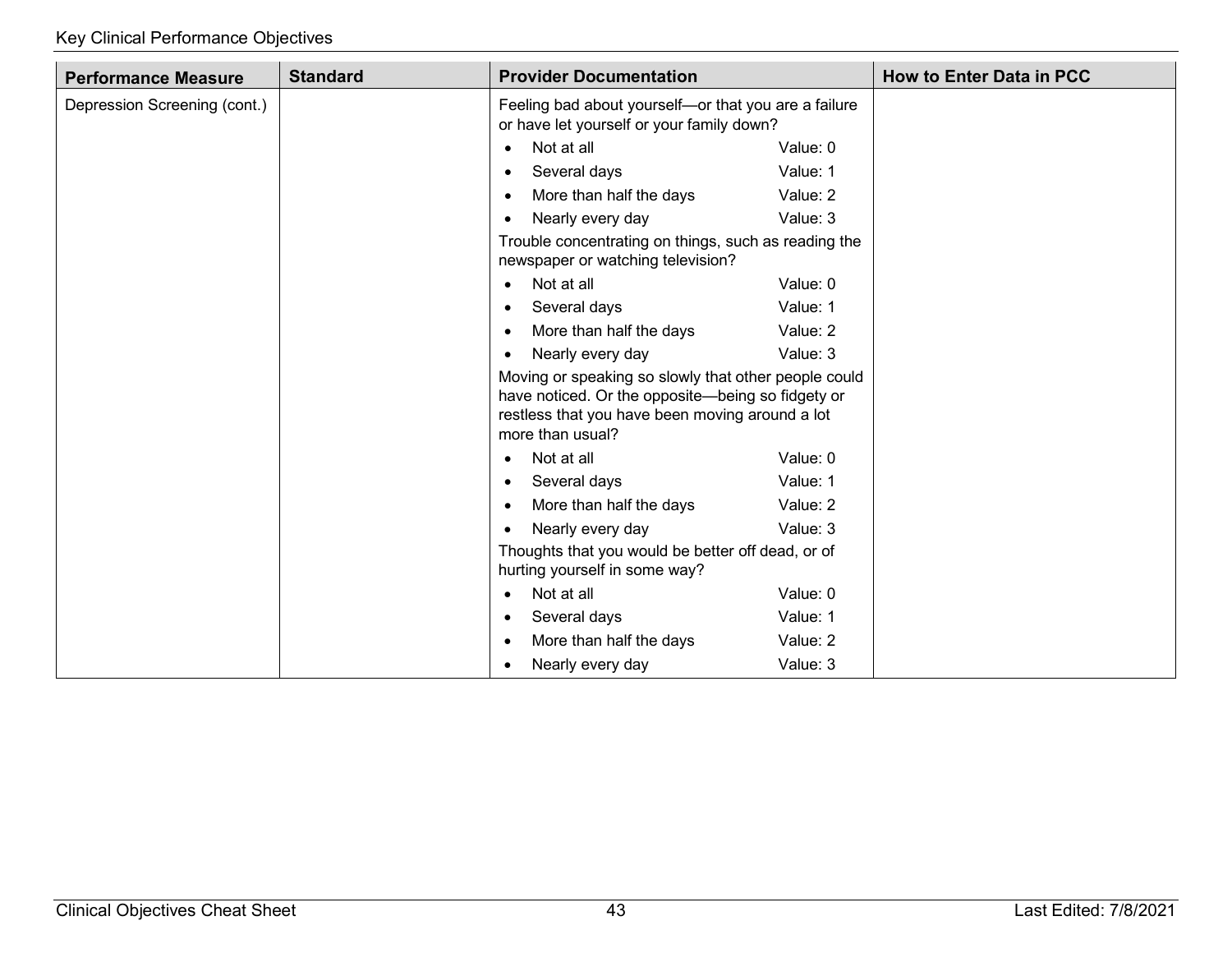| <b>Performance Measure</b>      | <b>Standard</b>                                                                                                                                                                                                                                                                                                       | <b>Provider Documentation</b>                                                                                                                                                                                                                                                                                                                                                                                                                                                                                                                                                                                                                                                                                                                                                                        | <b>How to Enter Data in PCC</b>                                                                                                                                                                                                                                                                                                                       |
|---------------------------------|-----------------------------------------------------------------------------------------------------------------------------------------------------------------------------------------------------------------------------------------------------------------------------------------------------------------------|------------------------------------------------------------------------------------------------------------------------------------------------------------------------------------------------------------------------------------------------------------------------------------------------------------------------------------------------------------------------------------------------------------------------------------------------------------------------------------------------------------------------------------------------------------------------------------------------------------------------------------------------------------------------------------------------------------------------------------------------------------------------------------------------------|-------------------------------------------------------------------------------------------------------------------------------------------------------------------------------------------------------------------------------------------------------------------------------------------------------------------------------------------------------|
| Depression Screening (cont.)    |                                                                                                                                                                                                                                                                                                                       | Total Possible PHQ-2 Score: Range: 0-27:<br>0-4 Negative/None Depression Screening<br>Exam:<br>Code Result: None<br>5-9 Mild Depression Screening Exam:<br>$\bullet$<br>Code Result: Mild depression<br>10-14 Moderate Depression Screening Exam:<br>$\bullet$<br>Code Result: Moderate depression<br>15-19 Moderately Severe Depression<br>$\bullet$<br>Screening Exam:<br>Code Result: Moderately Severe depression<br>20-27 Severe Depression Screening Exam:<br>$\bullet$<br>Code Result: Severe depression<br>Provider should note the screening tool used was<br>the PHQ9 Scaled at the Comment Mnemonic for the<br>Exam Code.                                                                                                                                                                 |                                                                                                                                                                                                                                                                                                                                                       |
| <b>Childhood Weight Control</b> | Patients ages 2-5 at the<br>beginning of the report<br>period whose BMI could be<br>calculated and have a BMI<br>equal to or greater than $( \geq )$<br>95%.<br>Height and weight taken on<br>the same day.<br>Patients that turn 6 years<br>old during the report period<br>are not included in the<br>GPRA measure. | Standard PCC documentation to obtain height and<br>weight during visit and record information in PCC:<br>Height<br>$\bullet$<br>Weight<br>Date Recorded<br>$\bullet$<br>BMI is calculated using NHANES II<br>Age in the age groups is calculated based on the<br>date of the most current BMI found.<br>Example: a patient may be 2 at the beginning of the<br>time period but is 3 at the time of the most current<br>BMI found, patient will fall into the age 3 group.<br>The BMI values for this measure are reported<br>differently than in the Obesity Assessment measure<br>as they are Age-Dependent. The BMI values are<br>categorized as Overweight for patients with a BMI in<br>the 85th to 94th percentile and Obese for patients<br>with a BMI at or above the 95th percentile (GPRA). | <b>Standard PCC data entry</b><br><b>Height Measurement</b><br><b>Mnemonic HT enter</b><br>Value:<br>Select Qualifier:<br>Actual<br>Estimated<br>Date/Time Vitals Taken:<br><b>Weight Measurement</b><br>Mnemonic WT enter<br>Value:<br>Select Qualifier:<br>Actual<br><b>Bed</b><br>Chair<br>Dry<br>Estimated<br>Standing<br>Date/Time Vitals Taken: |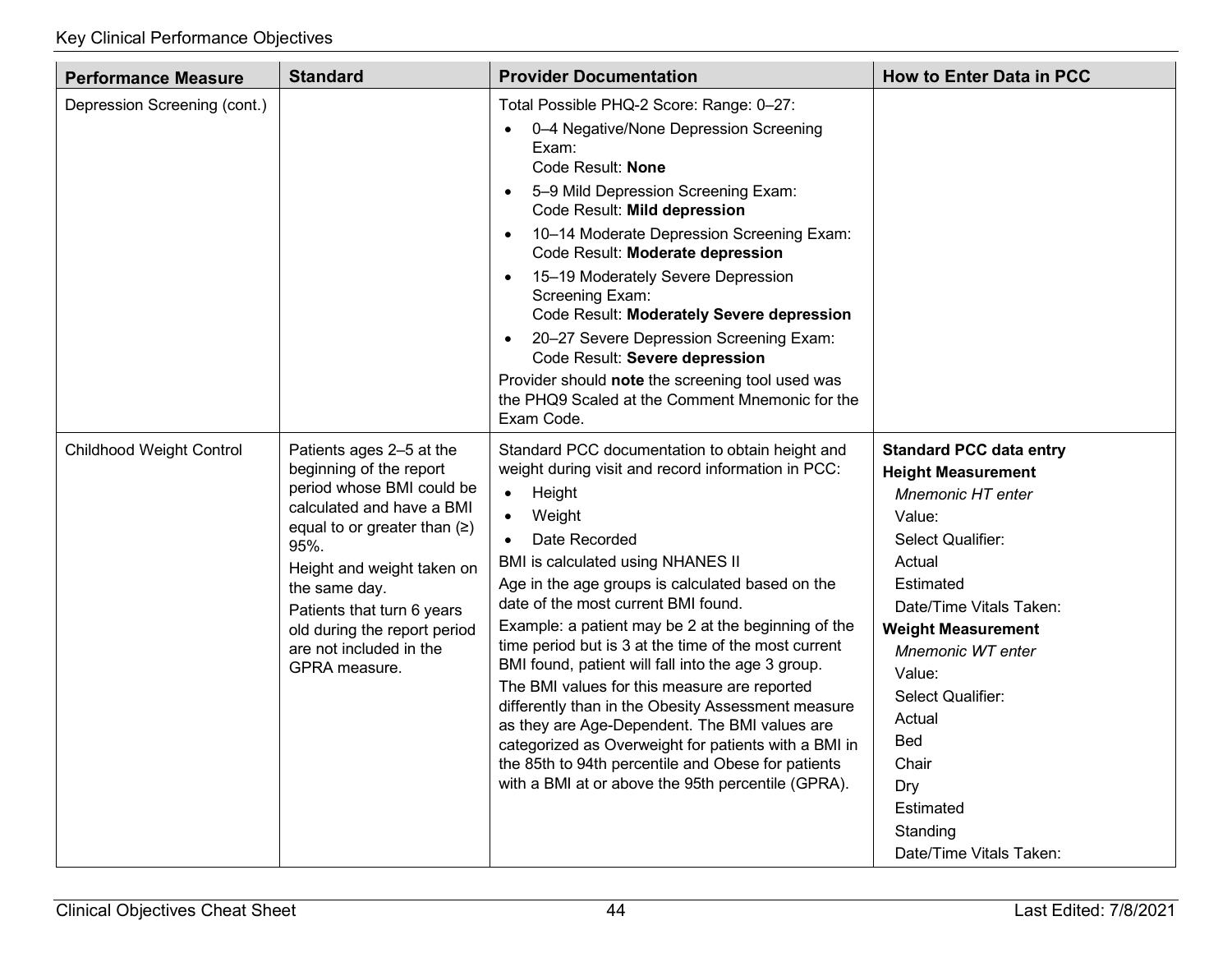| <b>Performance Measure</b>                                 | <b>Standard</b>                                                                                                                                                                                                                                                                            |                                     |                                                                                                                                                               | <b>Provider Documentation</b>                                                                                                            |                         |                         |                         | <b>How to Enter Data in PCC</b>                                                                                                                                                                   |
|------------------------------------------------------------|--------------------------------------------------------------------------------------------------------------------------------------------------------------------------------------------------------------------------------------------------------------------------------------------|-------------------------------------|---------------------------------------------------------------------------------------------------------------------------------------------------------------|------------------------------------------------------------------------------------------------------------------------------------------|-------------------------|-------------------------|-------------------------|---------------------------------------------------------------------------------------------------------------------------------------------------------------------------------------------------|
| <b>Childhood Weight Control</b><br>(cont.)                 |                                                                                                                                                                                                                                                                                            |                                     | Patients with BMI either greater or less than the Data<br>Check Limit range shown below will not be included<br>in the report counts for Overweight or Obese. |                                                                                                                                          |                         |                         |                         |                                                                                                                                                                                                   |
|                                                            |                                                                                                                                                                                                                                                                                            | Low-<br>High                        | Sex                                                                                                                                                           | <b>BMI</b><br>$\geq 85$                                                                                                                  | <b>BMI</b><br>$\geq 95$ | Data<br>Check<br>Limits | Data<br>Check<br>Limits |                                                                                                                                                                                                   |
|                                                            |                                                                                                                                                                                                                                                                                            | Ages                                | Sex                                                                                                                                                           | Over<br>Weight                                                                                                                           | Obese                   | <b>BMI</b><br>$\geq$    | <b>BMI</b><br>$\,<$     |                                                                                                                                                                                                   |
|                                                            |                                                                                                                                                                                                                                                                                            | $2 - 2$                             | M<br>F                                                                                                                                                        | 17.7<br>17.5                                                                                                                             | 18.7<br>18.6            | 36.8<br>37.0            | 7.2<br>7.1              |                                                                                                                                                                                                   |
|                                                            |                                                                                                                                                                                                                                                                                            | $3 - 3$                             | M<br>F                                                                                                                                                        | 17.1<br>17.0                                                                                                                             | 18.0<br>18.1            | 35.6<br>35.4            | 7.1<br>6.8              |                                                                                                                                                                                                   |
|                                                            |                                                                                                                                                                                                                                                                                            | $4 - 4$                             | M<br>F                                                                                                                                                        | 16.8<br>16.7                                                                                                                             | 17.8<br>18.1            | 36.2<br>36.0            | 7.0<br>6.9              |                                                                                                                                                                                                   |
|                                                            |                                                                                                                                                                                                                                                                                            | $5 - 5$                             | M<br>F                                                                                                                                                        | 16.9<br>16.9                                                                                                                             | 18.1<br>18.5            | 36.0<br>39.2            | 6.9<br>6.8              |                                                                                                                                                                                                   |
| <b>Controlling High Blood</b><br>Pressure - Million Hearts | <b>User Population patients</b><br>ages 18 through 85<br>diagnosed with<br>hypertension and no<br>documented history of<br>ESRD or current diagnosis<br>of pregnancy who have BP<br>less than $($ $2)$ 140/90 (mean<br>systolic less than (<) 140,<br>mean diastolic less than (<)<br>90). | $\bullet$<br>$\bullet$<br>$\bullet$ | Date received<br>Location<br>Results                                                                                                                          | Standard PCC documentation for tests performed at<br>the facility. Ask about off-site tests and record<br>historical information in PCC: |                         |                         |                         | <b>Standard PCC data entry</b><br><b>Blood Pressure Data Entry</b><br>Mnemonic BP enter<br>Value: [Enter as Systolic/Diastolic (e.g.,<br>140/90)]<br>Select Qualifier:<br>Date/Time Vitals Taken: |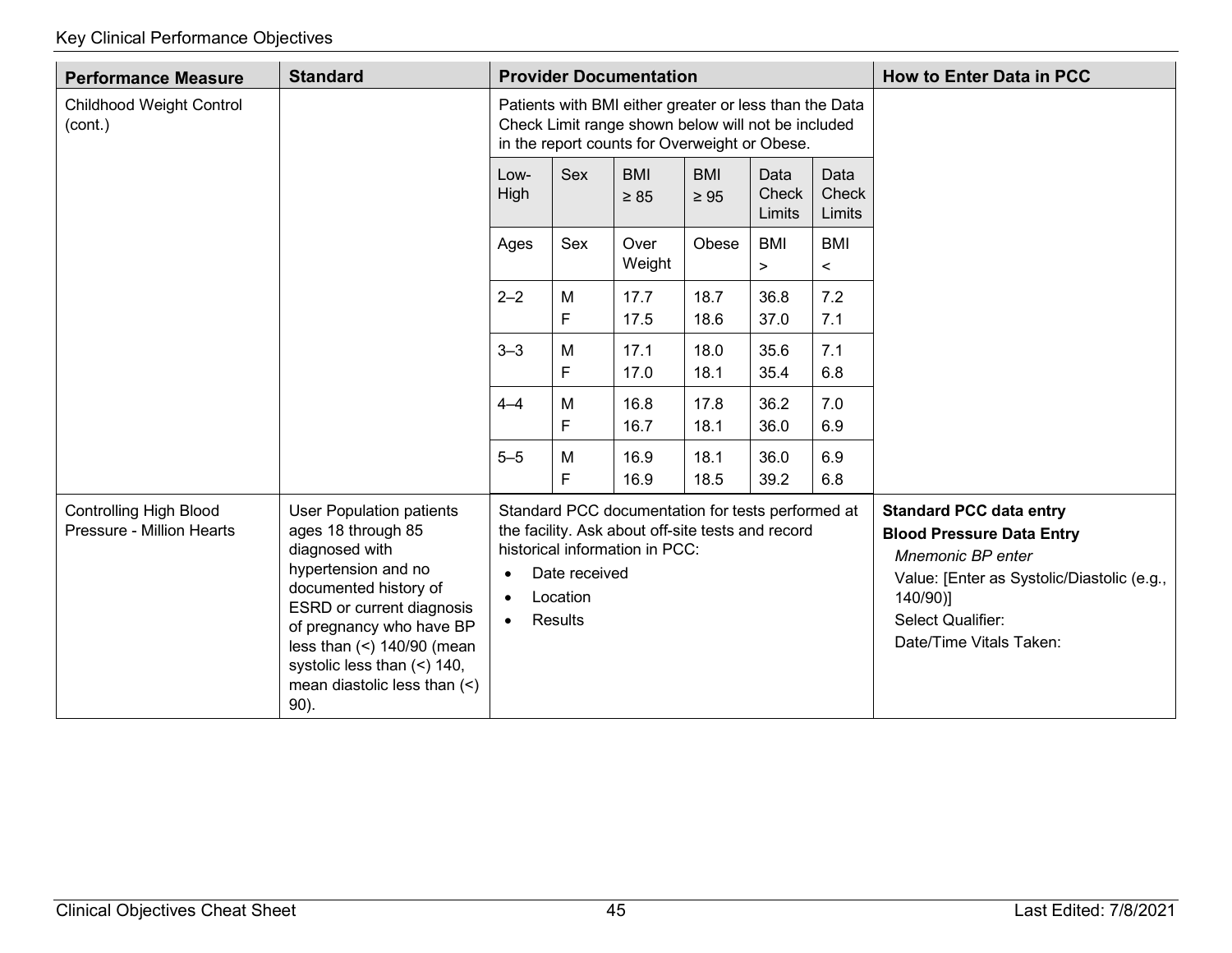| <b>Performance Measure</b>                                                      | <b>Standard</b>                                                                                                                                                                                                                                                                 | <b>Provider Documentation</b>                                                                                                                                                                                                    | <b>How to Enter Data in PCC</b>                                                                                                                                                                                                                                                                                                                                                                                                                                                                                                                                                                                                                                                                                                                                                                                                                         |
|---------------------------------------------------------------------------------|---------------------------------------------------------------------------------------------------------------------------------------------------------------------------------------------------------------------------------------------------------------------------------|----------------------------------------------------------------------------------------------------------------------------------------------------------------------------------------------------------------------------------|---------------------------------------------------------------------------------------------------------------------------------------------------------------------------------------------------------------------------------------------------------------------------------------------------------------------------------------------------------------------------------------------------------------------------------------------------------------------------------------------------------------------------------------------------------------------------------------------------------------------------------------------------------------------------------------------------------------------------------------------------------------------------------------------------------------------------------------------------------|
| Statin Therapy for the<br>Prevention and Treatment of<br>Cardiovascular Disease | Active Clinical Patients age<br>40-75 with diabetes with<br>$LDL = 70-189$ mg/dL as<br>the highest LDL in the past<br>3 years or age 21 and older<br>with documented CVD or<br>LDL greater than or equal<br>to $(2)$ 190 or<br>hypercholesterolemia who<br>have statin therapy. | Standard PCC documentation for medication<br>dispensed at the facility. Ask about off-site<br>medication and record historical information in PCC:<br>Date received<br>$\bullet$<br>Location<br>$\bullet$<br>Dosage<br>$\bullet$ | <b>Standard PCC data entry:</b><br><b>Statin Therapy Medication</b><br>Mnemonic RX enter<br>Select Medication: [Enter Statin<br><b>Therapy Prescribed Medication]</b><br>Outside Drug Name (Optional): [Enter<br>any additional name for the drug]<br><b>SIG</b><br>Quantity:<br>Day Prescribed:<br>Event Date & Time:<br><b>Ordering Provider:</b><br><b>Historical Statin Therapy Medication</b><br><b>Mnemonic HRX enter</b><br>Date of Historical Medication:<br>Type:<br><b>Location Name:</b><br><b>Enter Medication: [Enter Statin</b><br><b>Therapy Prescribed Medication]</b><br>Name of Non-Table Drug:<br>SIG:<br>Days Prescribed:<br>Date Discontinued:<br>Date Dispensed (If Known):<br><b>Outside Provider Name:</b><br><b>Statin Therapy CPT</b><br>Mnemonic CPT enter<br>Enter CPT Code: 4013F<br>Quantity:<br>Modifier:<br>Modifier 2: |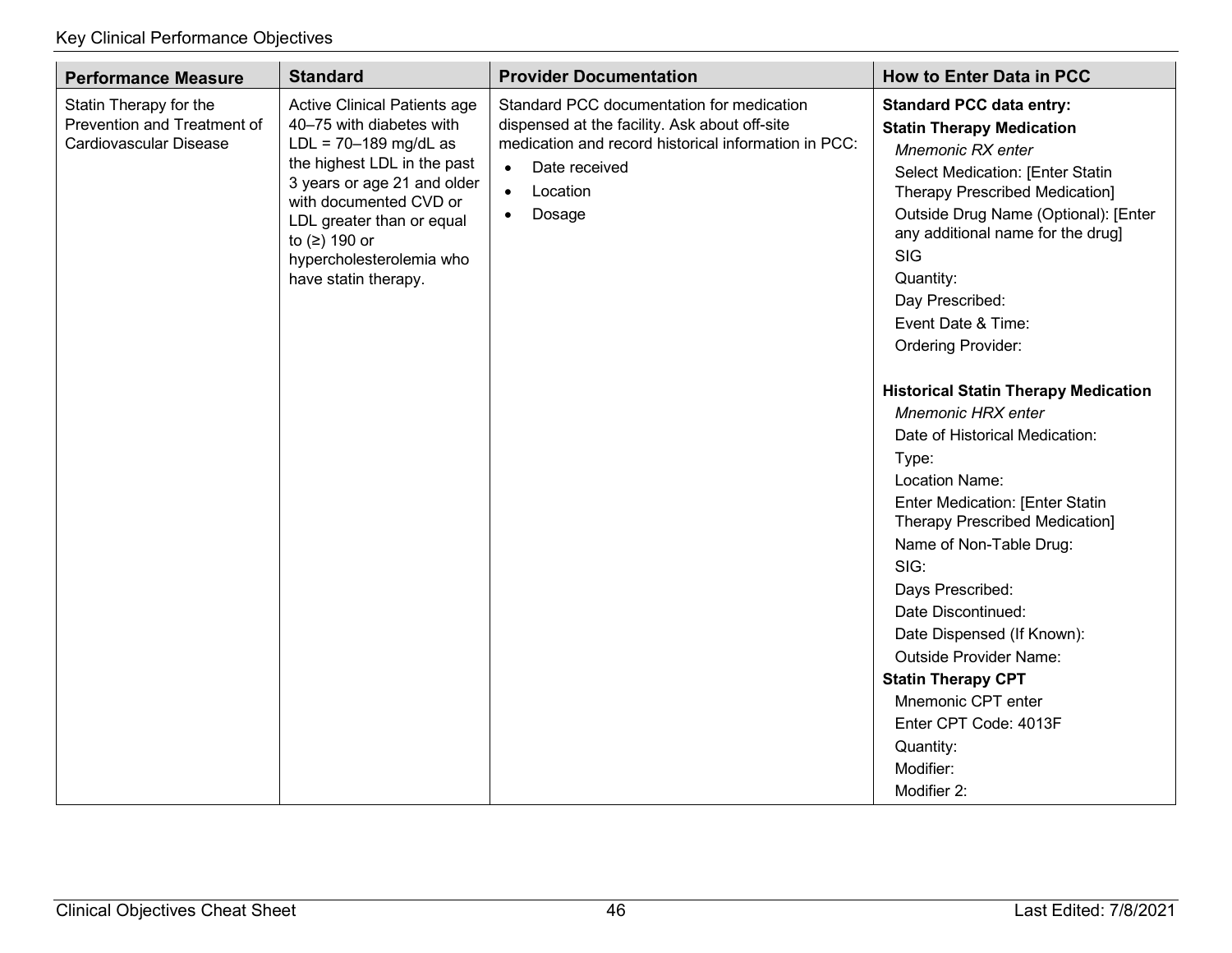| <b>Performance Measure</b> | <b>Standard</b>                                                                                                                                                                                               | <b>Provider Documentation</b>                                                                                                                                                                      | <b>How to Enter Data in PCC</b>                                                                                                                                                                                                                                                                                                                                                                                                                                                                                                                                                                                                                                                                                                                                                                                        |
|----------------------------|---------------------------------------------------------------------------------------------------------------------------------------------------------------------------------------------------------------|----------------------------------------------------------------------------------------------------------------------------------------------------------------------------------------------------|------------------------------------------------------------------------------------------------------------------------------------------------------------------------------------------------------------------------------------------------------------------------------------------------------------------------------------------------------------------------------------------------------------------------------------------------------------------------------------------------------------------------------------------------------------------------------------------------------------------------------------------------------------------------------------------------------------------------------------------------------------------------------------------------------------------------|
| <b>HIV Screening</b>       | Patients should be tested<br>for HIV at least once;<br>education and follow-up<br>provided as appropriate.<br>Note: Refusals are not<br>counted toward the GPRA<br>measure but should still be<br>documented. | Standard PCC documentation for tests performed at<br>the facility. Ask and record historical information in<br>PCC:<br>Date received<br>$\bullet$<br>Location<br>$\bullet$<br>Results<br>$\bullet$ | <b>Standard PCC data entry</b><br><b>HIV Screen CPT</b><br>Mnemonic CPT enter<br>Enter CPT Code: 80081, 86689,<br>86701-86703, 87389-87391, 87534-<br>87539, 87806, 87901, 87906<br>Quantity:<br>Modifier:<br>Modifier 2:<br><b>HIV Diagnoses POV</b><br>Mnemonic PPV enter<br>Purpose of Visit: ICD-10: B20, B97.35,<br>R75, Z21, O98.711-O98.73<br><b>Provider Narrative:</b><br>Modifier:<br>Cause of DX:<br><b>HIV Lab Test</b><br><b>Mnemonic LAB enter</b><br>Enter Lab Test Type: [Enter site's<br>defined HIV Screen Lab Test]<br>Results: [Enter Results (e.g., Negative,<br>Positive, Indeterminate)]<br>Units:<br>Abnormal:<br>Site: [Blood, Serum]<br><b>Historical HIV Screen</b><br><b>Mnemonic HLAB enter</b><br>Date of Historical Lab Test:<br>Type:<br>Location Name:<br>Enter Lab Test:<br>Results: |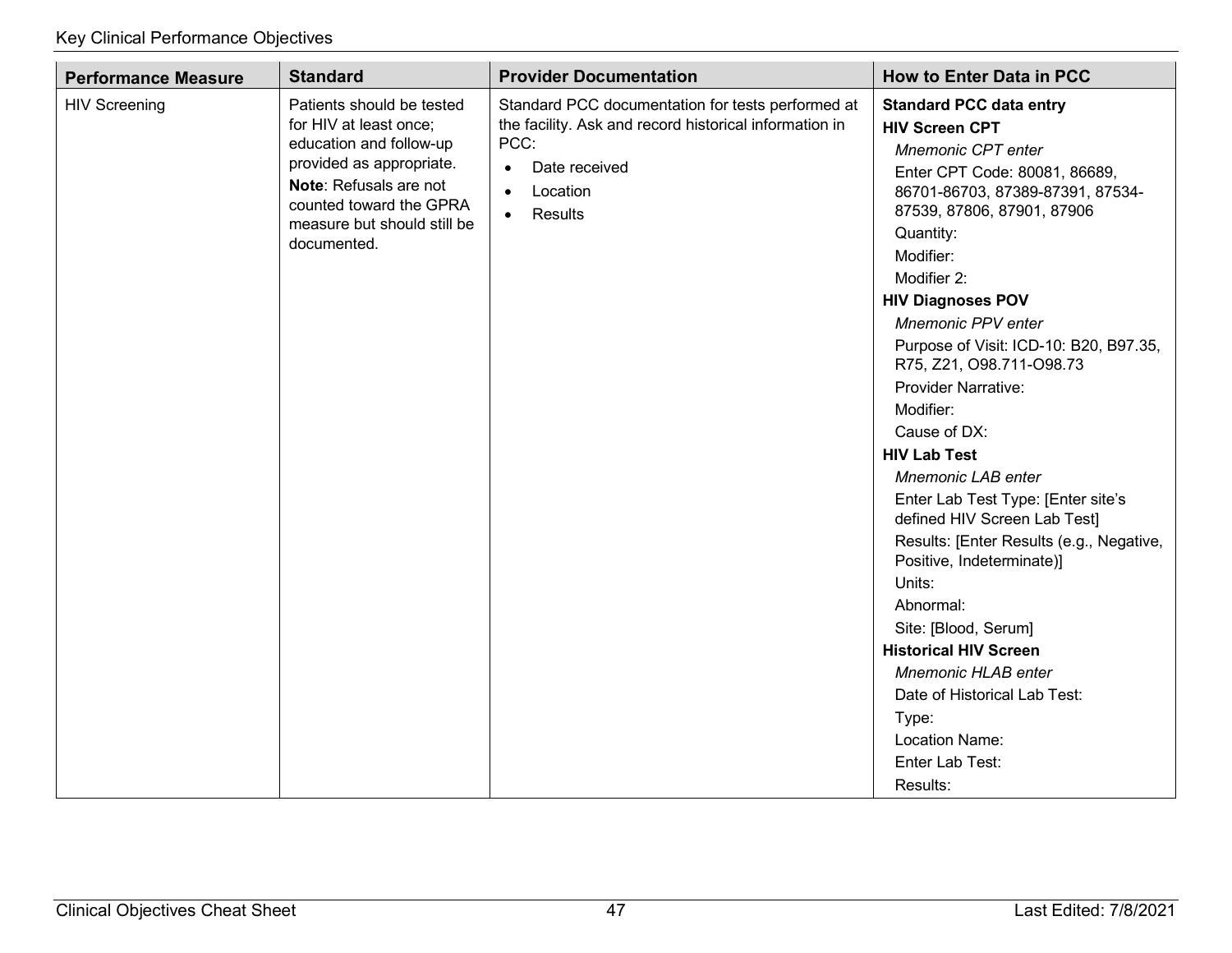| <b>Performance Measure</b>                                                                                                                              | <b>Standard</b>                                                                                                         | <b>Provider Documentation</b>                                                                                                                                                                                                                                                                                                                                               | <b>How to Enter Data in PCC</b>                                                                                                                            |
|---------------------------------------------------------------------------------------------------------------------------------------------------------|-------------------------------------------------------------------------------------------------------------------------|-----------------------------------------------------------------------------------------------------------------------------------------------------------------------------------------------------------------------------------------------------------------------------------------------------------------------------------------------------------------------------|------------------------------------------------------------------------------------------------------------------------------------------------------------|
| <b>Breastfeeding Rates</b><br>The information is included<br>here to inform providers and<br>data entry staff of how to<br>collect, document, and enter | All providers should assess<br>the feeding practices of all<br>newborns through age 1<br>year at all well-child visits. | The following grid is designed to be used on PCC<br>and PCC+. It was successfully field tested at<br>Phoenix Indian Medical Center (PIMC) for pediatric<br>clinic visits. See the next page for definitions of each<br>feeding choice.                                                                                                                                      | <b>Standard PCC data entry</b><br><b>Infant Breastfeeding</b><br>Mnemonic IF enter<br><b>Enter Feeding Choice:</b><br><b>Exclusive Breastfeeding</b><br>1. |
| the data.                                                                                                                                               |                                                                                                                         | <b>Feeding Choice (today) X</b>                                                                                                                                                                                                                                                                                                                                             | <b>Mostly Breastfeeding</b><br>2.                                                                                                                          |
|                                                                                                                                                         |                                                                                                                         | <b>Exclusive Breastfeeding</b>                                                                                                                                                                                                                                                                                                                                              | Mostly Breastfeeding, Some<br>3.<br>Formula                                                                                                                |
|                                                                                                                                                         |                                                                                                                         | <b>Mostly Breastfeeding</b>                                                                                                                                                                                                                                                                                                                                                 | 1/2 & 1/2 Breast and Formula<br>4.                                                                                                                         |
|                                                                                                                                                         |                                                                                                                         | 1/2 Breastfeeding<br>1/ <sub>2</sub> Formula feeding                                                                                                                                                                                                                                                                                                                        | <b>Mostly Formula</b><br>5.<br>Mostly Formula, Some<br>6.<br><b>Breastfeeding</b>                                                                          |
|                                                                                                                                                         |                                                                                                                         | Mostly Formula feeding                                                                                                                                                                                                                                                                                                                                                      | 7. Formula Only                                                                                                                                            |
|                                                                                                                                                         |                                                                                                                         | Only Formula feeding                                                                                                                                                                                                                                                                                                                                                        |                                                                                                                                                            |
|                                                                                                                                                         |                                                                                                                         | One-time data fields                                                                                                                                                                                                                                                                                                                                                        |                                                                                                                                                            |
|                                                                                                                                                         |                                                                                                                         | Mom's name or chart #:                                                                                                                                                                                                                                                                                                                                                      |                                                                                                                                                            |
|                                                                                                                                                         |                                                                                                                         | Birth order:                                                                                                                                                                                                                                                                                                                                                                |                                                                                                                                                            |
|                                                                                                                                                         |                                                                                                                         | Birth wt.:                                                                                                                                                                                                                                                                                                                                                                  |                                                                                                                                                            |
|                                                                                                                                                         |                                                                                                                         | Started formula:<br>wks/mth                                                                                                                                                                                                                                                                                                                                                 |                                                                                                                                                            |
|                                                                                                                                                         |                                                                                                                         | Stopped breastfeeding: ____wks/mth                                                                                                                                                                                                                                                                                                                                          |                                                                                                                                                            |
|                                                                                                                                                         |                                                                                                                         | Started solids: wks/mth                                                                                                                                                                                                                                                                                                                                                     |                                                                                                                                                            |
|                                                                                                                                                         |                                                                                                                         | <b>Exclusive Breastfeeding. Breastfed or expressed</b><br>breast milk only, no formula<br>Mostly Breastfeeding: Mostly breastfed or<br>expressed breast milk, with some formula feeding (1<br>time per week or more, but less than half the time<br>formula feeding.)<br>1/2 Breastfeeding, 1/2 Formula Feeding: Half the<br>time breastfeeding/expressed breast milk, half |                                                                                                                                                            |
|                                                                                                                                                         |                                                                                                                         | formula feeding<br>Mostly Formula: The baby is mostly formula fed,<br>but breastfeeds at least once a week<br>Formula Only: Baby receives only formula                                                                                                                                                                                                                      |                                                                                                                                                            |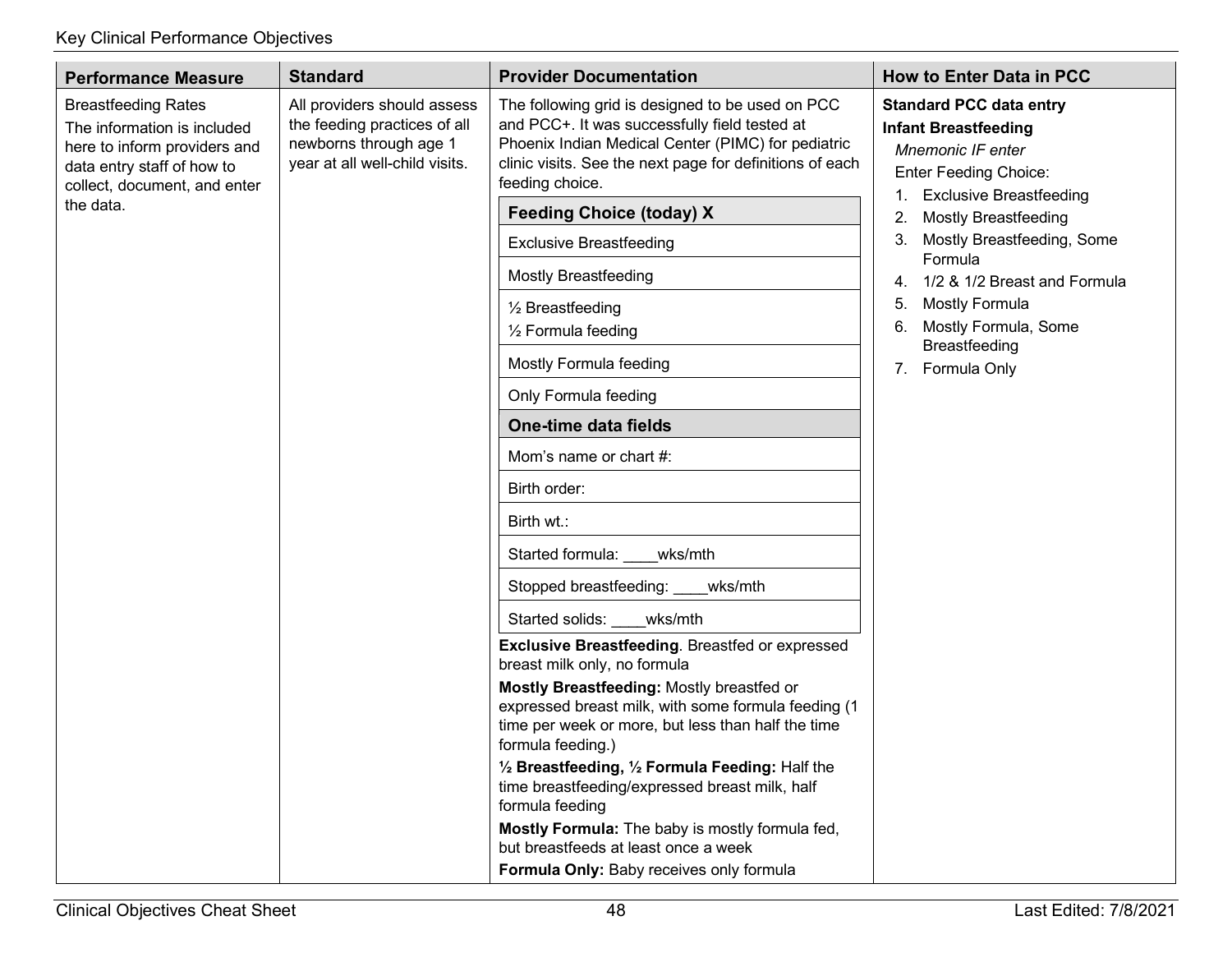| <b>Performance Measure</b>  | <b>Standard</b> | <b>Provider Documentation</b>                                                                                                                                                                                                                                                       | How to Enter Data in PCC |
|-----------------------------|-----------------|-------------------------------------------------------------------------------------------------------------------------------------------------------------------------------------------------------------------------------------------------------------------------------------|--------------------------|
| Breastfeeding Rates (cont.) |                 | The additional one-time data fields (e.g., birth<br>weight, formula started, and breast stopped) may<br>also be collected and may be entered using the data<br>entry Mnemonic PIF. However, this information is not<br>used or counted in the CRS logic for Breastfeeding<br>Rates. |                          |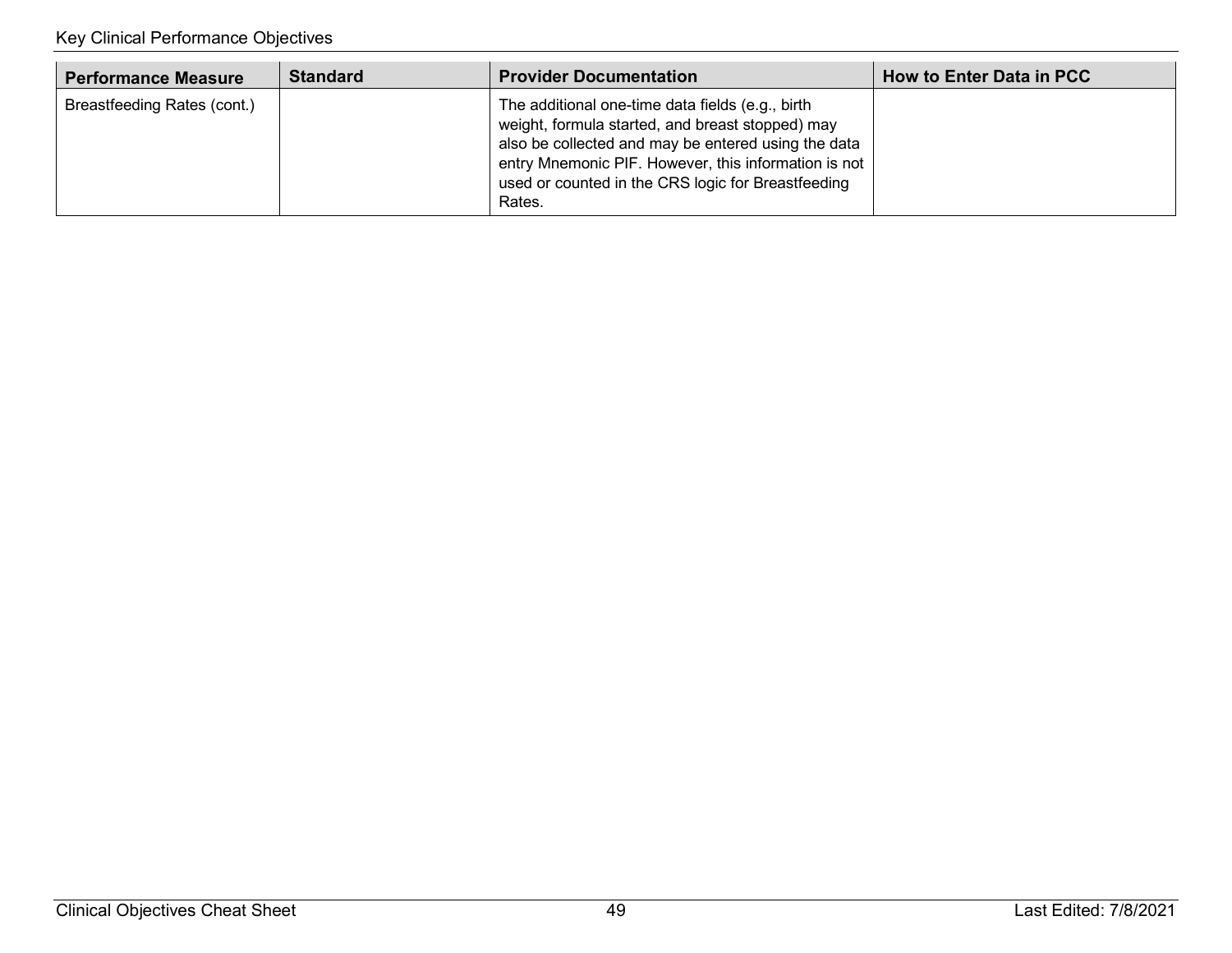| <b>Performance Measure</b>                                                                                                                                                                                                                                                                                                                                                                                                     | <b>Standard</b> | <b>Provider Documentation</b>                                                                                                                                                                                                                                                                                                                                                                                                                                                                                                                                                                                                                                                                                                                                                                                                               | <b>How to Enter Data in PCC</b>                                                                                                                                                                                                                                                                                                                                                                                                                                                                                                                                                                                                                                                                               |
|--------------------------------------------------------------------------------------------------------------------------------------------------------------------------------------------------------------------------------------------------------------------------------------------------------------------------------------------------------------------------------------------------------------------------------|-----------------|---------------------------------------------------------------------------------------------------------------------------------------------------------------------------------------------------------------------------------------------------------------------------------------------------------------------------------------------------------------------------------------------------------------------------------------------------------------------------------------------------------------------------------------------------------------------------------------------------------------------------------------------------------------------------------------------------------------------------------------------------------------------------------------------------------------------------------------------|---------------------------------------------------------------------------------------------------------------------------------------------------------------------------------------------------------------------------------------------------------------------------------------------------------------------------------------------------------------------------------------------------------------------------------------------------------------------------------------------------------------------------------------------------------------------------------------------------------------------------------------------------------------------------------------------------------------|
| <b>Patient Education Measures</b><br>(Patient Education Report)<br>Note: This is not a GPRA<br>measure; however, the<br>information is being provided<br>because there are several<br>GPRA measures that do<br>include patient education as<br>meeting the numerator (e.g.,<br>alcohol screening). Providers<br>and data entry staff need to<br>know they need to collect and<br>enter all components of<br>patient education. | N/A             | All providers should document all 5 patient education<br>elements and elements #6-7 if a goal was set for the<br>patient:<br><b>Education Topic/Diagnosis</b><br>1.<br>Readiness to Learn<br>2.<br>3.<br>Level of Understanding (see below)<br>Initials of Who Taught<br>4.<br>Time spent (in minutes)<br>5.<br>Goal Not Set, Goal Set, Goal Met, Goal Not<br>6.<br>Met<br>7. Text relating to the goal or its status<br>Readiness to Learn:<br><b>Distraction</b><br>$\bullet$<br>Eager To Learn<br>$\bullet$<br>Intoxication<br>Not Ready<br>Pain<br>$\bullet$<br>Receptive<br>$\bullet$<br>Severity of Illness<br>Unreceptive<br>Levels of Understanding:<br>P-Poor<br>F-Fair<br>G-Good<br>GR-Group-No Assessment<br>R-Refused<br>Goal Codes:<br><b>GS-Goal Set</b><br>GM-Goal Met<br><b>GNM-Goal Not Met</b><br><b>GNS-Goal Not Set</b> | <b>Patient Education Topic</b><br>Topic: [Enter Topic]<br>Readiness to Learn: D, E, I, N, P, R, S,<br>U<br>Level of Understanding: P, F, G, GR, R<br>Provider:<br>Length of Education (minutes):<br>Comment:<br>Goal Code: GS, GM, GNM, GNS<br><b>Goal Comment:</b><br><b>Patient Education Diagnosis</b><br>Select ICD Diagnosis Code Number:<br>Category: [Enter Category]<br>Readiness to Learn: D, E, I, N, P, R, S,<br>U<br>Level of Understanding: P, F, G, GR, R<br>Provider:<br>Length of Education (Minutes):<br>Comment:<br>Goal Code: [(Objectives Met) (if a goal<br>was set, not set, met, or not met, enter<br>the text relating to the goal)]<br><b>Goal Comment:</b><br>Provider's Narrative: |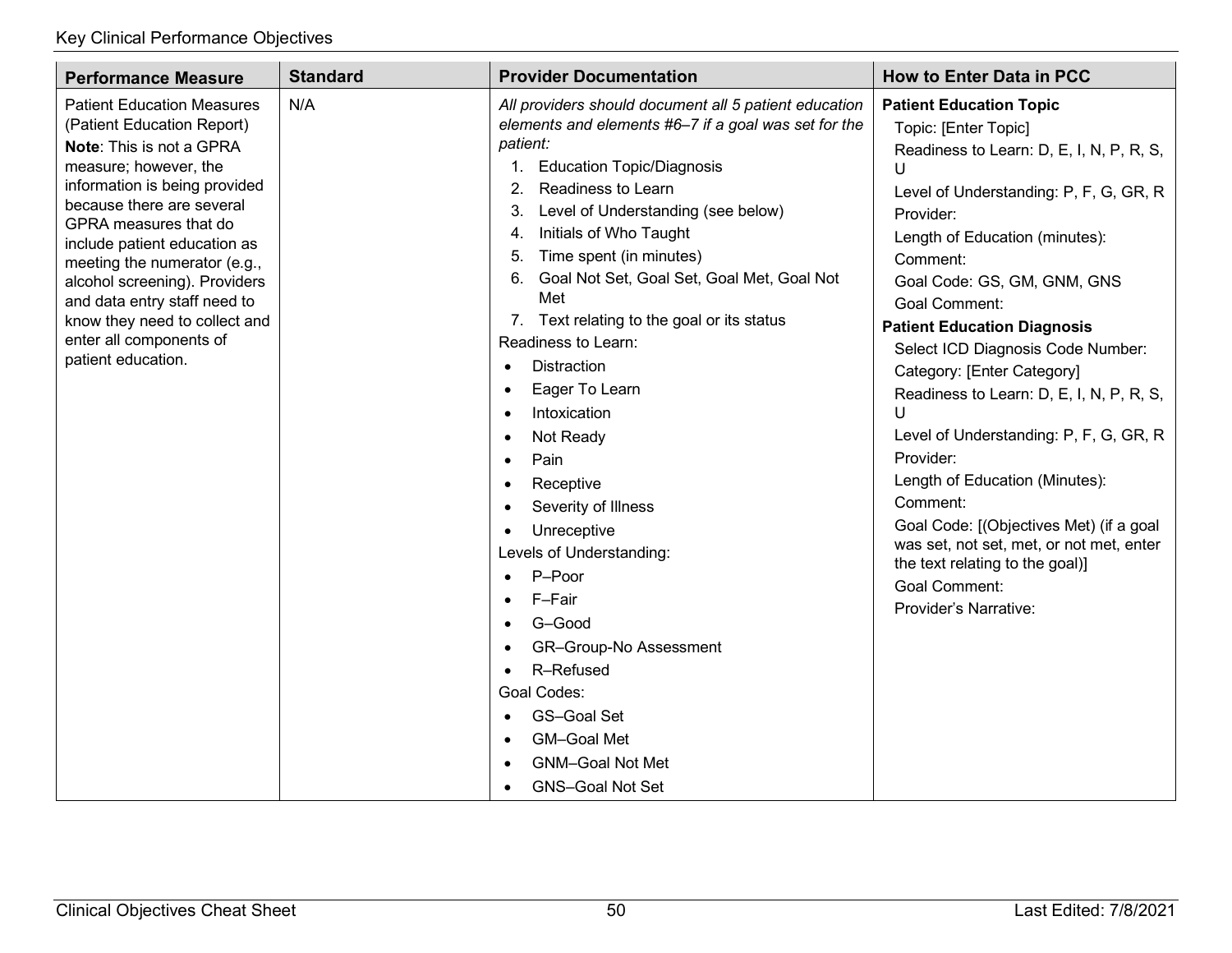| <b>Performance Measure</b>                                                 | <b>Standard</b> | <b>Provider Documentation</b>                                                                                                                                                                                                                                                                                                                                                                                                                                                                                                                                                                                                                                                                                                                                                                                                                                                                                                                                                               | <b>How to Enter Data in PCC</b> |
|----------------------------------------------------------------------------|-----------------|---------------------------------------------------------------------------------------------------------------------------------------------------------------------------------------------------------------------------------------------------------------------------------------------------------------------------------------------------------------------------------------------------------------------------------------------------------------------------------------------------------------------------------------------------------------------------------------------------------------------------------------------------------------------------------------------------------------------------------------------------------------------------------------------------------------------------------------------------------------------------------------------------------------------------------------------------------------------------------------------|---------------------------------|
| <b>Patient Education Measures</b><br>(Patient Education Report)<br>(cont.) |                 | An example of how this would look on the PCC form<br>for Topic is:<br>DM-N-E-G-DU-15 MIN-GS-Patient will eat more<br>fruits and vegetables and less sugar:<br>DM-N = Diabetes Mellitus -Nutrition (Topic)<br>$E =$ Eager to Learn (Readiness to Learn)<br>G = Good (Level of Understanding)<br>DU = Initials of Provider<br>15 MIN = 15 minutes spent providing education to<br>the patient (Time Spent)<br>$GS = A$ goal was set<br>Patient will = The goal set for the patient<br>Diagnosis Categories:<br>Anatomy and Physiology<br>$\bullet$<br>Complications<br>$\bullet$<br><b>Disease Process</b><br>$\bullet$<br>Equipment<br>$\bullet$<br>Exercise<br>$\bullet$<br>Follow-up<br>$\bullet$<br>Home Management<br>$\bullet$<br>Hygiene<br>$\bullet$<br><b>Lifestyle Adaptation</b><br>$\bullet$<br>Literature<br>$\bullet$<br><b>Medical Nutrition Therapy</b><br>$\bullet$<br>Medications<br>Nutrition<br>$\bullet$<br>Prevention<br>$\bullet$<br>Procedures<br>Safety<br>$\bullet$ |                                 |
|                                                                            |                 | <b>Tests</b><br>Treatment                                                                                                                                                                                                                                                                                                                                                                                                                                                                                                                                                                                                                                                                                                                                                                                                                                                                                                                                                                   |                                 |
|                                                                            |                 | $\bullet$                                                                                                                                                                                                                                                                                                                                                                                                                                                                                                                                                                                                                                                                                                                                                                                                                                                                                                                                                                                   |                                 |